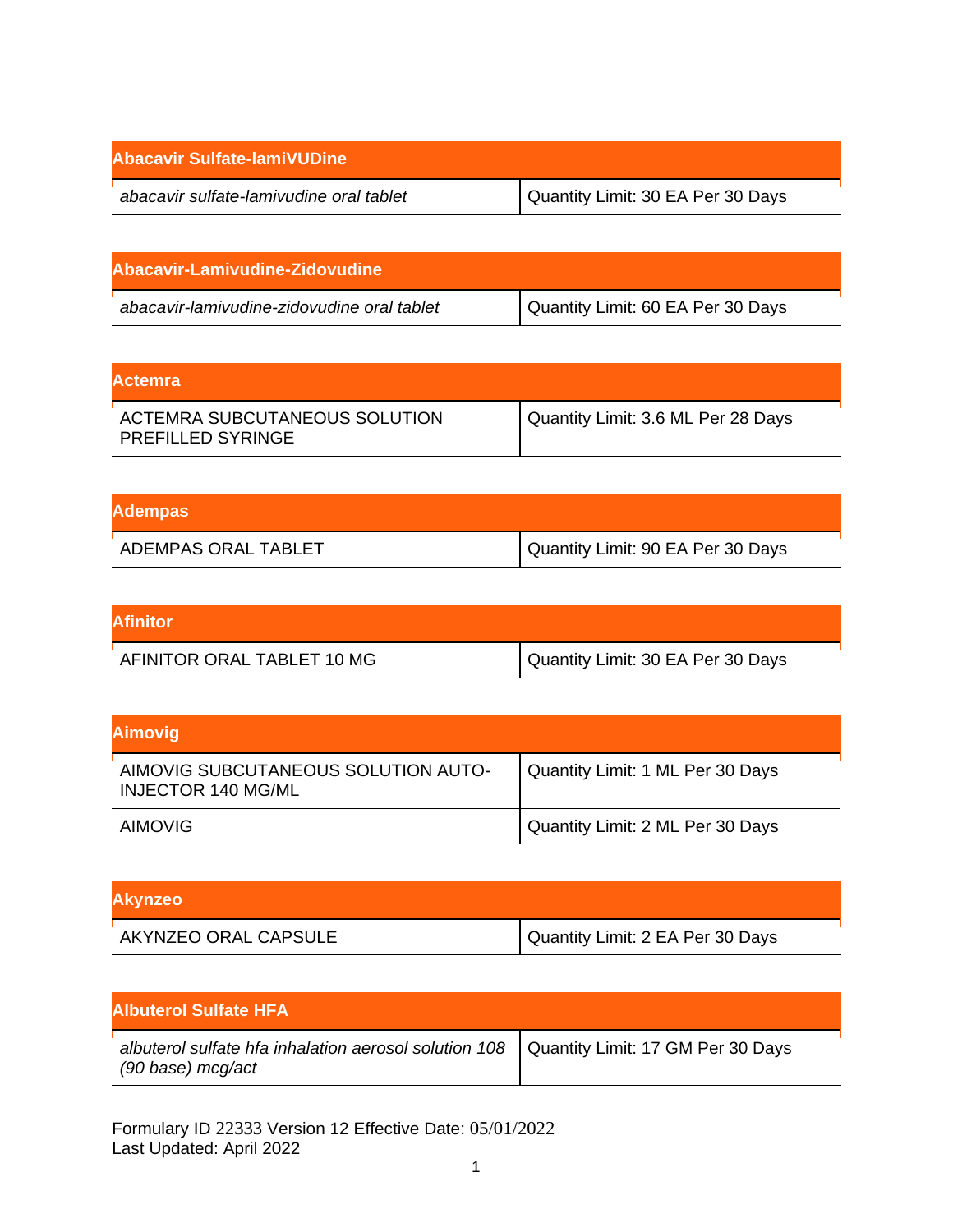| <b>Albuterol Sulfate HFA</b>                                                                            |                                     |
|---------------------------------------------------------------------------------------------------------|-------------------------------------|
| albuterol sulfate hfa inhalation aerosol solution 108<br>(90 base) mcg/act (brand equivalent proventil) | Quantity Limit: 13.4 GM Per 30 Days |
| albuterol sulfate hfa inhalation aerosol solution 108<br>(90 base) mcg/act (brand equivalent ventolin)  | Quantity Limit: 48 GM Per 30 Days   |

| <b>Albuterol Sulfate</b>                                                            |                                    |
|-------------------------------------------------------------------------------------|------------------------------------|
| albuterol sulfate inhalation nebulization solution<br>$(2.5 \text{ mg/3ml})$ 0.083% | Quantity Limit: 525 ML Per 30 Days |
| albuterol sulfate inhalation nebulization solution<br>$0.63$ mg/3ml, 1.25 mg/3ml    | Quantity Limit: 375 ML Per 30 Days |
| albuterol sulfate inhalation nebulization solution 2.5<br>mq/0.5ml                  | Quantity Limit: 100 EA Per 30 Days |

| Alendronate Sodium                   |                                  |
|--------------------------------------|----------------------------------|
| alendronate sodium oral tablet 70 mg | Quantity Limit: 4 EA Per 28 Days |

| <b>ALPRAZolam</b>                            |                                    |
|----------------------------------------------|------------------------------------|
| alprazolam oral tablet 0.25 mg, 0.5 mg, 1 mg | Quantity Limit: 120 EA Per 30 Days |
| alprazolam oral tablet 2 mg                  | Quantity Limit: 150 EA Per 30 Days |

| <b>Alunbrig</b>                    |                                    |
|------------------------------------|------------------------------------|
| ALUNBRIG ORAL TABLET 180 MG, 90 MG | Quantity Limit: 30 EA Per 30 Days  |
| ALUNBRIG ORAL TABLET 30 MG         | Quantity Limit: 120 EA Per 30 Days |
| ALUNBRIG ORAL TABLET THERAPY PACK  | Quantity Limit: 60 EA Per 365 Days |

| <b>Alyq</b>      |                                   |
|------------------|-----------------------------------|
| alyq oral tablet | Quantity Limit: 60 EA Per 30 Days |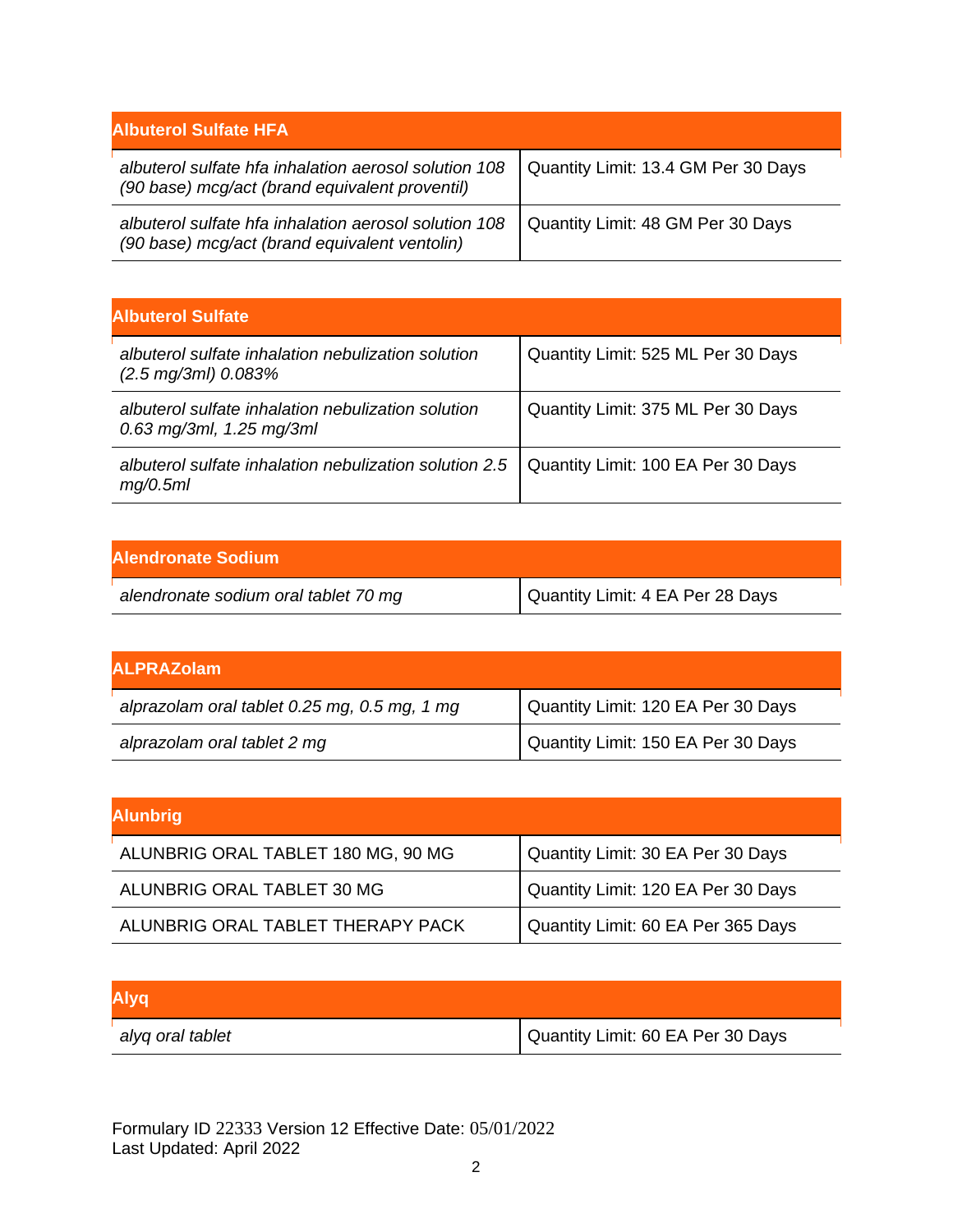| <b>Ambrisentan</b>      |                                   |
|-------------------------|-----------------------------------|
| ambrisentan oral tablet | Quantity Limit: 30 EA Per 30 Days |

| <b>Amphetamine-Dextroamphetamine ER</b>                                   |                                   |
|---------------------------------------------------------------------------|-----------------------------------|
| amphetamine-dextroamphetamine er oral capsule<br>extended release 24 hour | Quantity Limit: 30 EA Per 30 Days |

| Amphetamine-Dextroamphetamine             |                                   |
|-------------------------------------------|-----------------------------------|
| amphetamine-dextroamphetamine oral tablet | Quantity Limit: 90 EA Per 30 Days |

| <b>Anoro Ellipta</b>                                        |                                   |
|-------------------------------------------------------------|-----------------------------------|
| ANORO ELLIPTA INHALATION AEROSOL<br>POWDER BREATH ACTIVATED | Quantity Limit: 60 EA Per 30 Days |

| <b>Aprepitant</b>                   |                                  |
|-------------------------------------|----------------------------------|
| aprepitant oral capsule 125 mg      | Quantity Limit: 2 EA Per 30 Days |
| aprepitant oral capsule 40 mg       | Quantity Limit: 1 EA Per 30 Days |
| aprepitant oral capsule 80 & 125 mg | Quantity Limit: 6 EA Per 30 Days |
| aprepitant oral capsule 80 mg       | Quantity Limit: 8 EA Per 30 Days |

| <b>ARIPiprazole</b>                  |                                    |
|--------------------------------------|------------------------------------|
| aripiprazole oral solution           | Quantity Limit: 750 ML Per 30 Days |
| aripiprazole oral tablet             | Quantity Limit: 30 EA Per 30 Days  |
| aripiprazole oral tablet dispersible | Quantity Limit: 60 EA Per 30 Days  |

| <b>Armodafinil</b>                             |                                   |
|------------------------------------------------|-----------------------------------|
| armodafinil oral tablet 150 mg, 200 mg, 250 mg | Quantity Limit: 30 EA Per 30 Days |
|                                                |                                   |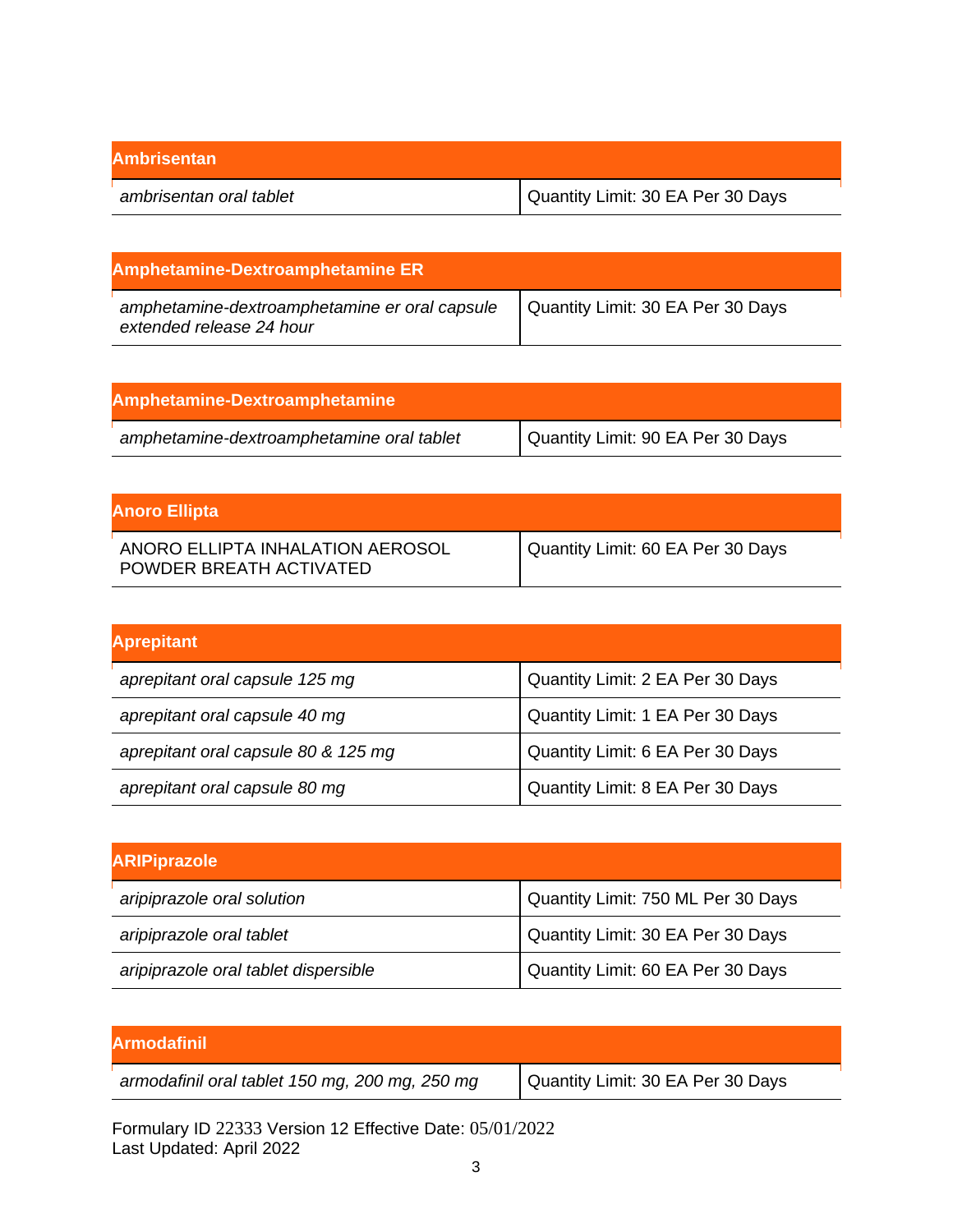| <b>Armodafinil</b>            |                                   |
|-------------------------------|-----------------------------------|
| armodafinil oral tablet 50 mg | Quantity Limit: 60 EA Per 30 Days |

| <b>Arnuity Ellipta</b>                                        |                                   |
|---------------------------------------------------------------|-----------------------------------|
| ARNUITY ELLIPTA INHALATION AEROSOL<br>POWDER BREATH ACTIVATED | Quantity Limit: 30 EA Per 30 Days |

| <b>Asenapine Maleate</b>                       |                                   |
|------------------------------------------------|-----------------------------------|
| asenapine maleate sublingual tablet sublingual | Quantity Limit: 60 EA Per 30 Days |

| <b>Asmanex (120 Metered Doses)</b>                                        |                                  |
|---------------------------------------------------------------------------|----------------------------------|
| ASMANEX (120 METERED DOSES) INHALATION<br>AEROSOL POWDER BREATH ACTIVATED | Quantity Limit: 1 EA Per 30 Days |

| <b>Asmanex (14 Metered Doses)</b>                                        |                                  |
|--------------------------------------------------------------------------|----------------------------------|
| ASMANEX (14 METERED DOSES) INHALATION<br>AEROSOL POWDER BREATH ACTIVATED | Quantity Limit: 1 EA Per 30 Days |

| <b>Asmanex (30 Metered Doses)</b>                                        |                                  |
|--------------------------------------------------------------------------|----------------------------------|
| ASMANEX (30 METERED DOSES) INHALATION<br>AEROSOL POWDER BREATH ACTIVATED | Quantity Limit: 1 EA Per 30 Days |

| <b>Asmanex (60 Metered Doses)</b>                                        |                                  |
|--------------------------------------------------------------------------|----------------------------------|
| ASMANEX (60 METERED DOSES) INHALATION<br>AEROSOL POWDER BREATH ACTIVATED | Quantity Limit: 1 EA Per 30 Days |

| <b>Asmanex (7 Metered Doses)</b>                                                       |                                  |
|----------------------------------------------------------------------------------------|----------------------------------|
| ASMANEX (7 METERED DOSES) INHALATION<br>AEROSOL POWDER BREATH ACTIVATED 110<br>MCG/INH | Quantity Limit: 1 EA Per 30 Days |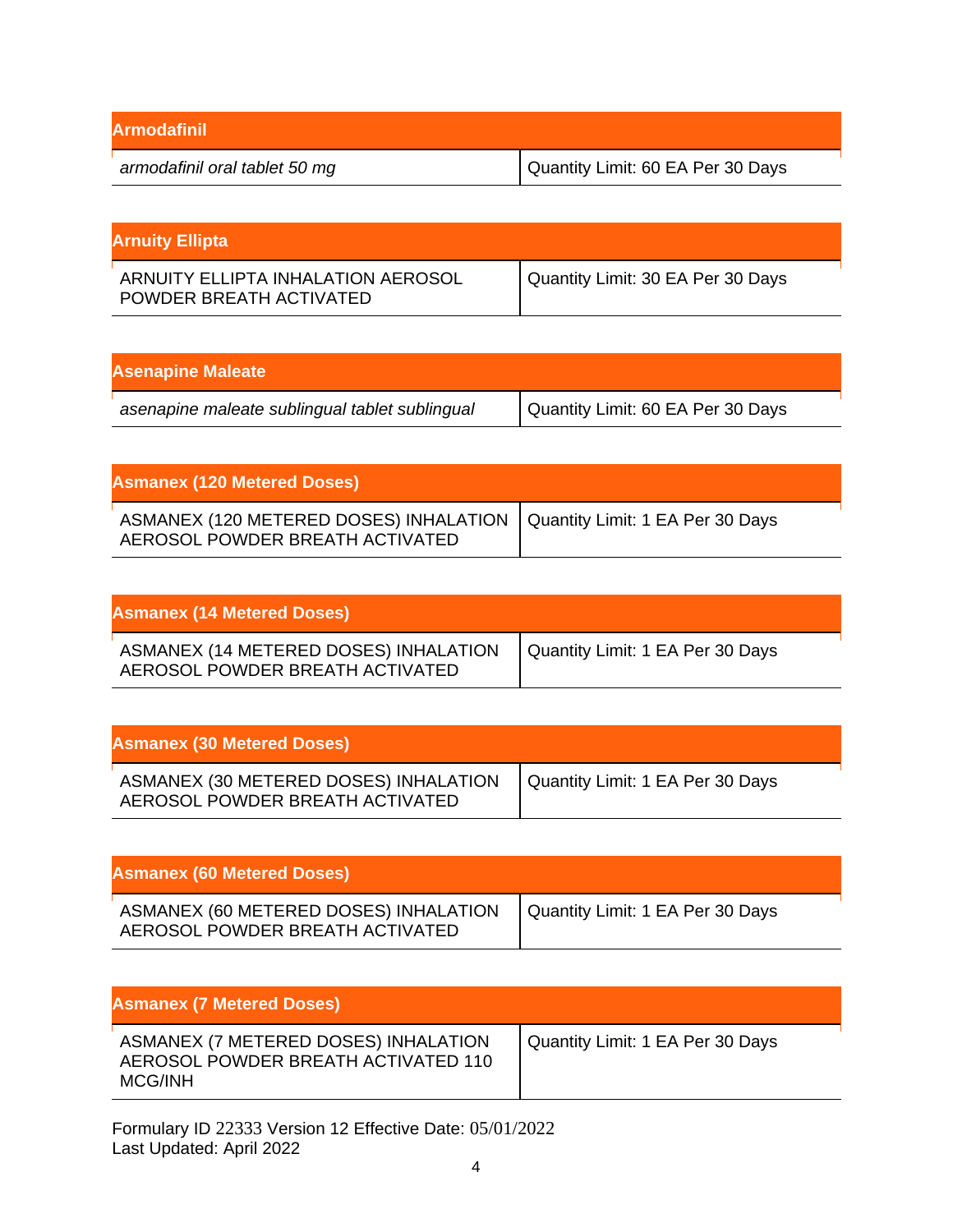| Asmanex HFA                    |                                   |
|--------------------------------|-----------------------------------|
| ASMANEX HFA INHALATION AEROSOL | Quantity Limit: 13 GM Per 30 Days |

| <b>Atomoxetine HCI</b>                                                    |                                   |
|---------------------------------------------------------------------------|-----------------------------------|
| atomoxetine hcl oral capsule 10 mg                                        | Quantity Limit: 60 EA Per 30 Days |
| atomoxetine hcl oral capsule 100 mg, 18 mg, 25<br>mg, 40 mg, 60 mg, 80 mg | Quantity Limit: 30 EA Per 30 Days |

| lAtrovent HFA .                             |                                     |
|---------------------------------------------|-------------------------------------|
| ATROVENT HFA INHALATION AEROSOL<br>SOLUTION | Quantity Limit: 25.8 GM Per 30 Days |

| <b>Aubagio</b>      |                                     |
|---------------------|-------------------------------------|
| AUBAGIO ORAL TABLET | I Quantity Limit: 30 EA Per 30 Days |

| <b>Austedo</b>      |                                    |
|---------------------|------------------------------------|
| AUSTEDO ORAL TABLET | Quantity Limit: 120 EA Per 30 Days |

| <b>Avonex Pen</b>                                     |                                  |
|-------------------------------------------------------|----------------------------------|
| AVONEX PEN INTRAMUSCULAR AUTO-<br><b>INJECTOR KIT</b> | Quantity Limit: 4 EA Per 28 Days |

| <b>Avonex Prefilled</b>                                        |                                  |
|----------------------------------------------------------------|----------------------------------|
| AVONEX PREFILLED INTRAMUSCULAR<br><b>PREFILLED SYRINGE KIT</b> | Quantity Limit: 4 EA Per 28 Days |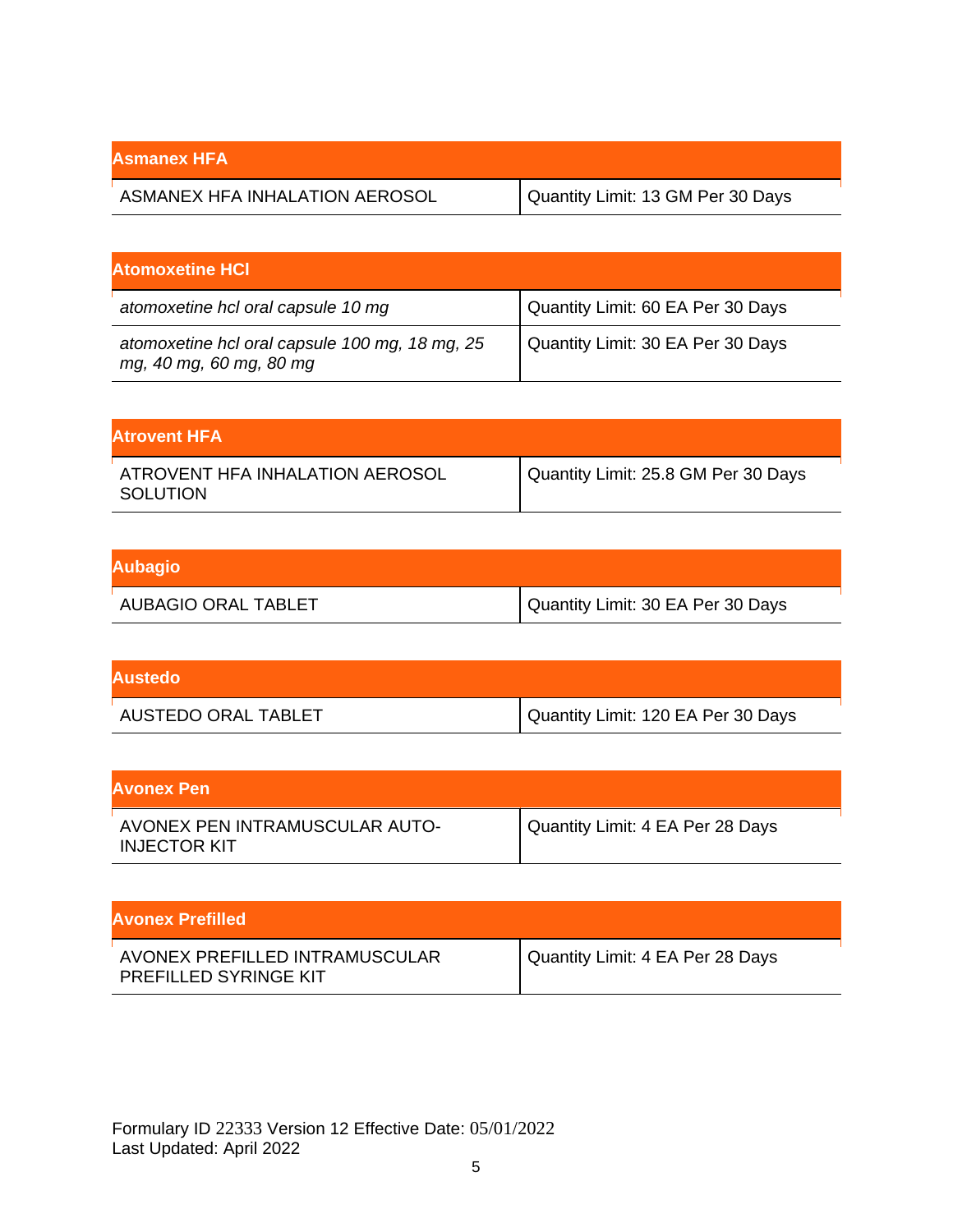| <b>AVONEX VIAL INTRAMUSCULAR KIT</b>                      |                                  |
|-----------------------------------------------------------|----------------------------------|
| AVONEX VIAL INTRAMUSCULAR KIT<br>INTRAMUSCULAR KIT 30 MCG | Quantity Limit: 4 EA Per 28 Days |

| <b>Ayvakit</b>      |                                   |
|---------------------|-----------------------------------|
| AYVAKIT ORAL TABLET | Quantity Limit: 30 EA Per 30 Days |

| <b>Azelastine HCI</b>                       |                                   |
|---------------------------------------------|-----------------------------------|
| azelastine hcl nasal solution 0.1 %, 0.15 % | Quantity Limit: 60 ML Per 30 Days |

| <b>Bafiertam</b>                          |                                    |
|-------------------------------------------|------------------------------------|
| BAFIERTAM ORAL CAPSULE DELAYED<br>RELEASE | Quantity Limit: 120 EA Per 30 Days |

| <b>Baraclude</b>               |                                    |
|--------------------------------|------------------------------------|
| <b>BARACLUDE ORAL SOLUTION</b> | Quantity Limit: 600 ML Per 30 Days |

| <b>BD ULTRA-FINE INSULIN SYRINGES</b> |                                    |
|---------------------------------------|------------------------------------|
| bd ultra-fine insulin syringes        | Quantity Limit: 200 EA Per 30 Days |

| <b>IBelsomra</b>            |                                   |
|-----------------------------|-----------------------------------|
| <b>BELSOMRA ORAL TABLET</b> | Quantity Limit: 30 EA Per 30 Days |

| <b>Betaseron</b>                  |                                   |
|-----------------------------------|-----------------------------------|
| <b>BETASERON SUBCUTANEOUS KIT</b> | Quantity Limit: 15 EA Per 30 Days |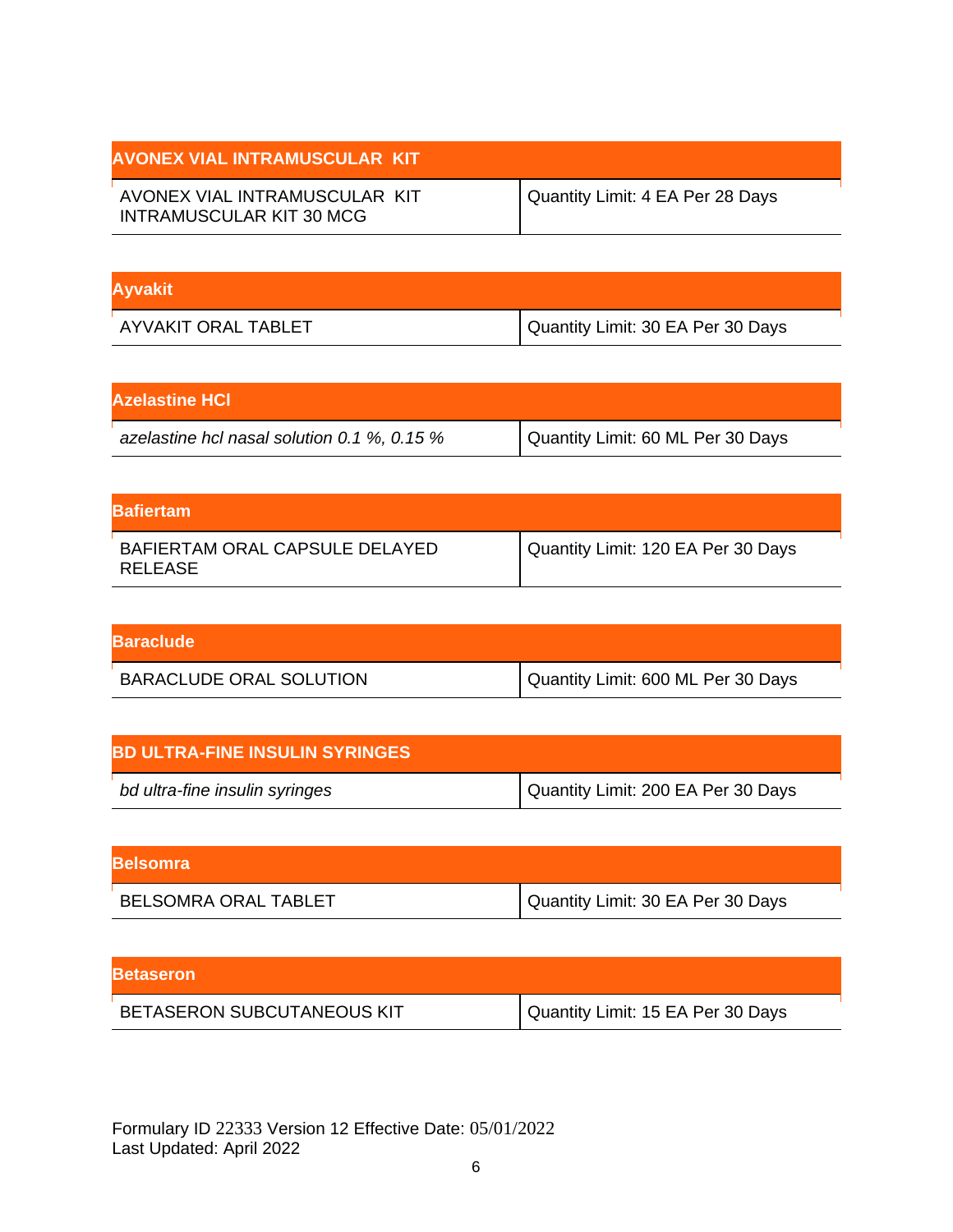| <b>Biktarvy</b>             |                                   |
|-----------------------------|-----------------------------------|
| <b>BIKTARVY ORAL TABLET</b> | Quantity Limit: 30 EA Per 30 Days |

| <b>IBosentan</b>     |                                   |
|----------------------|-----------------------------------|
| bosentan oral tablet | Quantity Limit: 60 EA Per 30 Days |

| <b>Breo Ellipta</b>                                               |                                   |
|-------------------------------------------------------------------|-----------------------------------|
| <b>BREO ELLIPTA INHALATION AEROSOL</b><br>POWDER BREATH ACTIVATED | Quantity Limit: 60 EA Per 30 Days |

| <b>Breztri Aerosphere</b>                                                   |  |
|-----------------------------------------------------------------------------|--|
| BREZTRI AEROSPHERE INHALATION AEROSOL   Quantity Limit: 23.6 GM Per 28 Days |  |

| <b>Budesonide</b>                |                                    |
|----------------------------------|------------------------------------|
| budesonide inhalation suspension | Quantity Limit: 120 ML Per 30 Days |

| <b>Buprenorphine HCI-Naloxone HCI</b>                                   |                                    |
|-------------------------------------------------------------------------|------------------------------------|
| buprenorphine hcl-naloxone hcl sublingual film 12-3<br>$mg, 4-1 mg$     | Quantity Limit: 60 EA Per 30 Days  |
| buprenorphine hcl-naloxone hcl sublingual film 2-<br>$0.5$ mg, 8-2 mg   | Quantity Limit: 90 EA Per 30 Days  |
| buprenorphine hcl-naloxone hcl sublingual tablet<br>sublingual 2-0.5 mg | Quantity Limit: 360 EA Per 30 Days |
| buprenorphine hcl-naloxone hcl sublingual tablet<br>sublingual 8-2 mg   | Quantity Limit: 90 EA Per 30 Days  |

| <b>Buprenorphine</b>                   |                                  |
|----------------------------------------|----------------------------------|
| buprenorphine transdermal patch weekly | Quantity Limit: 4 EA Per 28 Days |
|                                        |                                  |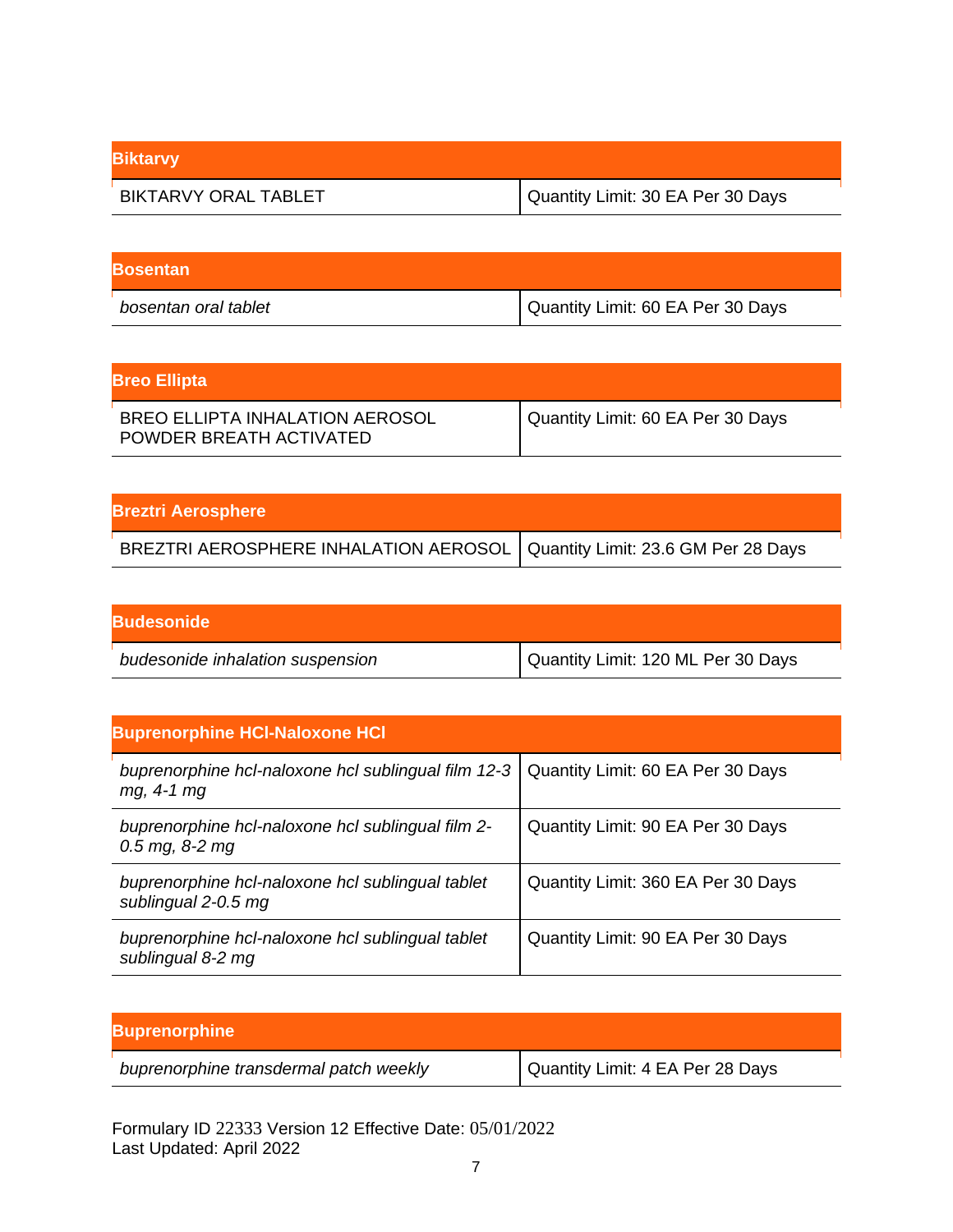| <b>BuPROPion HCI ER (Smoking Det)</b>                                                                      |  |
|------------------------------------------------------------------------------------------------------------|--|
| bupropion hcl er (smoking det) oral tablet extended   Quantity Limit: 60 EA Per 30 Days<br>release 12 hour |  |

| buPROPion HCI ER (SR)                                                        |                                   |
|------------------------------------------------------------------------------|-----------------------------------|
| bupropion hcl er (sr) oral tablet extended release<br>12 hour 100 mg         | Quantity Limit: 90 EA Per 30 Days |
| bupropion hcl er (sr) oral tablet extended release<br>12 hour 150 mg, 200 mg | Quantity Limit: 60 EA Per 30 Days |

| buPROPion HCI ER (XL)                                                                                    |  |
|----------------------------------------------------------------------------------------------------------|--|
| bupropion hcl er (xl) oral tablet extended release $24$ Quantity Limit: 90 EA Per 30 Days<br>hour 150 mg |  |
| bupropion hcl er (xl) oral tablet extended release $24$ Quantity Limit: 30 EA Per 30 Days<br>hour 300 mg |  |

| <b>Cablivi</b>               |                                   |
|------------------------------|-----------------------------------|
| <b>CABLIVI INJECTION KIT</b> | Quantity Limit: 30 EA Per 30 Days |

| <b>Calcipotriene</b>            |                                    |
|---------------------------------|------------------------------------|
| calcipotriene external cream    | Quantity Limit: 120 GM Per 30 Days |
| calcipotriene external ointment | Quantity Limit: 120 GM Per 30 Days |
| calcipotriene external solution | Quantity Limit: 60 ML Per 30 Days  |

| <b>Calcitonin (Salmon)</b>         |                                    |
|------------------------------------|------------------------------------|
| calcitonin (salmon) nasal solution | Quantity Limit: 3.7 ML Per 30 Days |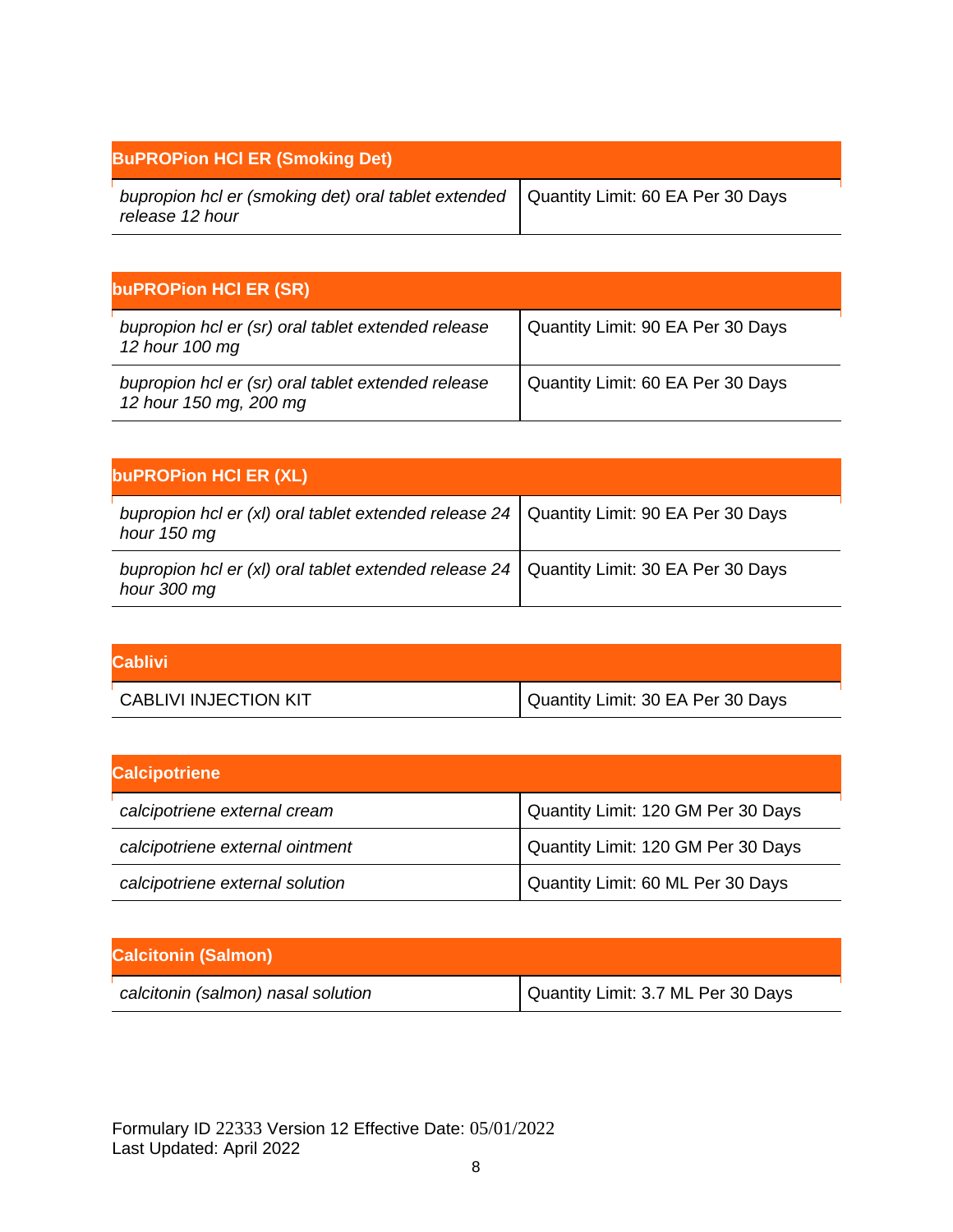| <b>Caplyta</b>       |                                   |
|----------------------|-----------------------------------|
| CAPLYTA ORAL CAPSULE | Quantity Limit: 30 EA Per 30 Days |

| <b>Caprelsa</b>             |                                   |
|-----------------------------|-----------------------------------|
| CAPRELSA ORAL TABLET 100 MG | Quantity Limit: 60 EA Per 30 Days |

| <b>Celecoxib</b>       |                                     |
|------------------------|-------------------------------------|
| celecoxib oral capsule | I Quantity Limit: 60 EA Per 30 Days |

| <b>Chantix Continuing Month Pak</b>              |                                     |
|--------------------------------------------------|-------------------------------------|
| CHANTIX CONTINUING MONTH PAK ORAL<br>TABLET 1 MG | Quantity Limit: 504 EA Per 365 Days |

| <b>Chantix</b>                   |                                     |
|----------------------------------|-------------------------------------|
| CHANTIX ORAL TABLET 0.5 MG, 1 MG | Quantity Limit: 504 EA Per 365 Days |

| <b>Chantix Starting Month Pak</b>                                 |                                     |
|-------------------------------------------------------------------|-------------------------------------|
| CHANTIX STARTING MONTH PAK ORAL<br>TABLET 0.5 MG X 11 & 1 MG X 42 | Quantity Limit: 504 EA Per 365 Days |

| <b>chlordiazePOXIDE HCI</b>             |                                    |
|-----------------------------------------|------------------------------------|
| chlordiazepoxide hcl oral capsule 10 mg | Quantity Limit: 900 EA Per 30 Days |
| chlordiazepoxide hcl oral capsule 25 mg | Quantity Limit: 360 EA Per 30 Days |
| chlordiazepoxide hcl oral capsule 5 mg  | Quantity Limit: 120 EA Per 30 Days |

| <b>Cibingo</b>      |                                   |
|---------------------|-----------------------------------|
| CIBINQO ORAL TABLET | Quantity Limit: 30 EA Per 30 Days |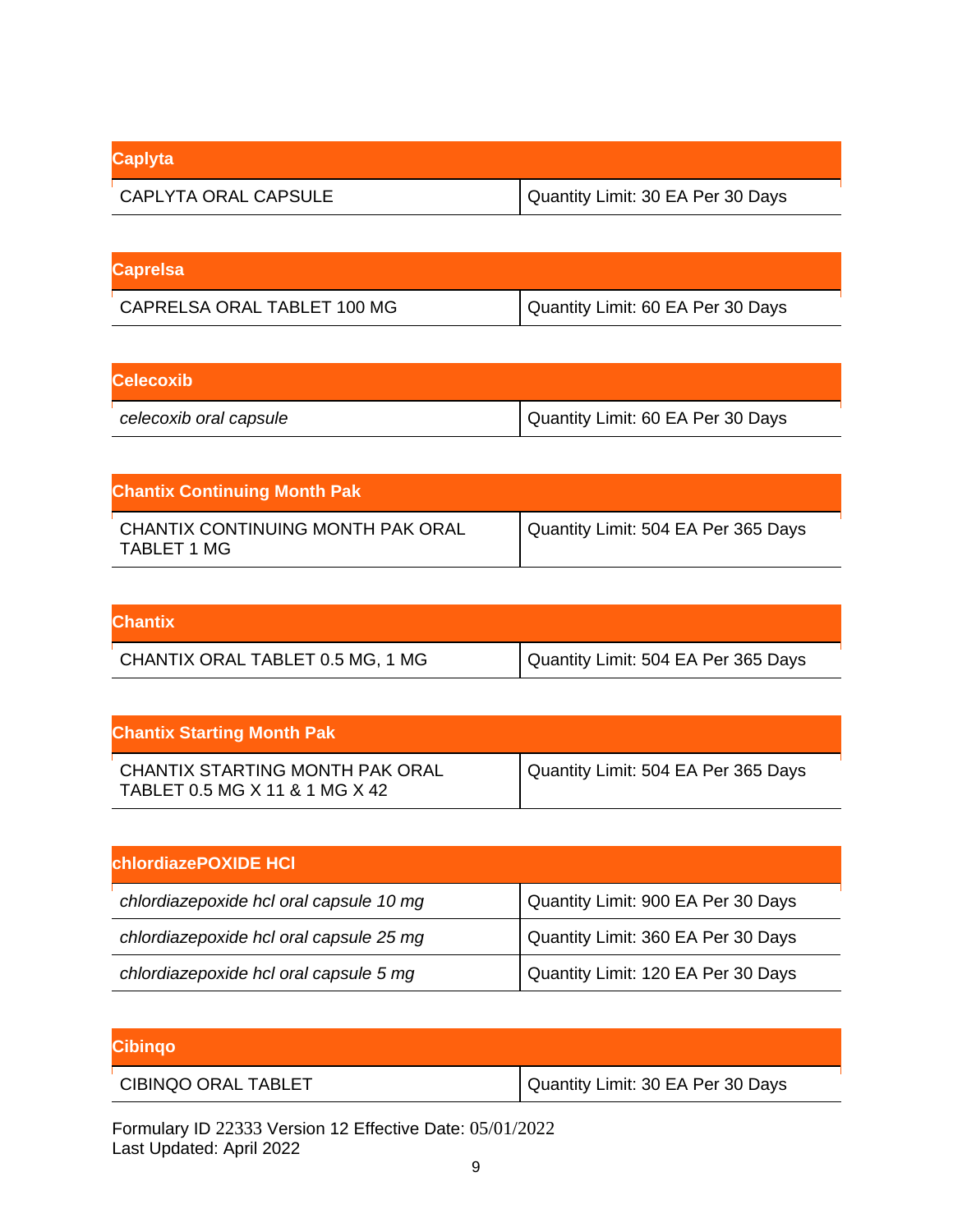| <b>Cimduo</b>      |                                   |
|--------------------|-----------------------------------|
| CIMDUO ORAL TABLET | Quantity Limit: 30 EA Per 30 Days |

| <b>clonazePAM</b>                                                     |                                    |
|-----------------------------------------------------------------------|------------------------------------|
| clonazepam oral tablet 0.5 mg, 1 mg                                   | Quantity Limit: 90 EA Per 30 Days  |
| clonazepam oral tablet 2 mg                                           | Quantity Limit: 300 EA Per 30 Days |
| clonazepam oral tablet dispersible 0.125 mg, 0.25<br>mg, 0.5 mg, 1 mg | Quantity Limit: 90 EA Per 30 Days  |
| clonazepam oral tablet dispersible 2 mg                               | Quantity Limit: 300 EA Per 30 Days |

| <b>Clorazepate Dipotassium</b>              |                                    |
|---------------------------------------------|------------------------------------|
| clorazepate dipotassium oral tablet 15 mg   | Quantity Limit: 180 EA Per 30 Days |
| clorazepate dipotassium oral tablet 3.75 mg | Quantity Limit: 720 EA Per 30 Days |
| clorazepate dipotassium oral tablet 7.5 mg  | Quantity Limit: 360 EA Per 30 Days |

| <b>cloZAPine</b>                          |                                    |
|-------------------------------------------|------------------------------------|
| clozapine oral tablet 100 mg, 25 mg       | Quantity Limit: 270 EA Per 30 Days |
| clozapine oral tablet dispersible 12.5 mg | Quantity Limit: 90 EA Per 30 Days  |
| clozapine oral tablet dispersible 150 mg  | Quantity Limit: 180 EA Per 30 Days |
| clozapine oral tablet dispersible 200 mg  | Quantity Limit: 120 EA Per 30 Days |

| <b>CloZAPine</b>                                |                                    |
|-------------------------------------------------|------------------------------------|
| clozapine oral tablet 200 mg                    | Quantity Limit: 120 EA Per 30 Days |
| clozapine oral tablet 50 mg                     | Quantity Limit: 180 EA Per 30 Days |
| clozapine oral tablet dispersible 100 mg, 25 mg | Quantity Limit: 270 EA Per 30 Days |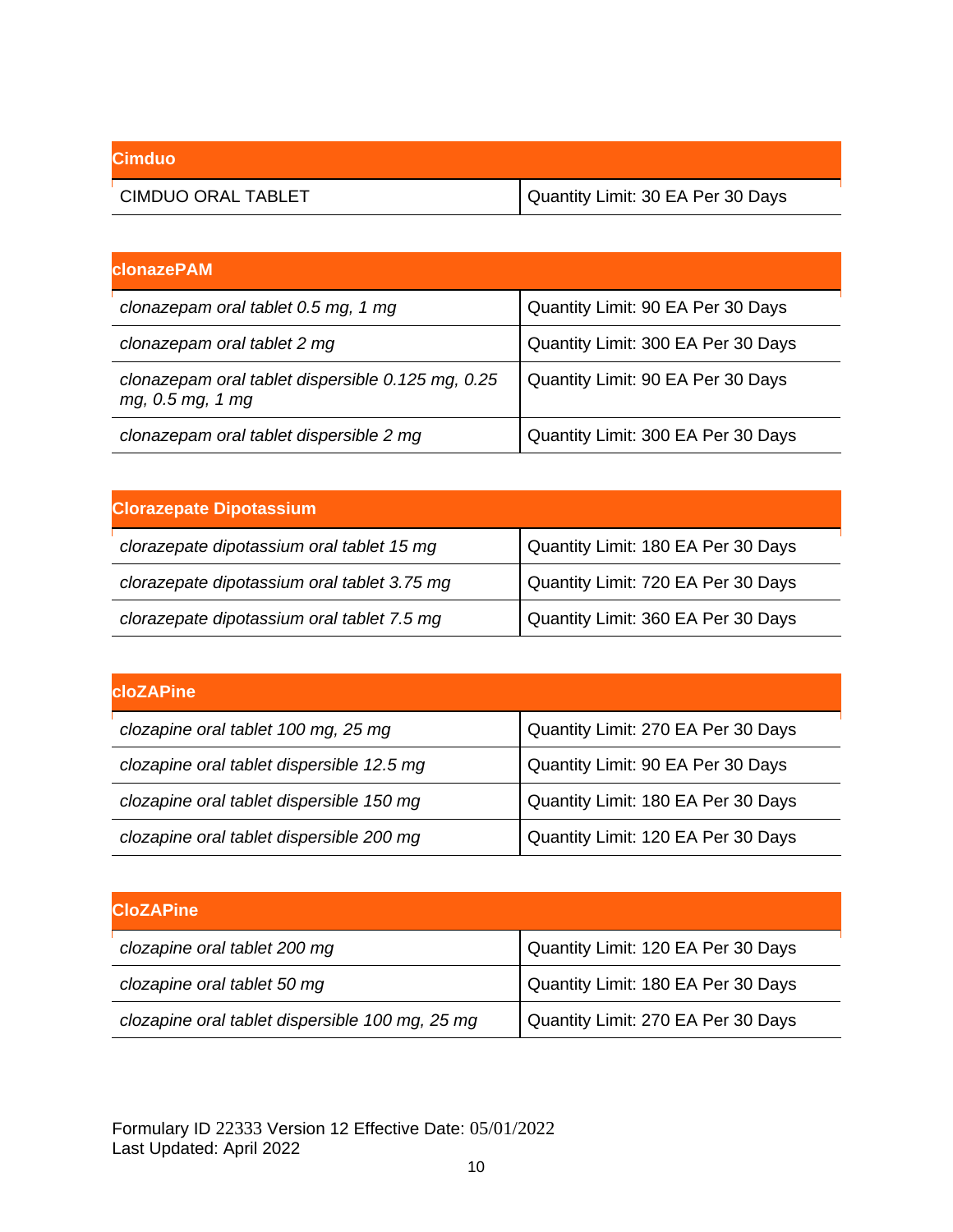| <b>Combivent Respimat</b>                                                            |  |
|--------------------------------------------------------------------------------------|--|
| COMBIVENT RESPIMAT INHALATION AEROSOL   Quantity Limit: 8 GM Per 30 Days<br>SOLUTION |  |

| <b>Complera</b>             |                                   |
|-----------------------------|-----------------------------------|
| <b>COMPLERA ORAL TABLET</b> | Quantity Limit: 30 EA Per 30 Days |

| <b>Corlanor</b>               |                                    |
|-------------------------------|------------------------------------|
| <b>CORLANOR ORAL SOLUTION</b> | Quantity Limit: 450 ML Per 30 Days |
| CORLANOR ORAL TABLET          | Quantity Limit: 60 EA Per 30 Days  |

| <b>Cystaran</b>              |                                   |
|------------------------------|-----------------------------------|
| CYSTARAN OPHTHALMIC SOLUTION | Quantity Limit: 60 ML Per 28 Days |

| Dalfampridine ER                                         |                                   |
|----------------------------------------------------------|-----------------------------------|
| dalfampridine er oral tablet extended release 12<br>hour | Quantity Limit: 60 EA Per 30 Days |

| <b>Delstrigo</b>      |                                   |
|-----------------------|-----------------------------------|
| DELSTRIGO ORAL TABLET | Quantity Limit: 30 EA Per 30 Days |

| Depo-Provera                                       |                                   |
|----------------------------------------------------|-----------------------------------|
| DEPO-PROVERA INTRAMUSCULAR<br>SUSPENSION 400 MG/ML | Quantity Limit: 10 ML Per 28 Days |

| Depo-SubQ Provera 104                                                                                                                                                                                                                                                                                                                     |                                     |
|-------------------------------------------------------------------------------------------------------------------------------------------------------------------------------------------------------------------------------------------------------------------------------------------------------------------------------------------|-------------------------------------|
| DEPO-SUBQ PROVERA 104 SUBCUTANEOUS<br>SUSPENSION PREFILLED SYRINGE                                                                                                                                                                                                                                                                        | Quantity Limit: 0.65 ML Per 90 Days |
| $\Gamma_{2}$ = $\Gamma_{2}$ = $\Gamma_{2}$ = $\Gamma_{2}$ = $\Gamma_{3}$ = $\Gamma_{4}$ = $\Gamma_{5}$ = $\Gamma_{6}$ = $\Gamma_{7}$ = $\Gamma_{8}$ = $\Gamma_{1}$ = $\Gamma_{1}$ = $\Gamma_{1}$ = $\Gamma_{1}$ = $\Gamma_{1}$ = $\Gamma_{1}$ = $\Gamma_{1}$ = $\Gamma_{1}$ = $\Gamma_{1}$ = $\Gamma_{1}$ = $\Gamma_{1}$ = $\Gamma_{1}$ = |                                     |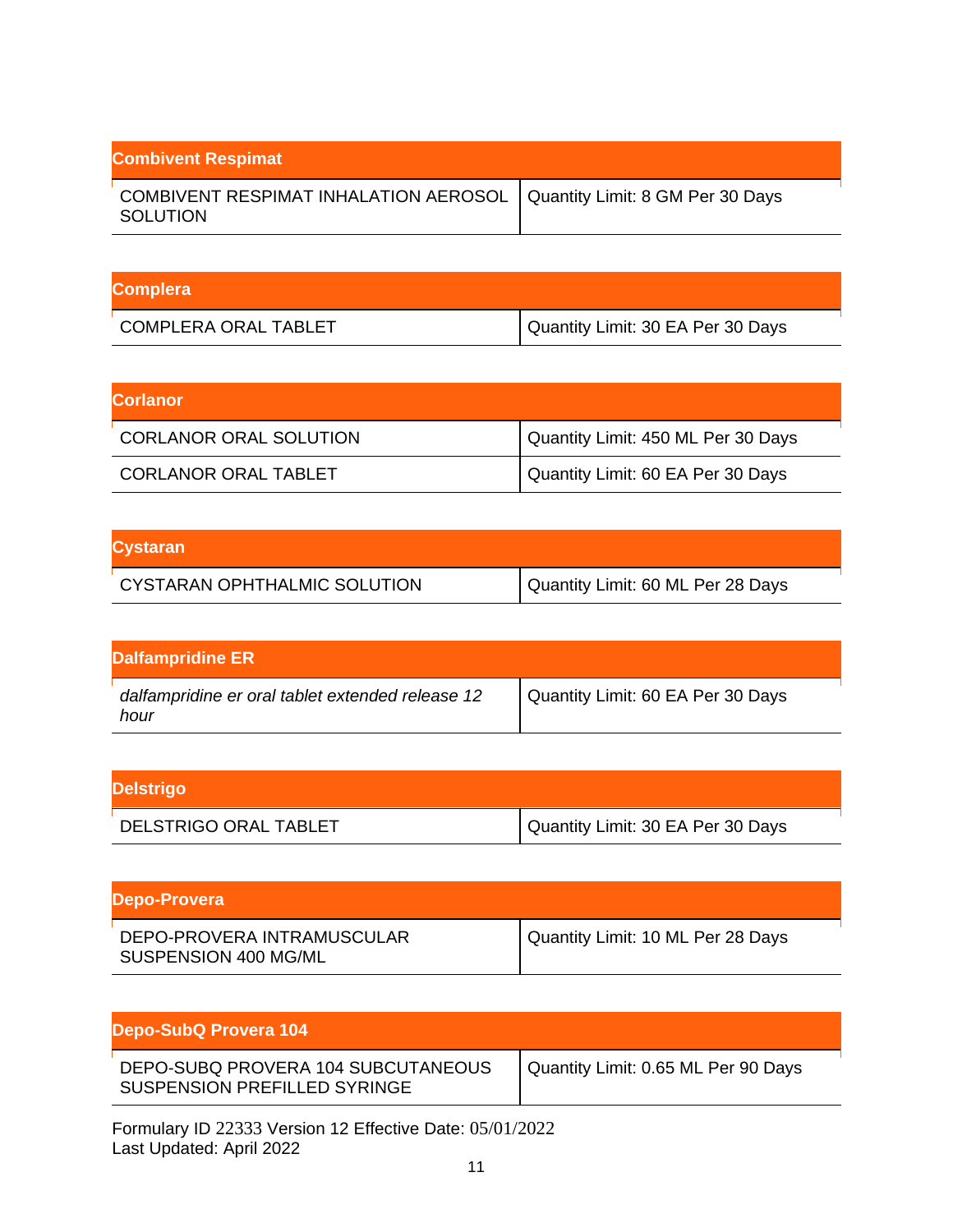| <b>Descovy</b>             |                                   |
|----------------------------|-----------------------------------|
| <b>DESCOVY ORAL TABLET</b> | Quantity Limit: 30 EA Per 30 Days |

| <b>Desvenlafaxine Succinate ER</b>                                               |                                    |
|----------------------------------------------------------------------------------|------------------------------------|
| desvenlafaxine succinate er oral tablet extended<br>release 24 hour 100 mg       | Quantity Limit: 120 EA Per 30 Days |
| desvenlafaxine succinate er oral tablet extended<br>release 24 hour 25 mg, 50 mg | Quantity Limit: 30 EA Per 30 Days  |

| <b>Dexilant</b>                                                           |  |
|---------------------------------------------------------------------------|--|
| DEXILANT ORAL CAPSULE DELAYED RELEASE   Quantity Limit: 30 EA Per 30 Days |  |

| <b>Dexlansoprazole</b>                          |                                   |
|-------------------------------------------------|-----------------------------------|
| DEXLANSOPRAZOLE ORAL CAPSULE<br>DELAYED RELEASE | Quantity Limit: 30 EA Per 30 Days |

| <b>Dextroamphetamine Sulfate ER</b>                                         |                                    |
|-----------------------------------------------------------------------------|------------------------------------|
| dextroamphetamine sulfate er oral capsule<br>extended release 24 hour 10 mg | Quantity Limit: 180 EA Per 30 Days |
| dextroamphetamine sulfate er oral capsule<br>extended release 24 hour 15 mg | Quantity Limit: 120 EA Per 30 Days |
| dextroamphetamine sulfate er oral capsule<br>extended release 24 hour 5 mg  | Quantity Limit: 60 EA Per 30 Days  |

| <b>Dextroamphetamine Sulfate</b>                            |                                    |
|-------------------------------------------------------------|------------------------------------|
| dextroamphetamine sulfate oral tablet 10 mg                 | Quantity Limit: 180 EA Per 30 Days |
| dextroamphetamine sulfate oral tablet 15 mg, 20<br>mg, 5 mg | Quantity Limit: 90 EA Per 30 Days  |
| dextroamphetamine sulfate oral tablet 30 mg                 | Quantity Limit: 60 EA Per 30 Days  |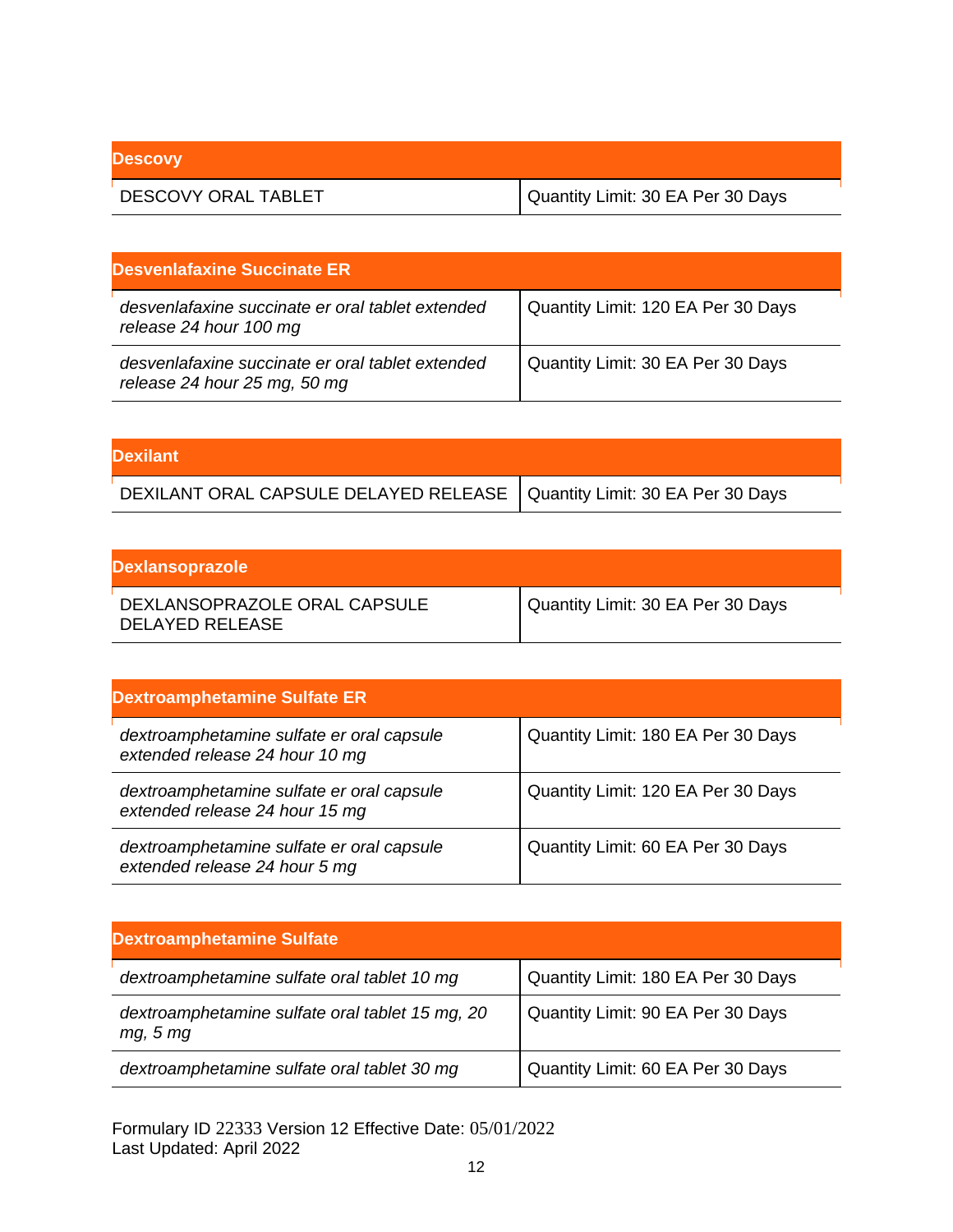| ldiazePAM                  |                                    |
|----------------------------|------------------------------------|
| diazepam oral tablet 10 mg | Quantity Limit: 120 EA Per 30 Days |
| diazepam oral tablet 5 mg  | Quantity Limit: 240 EA Per 30 Days |

| <b>DiazePAM</b>           |                                      |
|---------------------------|--------------------------------------|
| diazepam oral tablet 2 mg | I Quantity Limit: 300 EA Per 30 Days |

| <b>Diclofenac Sodium</b>           |                                     |
|------------------------------------|-------------------------------------|
| diclofenac sodium external gel 1 % | Quantity Limit: 1000 GM Per 30 Days |
| diclofenac sodium external gel 3 % | Quantity Limit: 300 GM Per 30 Days  |

| Dihydroergotamine Mesylate                |                                  |
|-------------------------------------------|----------------------------------|
| dihydroergotamine mesylate nasal solution | Quantity Limit: 8 ML Per 30 Days |

| <b>Dimethyl Fumarate</b>                       |                                   |
|------------------------------------------------|-----------------------------------|
| dimethyl fumarate oral capsule delayed release | Quantity Limit: 60 EA Per 30 Days |

| <b>Dimethyl Fumarate Starter Pack</b> |                                     |
|---------------------------------------|-------------------------------------|
| dimethyl fumarate starter pack oral   | Quantity Limit: 120 EA Per 365 Days |

| <b>Dovato</b>      |                                   |
|--------------------|-----------------------------------|
| DOVATO ORAL TABLET | Quantity Limit: 30 EA Per 30 Days |

| <b>Drizalma Sprinkle</b>                                                |                                   |
|-------------------------------------------------------------------------|-----------------------------------|
| DRIZALMA SPRINKLE ORAL CAPSULE<br>DELAYED RELEASE SPRINKLE 20 MG, 60 MG | Quantity Limit: 60 EA Per 30 Days |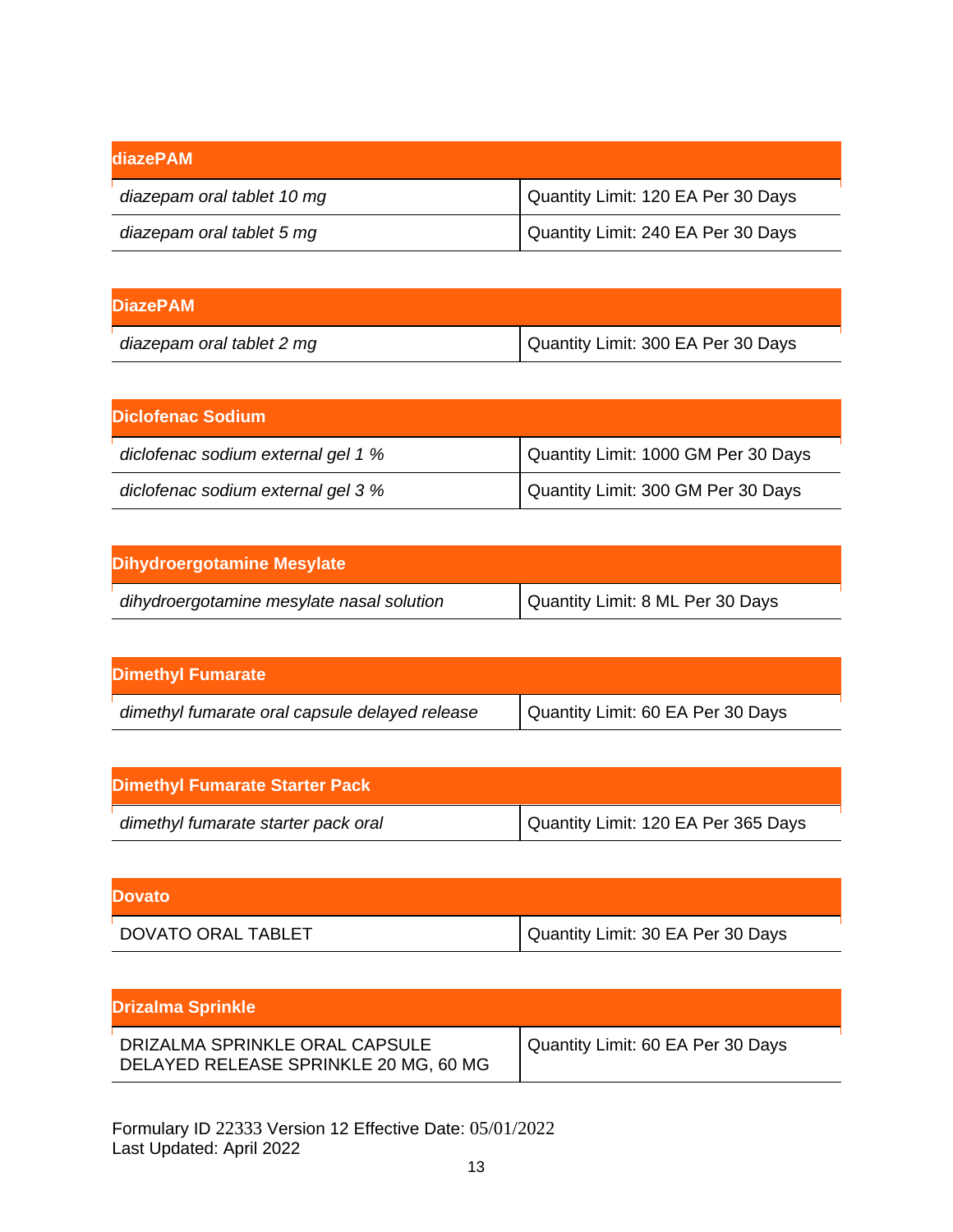| <b>Drizalma Sprinkle</b>                                                |                                   |
|-------------------------------------------------------------------------|-----------------------------------|
| DRIZALMA SPRINKLE ORAL CAPSULE<br>DELAYED RELEASE SPRINKLE 30 MG, 40 MG | Quantity Limit: 90 EA Per 30 Days |

| <b>IDronabinol</b>      |                                   |
|-------------------------|-----------------------------------|
| dronabinol oral capsule | Quantity Limit: 60 EA Per 30 Days |

| <b>Dulera</b>                                             |                                     |
|-----------------------------------------------------------|-------------------------------------|
| DULERA INHALATION AEROSOL 100-5<br>MCG/ACT, 200-5 MCG/ACT | Quantity Limit: 17.6 GM Per 30 Days |
| DULERA INHALATION AEROSOL 50-5 MCG/ACT                    | Quantity Limit: 13 GM Per 30 Days   |

| <b>IDULoxetine HCI</b>                                                |                                   |
|-----------------------------------------------------------------------|-----------------------------------|
| duloxetine hcl oral capsule delayed release<br>particles 20 mg, 60 mg | Quantity Limit: 60 EA Per 30 Days |
| duloxetine hcl oral capsule delayed release<br>particles 30 mg        | Quantity Limit: 90 EA Per 30 Days |

| <b>Dupixent</b>                                                   |                                     |
|-------------------------------------------------------------------|-------------------------------------|
| DUPIXENT SUBCUTANEOUS SOLUTION PEN-<br>INJECTOR 200 MG/1.14ML     | Quantity Limit: 4.56 ML Per 28 Days |
| DUPIXENT SUBCUTANEOUS SOLUTION PEN-<br>INJECTOR 300 MG/2ML        | Quantity Limit: 8 ML Per 28 Days    |
| DUPIXENT SUBCUTANEOUS SOLUTION<br>PREFILLED SYRINGE 100 MG/0.67ML | Quantity Limit: 1.34 ML Per 28 Days |
| DUPIXENT SUBCUTANEOUS SOLUTION<br>PREFILLED SYRINGE 200 MG/1.14ML | Quantity Limit: 4.56 ML Per 28 Days |
| DUPIXENT SUBCUTANEOUS SOLUTION<br>PREFILLED SYRINGE 300 MG/2ML    | Quantity Limit: 8 ML Per 28 Days    |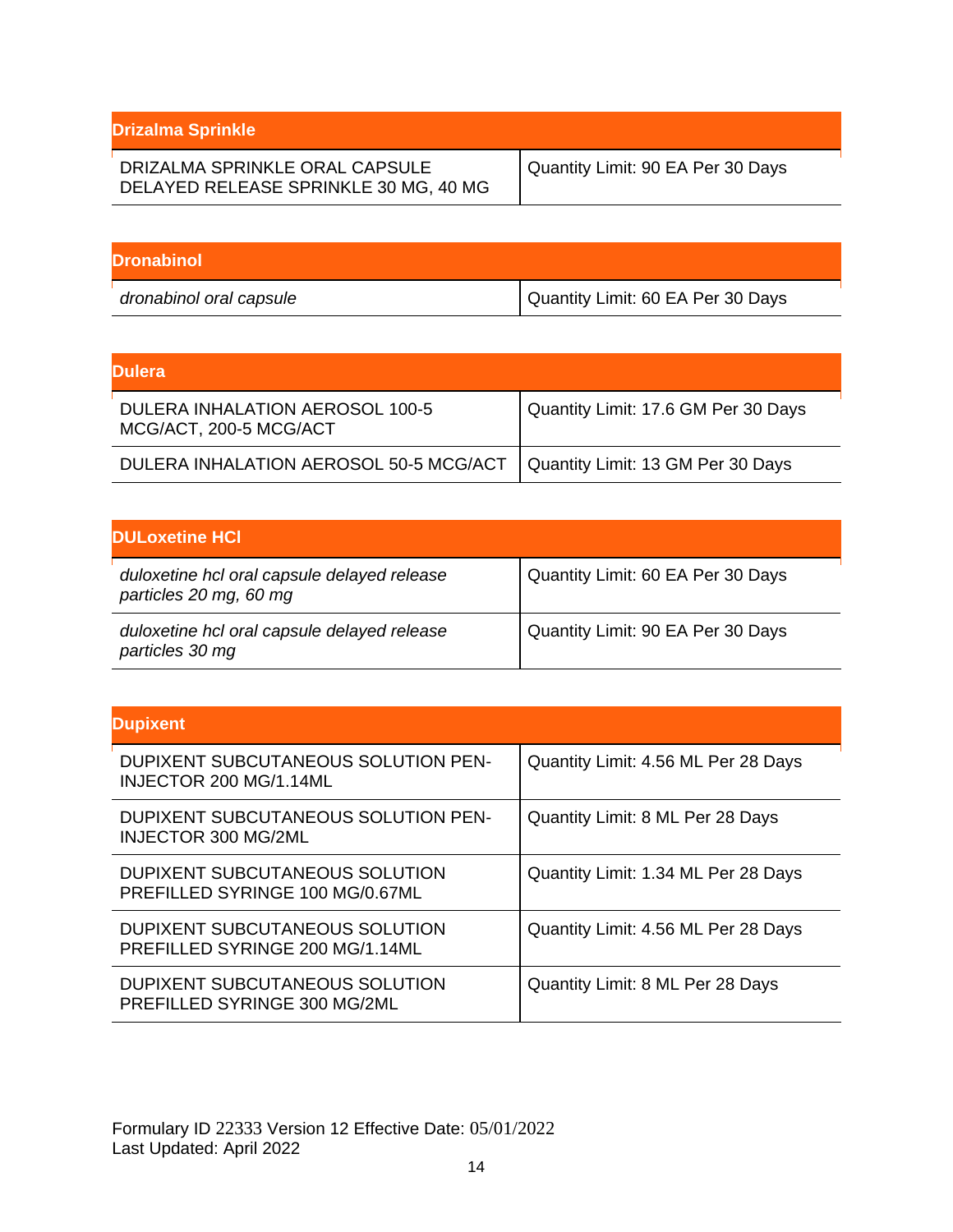| Efavirenz-Emtricitab-Tenofovir             |                                   |
|--------------------------------------------|-----------------------------------|
| efavirenz-emtricitab-tenofovir oral tablet | Quantity Limit: 30 EA Per 30 Days |

| <b>IEfavirenz-lamiVUDine-Tenofovir</b>     |                                   |
|--------------------------------------------|-----------------------------------|
| efavirenz-lamivudine-tenofovir oral tablet | Quantity Limit: 30 EA Per 30 Days |

| <b>Eletriptan Hydrobromide</b>      |                                   |
|-------------------------------------|-----------------------------------|
| eletriptan hydrobromide oral tablet | Quantity Limit: 12 EA Per 30 Days |

| <b>Eligard</b>                   |                                   |
|----------------------------------|-----------------------------------|
| ELIGARD SUBCUTANEOUS KIT 22.5 MG | Quantity Limit: 1 EA Per 84 Days  |
| ELIGARD SUBCUTANEOUS KIT 30 MG   | Quantity Limit: 1 EA Per 112 Days |
| ELIGARD SUBCUTANEOUS KIT 45 MG   | Quantity Limit: 1 EA Per 168 Days |
| ELIGARD SUBCUTANEOUS KIT 7.5 MG  | Quantity Limit: 1 EA Per 28 Days  |

| <b>Eliquis DVT/PE Starter Pack</b>                                                            |  |
|-----------------------------------------------------------------------------------------------|--|
| ELIQUIS DVT/PE STARTER PACK ORAL TABLET   Quantity Limit: 148 EA Per 365 Days<br>THERAPY PACK |  |

| <b>Eliquis</b>             |                                   |
|----------------------------|-----------------------------------|
| ELIQUIS ORAL TABLET 2.5 MG | Quantity Limit: 60 EA Per 30 Days |
| ELIQUIS ORAL TABLET 5 MG   | Quantity Limit: 90 EA Per 30 Days |

## **Elyxyb**

| <b>ELYXYB ORAL SOLUTION</b> | Quantity Limit: 19.2 ML Per 30 Days |
|-----------------------------|-------------------------------------|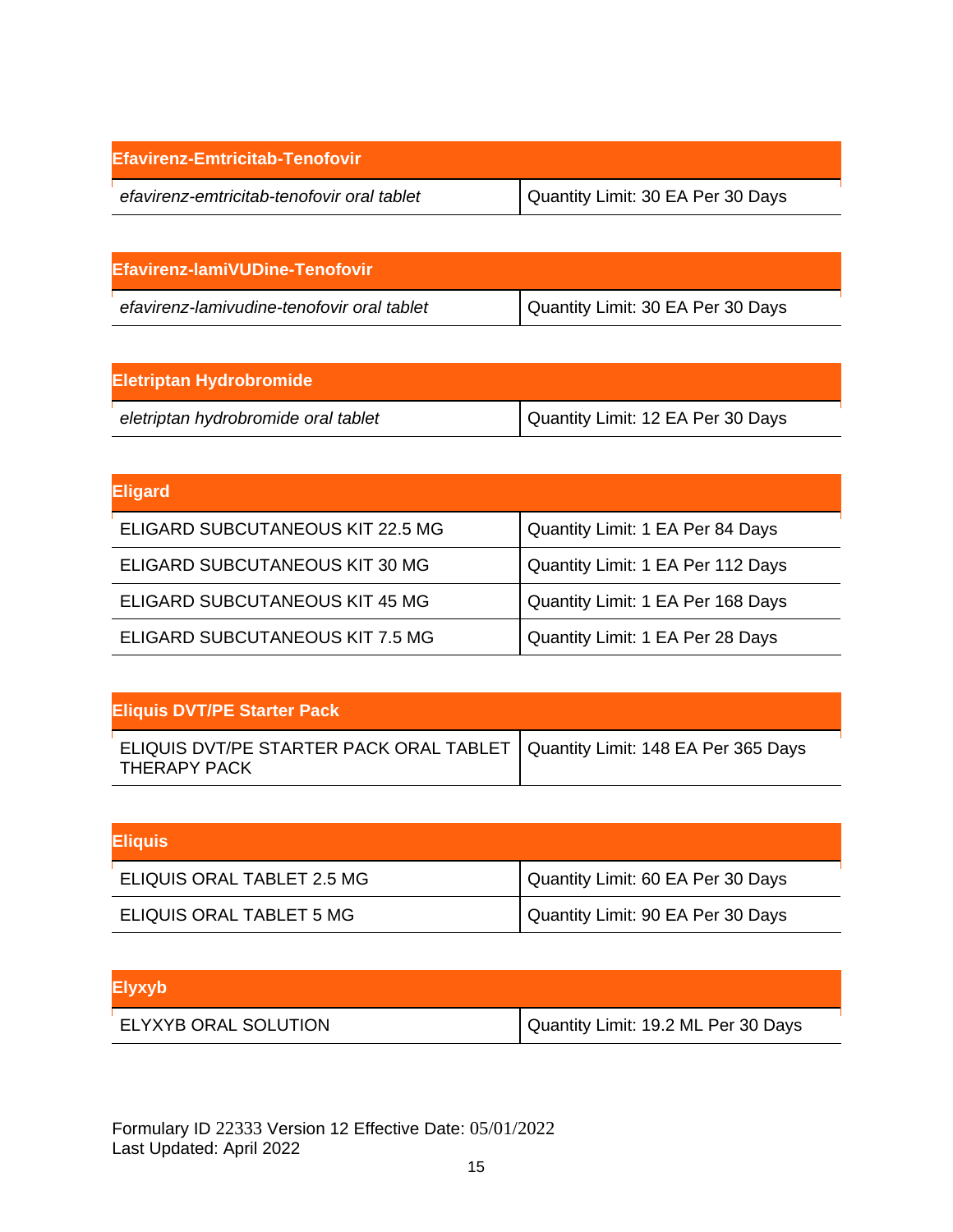| <b>Emgality</b>                                                          |                                  |
|--------------------------------------------------------------------------|----------------------------------|
| <b>EMGALITY SUBCUTANEOUS SOLUTION AUTO-</b><br><b>INJECTOR 120 MG/ML</b> | Quantity Limit: 1 ML Per 30 Days |
| <b>EMGALITY SUBCUTANEOUS SOLUTION</b><br>PREFILLED SYRINGE 100 MG/ML     | Quantity Limit: 3 ML Per 30 Days |
| <b>EMGALITY SUBCUTANEOUS SOLUTION</b><br>PREFILLED SYRINGE 120 MG/ML     | Quantity Limit: 1 ML Per 30 Days |

| <b>Emsam</b>                           |                                   |
|----------------------------------------|-----------------------------------|
| <b>EMSAM TRANSDERMAL PATCH 24 HOUR</b> | Quantity Limit: 30 EA Per 30 Days |

| <b>IEmtricitabine-Tenofovir DF</b>     |                                   |
|----------------------------------------|-----------------------------------|
| emtricitabine-tenofovir df oral tablet | Quantity Limit: 30 EA Per 30 Days |

| <b>Enoxaparin Sodium</b>                                             |                                     |
|----------------------------------------------------------------------|-------------------------------------|
| enoxaparin sodium injection solution                                 | Quantity Limit: 105 ML Per 90 Days  |
| enoxaparin sodium subcutaneous solution 100<br>$mg/ml$ , 150 mg/ml   | Quantity Limit: 35 ML Per 90 Days   |
| enoxaparin sodium subcutaneous solution 120<br>mg/0.8ml, 80 mg/0.8ml | Quantity Limit: 28 ML Per 90 Days   |
| enoxaparin sodium subcutaneous solution 30<br>mg/0.3ml               | Quantity Limit: 10.5 ML Per 90 Days |
| enoxaparin sodium subcutaneous solution 40<br>mg/0.4ml               | Quantity Limit: 14 ML Per 90 Days   |
| enoxaparin sodium subcutaneous solution 60<br>mq/0.6ml               | Quantity Limit: 21 ML Per 90 Days   |

| <b>Entecavir</b>      |                                   |
|-----------------------|-----------------------------------|
| entecavir oral tablet | Quantity Limit: 30 EA Per 30 Days |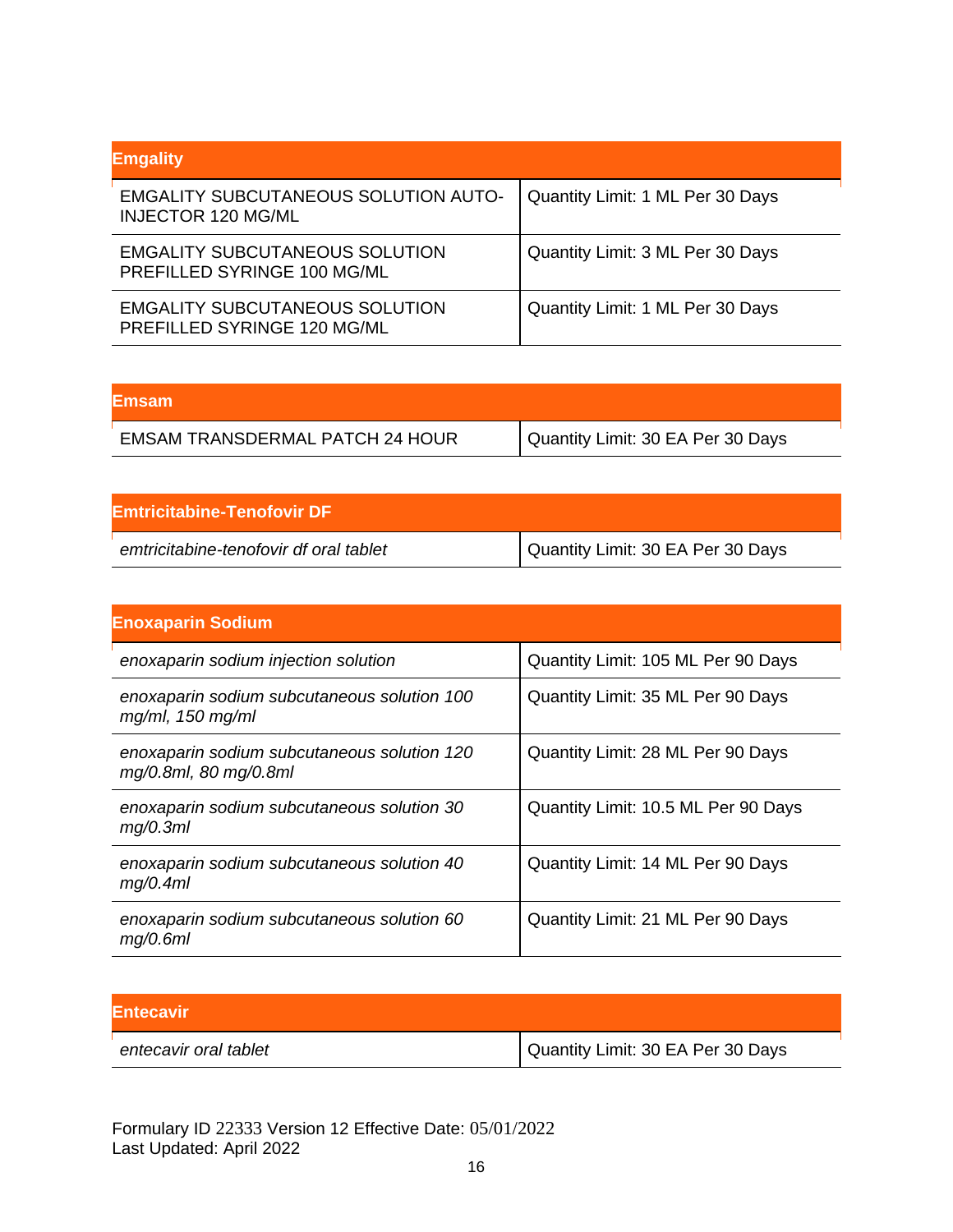| <b>Entresto</b>             |                                   |
|-----------------------------|-----------------------------------|
| <b>ENTRESTO ORAL TABLET</b> | Quantity Limit: 60 EA Per 30 Days |

| <b>Esomeprazole Magnesium</b>                          |                                   |
|--------------------------------------------------------|-----------------------------------|
| esomeprazole magnesium oral capsule delayed<br>release | Quantity Limit: 60 EA Per 30 Days |

| <b>Estring</b>              |                                  |
|-----------------------------|----------------------------------|
| <b>ESTRING VAGINAL RING</b> | Quantity Limit: 1 EA Per 90 Days |

| <b>Eszopicione</b>      |                                   |
|-------------------------|-----------------------------------|
| eszopiclone oral tablet | Quantity Limit: 30 EA Per 30 Days |

| <b>Everolimus</b>                                                                      |  |
|----------------------------------------------------------------------------------------|--|
| everolimus oral tablet 10 mg, 2.5 mg, 5 mg, 7.5 mg   Quantity Limit: 30 EA Per 30 Days |  |

| <b>IEvotaz</b>     |                                   |
|--------------------|-----------------------------------|
| EVOTAZ ORAL TABLET | Quantity Limit: 30 EA Per 30 Days |

| <b>Evrysdi</b>                      |                                    |
|-------------------------------------|------------------------------------|
| EVRYSDI ORAL SOLUTION RECONSTITUTED | Quantity Limit: 240 ML Per 30 Days |

| <b>IExtavia</b>                 |                                   |
|---------------------------------|-----------------------------------|
| <b>EXTAVIA SUBCUTANEOUS KIT</b> | Quantity Limit: 15 EA Per 30 Days |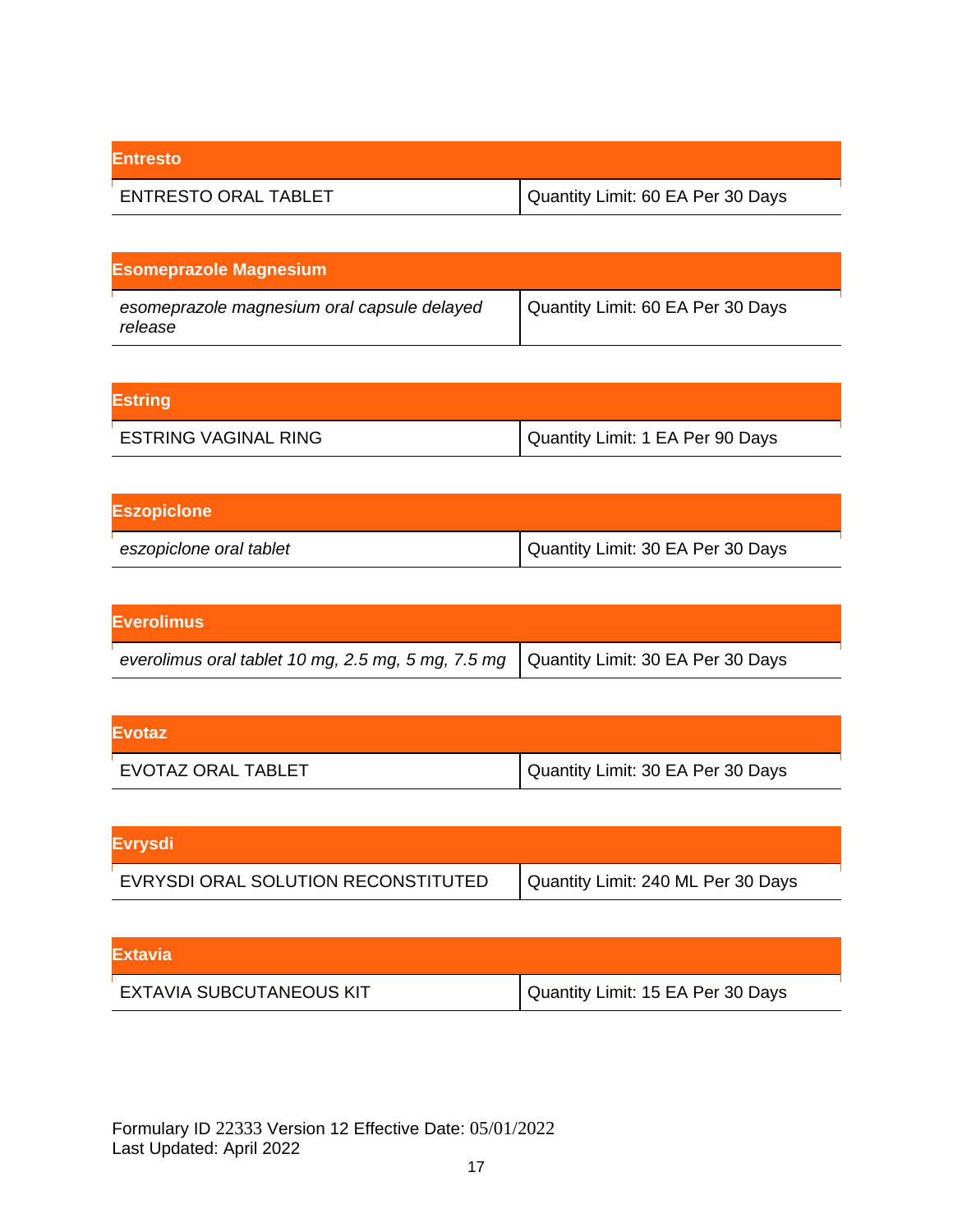| Fanapt                    |                                   |
|---------------------------|-----------------------------------|
| <b>FANAPT ORAL TABLET</b> | Quantity Limit: 60 EA Per 30 Days |

| <b>Fanapt Titration Pack</b>             |                                   |
|------------------------------------------|-----------------------------------|
| <b>FANAPT TITRATION PACK ORAL TABLET</b> | Quantity Limit: 8 EA Per 180 Days |

| Femring                     |                                  |
|-----------------------------|----------------------------------|
| <b>FEMRING VAGINAL RING</b> | Quantity Limit: 1 EA Per 90 Days |

| <b>Fensolvi (6 Month)</b>           |                                   |
|-------------------------------------|-----------------------------------|
| FENSOLVI (6 MONTH) SUBCUTANEOUS KIT | Quantity Limit: 1 EA Per 168 Days |

| <b>Fetzima</b>                                                                       |  |
|--------------------------------------------------------------------------------------|--|
| FETZIMA ORAL CAPSULE EXTENDED RELEASE   Quantity Limit: 30 EA Per 30 Days<br>24 HOUR |  |

| <b>Fetzima Titration</b>                                         |                                    |
|------------------------------------------------------------------|------------------------------------|
| FETZIMA TITRATION ORAL CAPSULE ER 24<br><b>HOUR THERAPY PACK</b> | Quantity Limit: 56 EA Per 365 Days |

| <b>Firmagon (240 MG Dose)</b>                                 |                                   |
|---------------------------------------------------------------|-----------------------------------|
| FIRMAGON (240 MG DOSE) SUBCUTANEOUS<br>SOLUTION RECONSTITUTED | Quantity Limit: 4 EA Per 365 Days |

| <b>Firmagon</b>                                 |                                  |
|-------------------------------------------------|----------------------------------|
| FIRMAGON SUBCUTANEOUS SOLUTION<br>RECONSTITUTED | Quantity Limit: 1 EA Per 28 Days |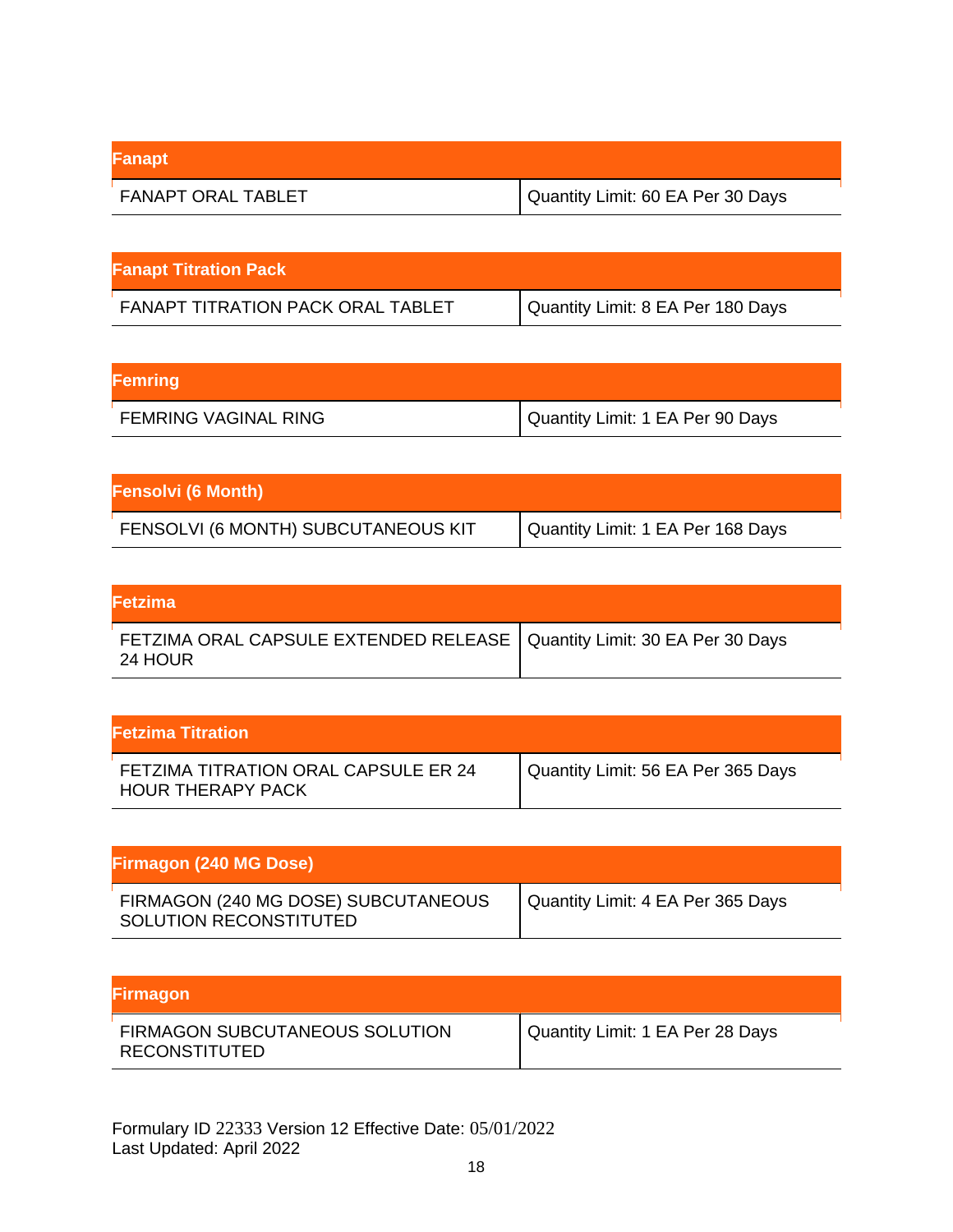| <b>Flovent Diskus</b>                                                                              |                                    |
|----------------------------------------------------------------------------------------------------|------------------------------------|
| <b>FLOVENT DISKUS INHALATION AEROSOL</b><br>POWDER BREATH ACTIVATED 100 MCG/BLIST,<br>50 MCG/BLIST | Quantity Limit: 60 EA Per 30 Days  |
| <b>FLOVENT DISKUS INHALATION AEROSOL</b><br>POWDER BREATH ACTIVATED 250 MCG/BLIST                  | Quantity Limit: 240 EA Per 30 Days |

| <b>Flovent HFA</b>                                         |                                     |
|------------------------------------------------------------|-------------------------------------|
| FLOVENT HFA INHALATION AEROSOL 110<br>MCG/ACT, 220 MCG/ACT | Quantity Limit: 24 GM Per 30 Days   |
| <b>FLOVENT HFA INHALATION AEROSOL 44</b><br>MCG/ACT        | Quantity Limit: 21.2 GM Per 30 Days |

| <b>Flunisolide</b>         |                                     |
|----------------------------|-------------------------------------|
| flunisolide nasal solution | I Quantity Limit: 50 ML Per 30 Days |

| <b>IFluocinonide</b>              |                                    |
|-----------------------------------|------------------------------------|
| fluocinonide external cream 0.1 % | Quantity Limit: 120 GM Per 30 Days |

| <b>Fluticasone-Salmeterol</b>                                                                                             |                                   |
|---------------------------------------------------------------------------------------------------------------------------|-----------------------------------|
| fluticasone-salmeterol inhalation aerosol powder<br>breath activated 100-50 mcg/dose, 250-50<br>mcg/dose, 500-50 mcg/dose | Quantity Limit: 60 EA Per 30 Days |

| <b>FluvoxaMINE Maleate ER</b>                                   |                                   |
|-----------------------------------------------------------------|-----------------------------------|
| fluvoxamine maleate er oral capsule extended<br>release 24 hour | Quantity Limit: 60 EA Per 30 Days |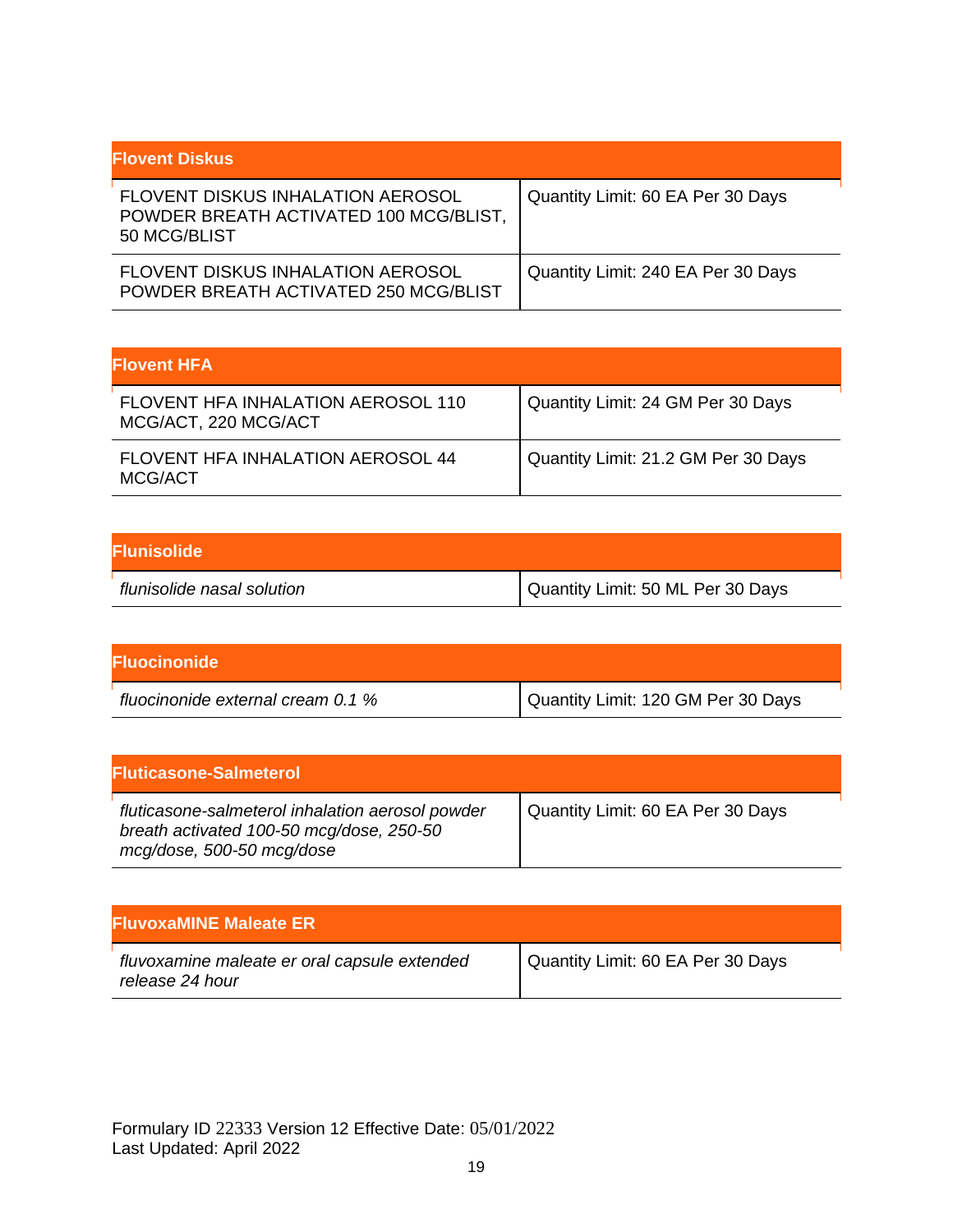| <b>Fondaparinux Sodium</b>                                |                                     |
|-----------------------------------------------------------|-------------------------------------|
| fondaparinux sodium subcutaneous solution 10<br>mg/0.8ml  | Quantity Limit: 28 ML Per 90 Days   |
| fondaparinux sodium subcutaneous solution 2.5<br>mg/0.5ml | Quantity Limit: 17.5 ML Per 90 Days |
| fondaparinux sodium subcutaneous solution 5<br>mq/0.4ml   | Quantity Limit: 14 ML Per 90 Days   |
| fondaparinux sodium subcutaneous solution 7.5<br>mg/0.6ml | Quantity Limit: 21 ML Per 90 Days   |

| <b>Formoterol Fumarate</b>                                                                |  |
|-------------------------------------------------------------------------------------------|--|
| formoterol fumarate inhalation nebulization solution   Quantity Limit: 120 ML Per 30 Days |  |

| <b>Fragmin</b>                                                    |                                     |
|-------------------------------------------------------------------|-------------------------------------|
| <b>FRAGMIN SUBCUTANEOUS SOLUTION 10000</b><br>UNIT/ML             | Quantity Limit: 35 ML Per 90 Days   |
| FRAGMIN SUBCUTANEOUS SOLUTION 12500<br>UNIT/0.5ML                 | Quantity Limit: 17.5 ML Per 90 Days |
| <b>FRAGMIN SUBCUTANEOUS SOLUTION 15000</b><br>UNIT/0.6ML          | Quantity Limit: 21 ML Per 90 Days   |
| <b>FRAGMIN SUBCUTANEOUS SOLUTION 18000</b><br>UNT/0.72ML          | Quantity Limit: 25.3 ML Per 90 Days |
| FRAGMIN SUBCUTANEOUS SOLUTION 2500<br>UNIT/0.2ML, 5000 UNIT/0.2ML | Quantity Limit: 7 ML Per 90 Days    |
| <b>FRAGMIN SUBCUTANEOUS SOLUTION 7500</b><br>UNIT/0.3ML           | Quantity Limit: 10.5 ML Per 90 Days |
| <b>FRAGMIN SUBCUTANEOUS SOLUTION 95000</b><br>UNIT/3.8ML          | Quantity Limit: 22.8 ML Per 90 Days |

| <b>Gabapentin</b>                      |                                    |
|----------------------------------------|------------------------------------|
| gabapentin oral capsule 100 mg, 300 mg | Quantity Limit: 360 EA Per 30 Days |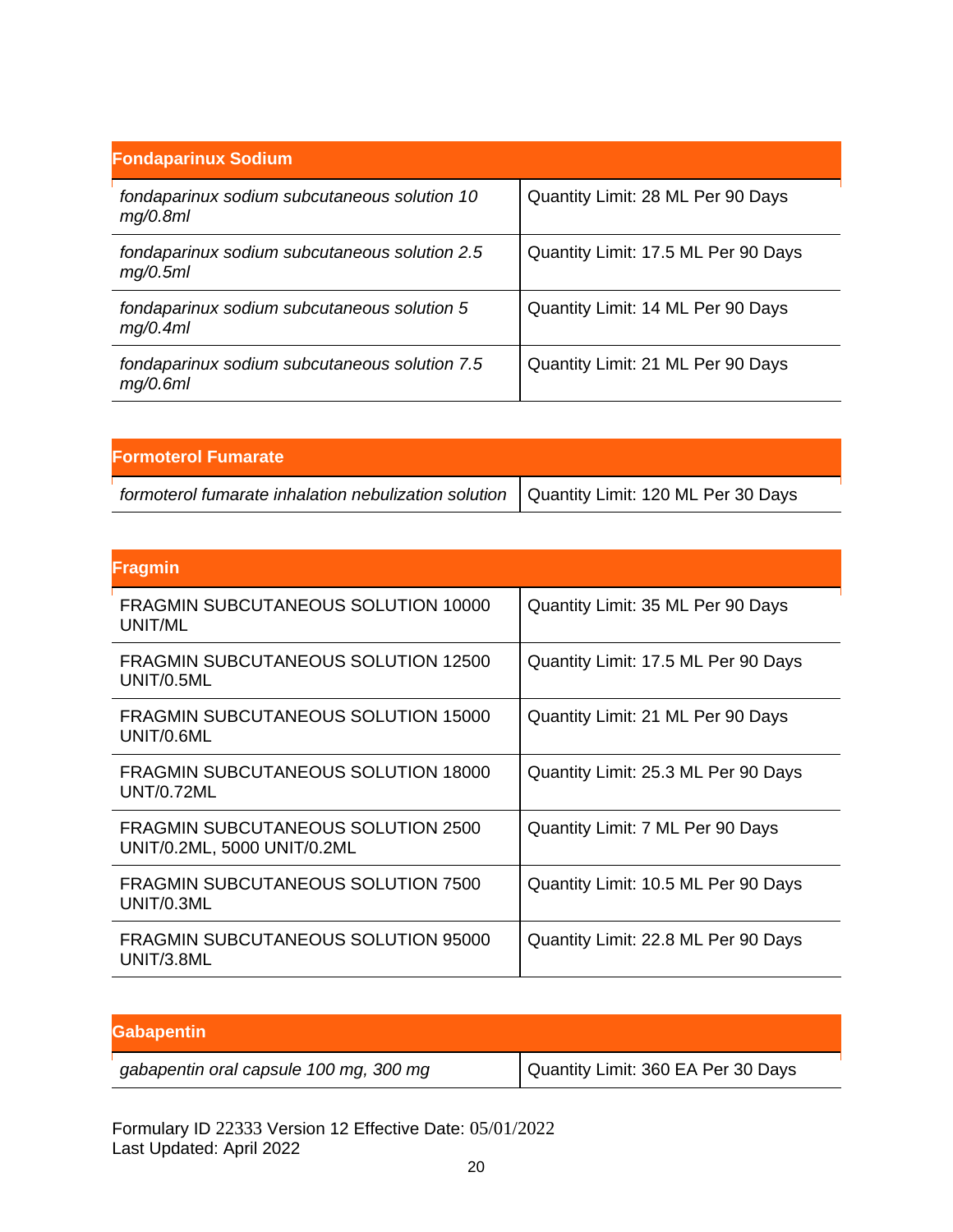| Gabapentin                          |                                     |
|-------------------------------------|-------------------------------------|
| gabapentin oral capsule 400 mg      | Quantity Limit: 270 EA Per 30 Days  |
| gabapentin oral solution 250 mg/5ml | Quantity Limit: 2160 ML Per 30 Days |
| gabapentin oral tablet 600 mg       | Quantity Limit: 180 EA Per 30 Days  |
| gabapentin oral tablet 800 mg       | Quantity Limit: 150 EA Per 30 Days  |

| lGalafold                    |                                   |
|------------------------------|-----------------------------------|
| <b>GALAFOLD ORAL CAPSULE</b> | Quantity Limit: 14 EA Per 28 Days |

| Genvoya                    |                                   |
|----------------------------|-----------------------------------|
| <b>GENVOYA ORAL TABLET</b> | Quantity Limit: 30 EA Per 30 Days |

| Gilenya                     |                                   |
|-----------------------------|-----------------------------------|
| <b>GILENYA ORAL CAPSULE</b> | Quantity Limit: 30 EA Per 30 Days |

| <b>Gilotrif</b>             |                                   |
|-----------------------------|-----------------------------------|
| <b>GILOTRIF ORAL TABLET</b> | Quantity Limit: 30 EA Per 30 Days |

| <b>IGlatiramer Acetate</b>                                             |                                   |
|------------------------------------------------------------------------|-----------------------------------|
| glatiramer acetate subcutaneous solution prefilled<br>syringe 20 mg/ml | Quantity Limit: 30 ML Per 30 Days |
| glatiramer acetate subcutaneous solution prefilled<br>syringe 40 mg/ml | Quantity Limit: 12 ML Per 28 Days |

| Glydo                            |                                   |
|----------------------------------|-----------------------------------|
| glydo external prefilled syringe | Quantity Limit: 30 ML Per 30 Days |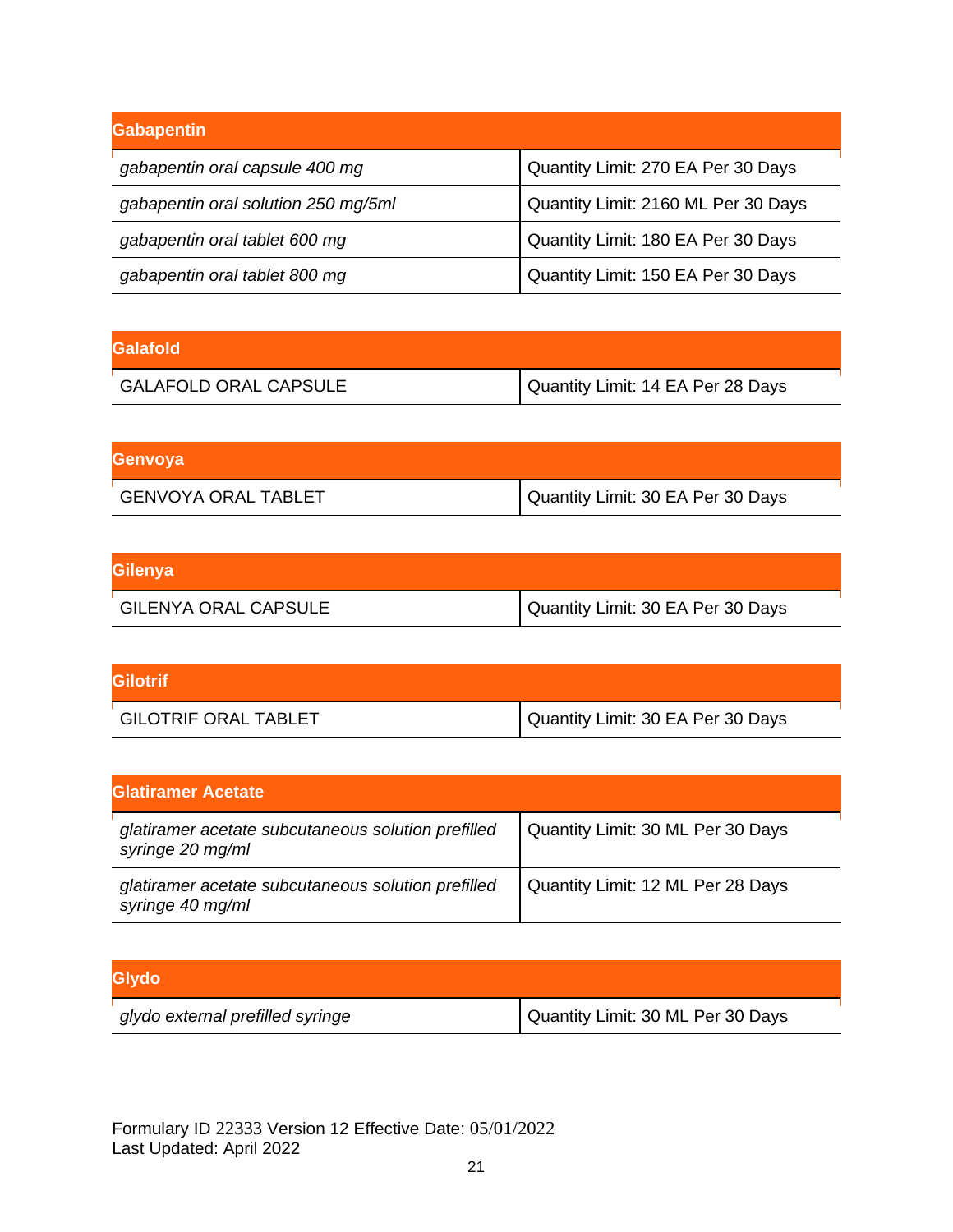| <b>Hydrocortisone Valerate</b>         |                                   |
|----------------------------------------|-----------------------------------|
| hydrocortisone valerate external cream | Quantity Limit: 60 GM Per 30 Days |

| llbandronate Sodium                   |                                  |
|---------------------------------------|----------------------------------|
| <i>ibandronate sodium oral tablet</i> | Quantity Limit: 1 EA Per 28 Days |

| <b>Iclusig</b>                   |                                     |
|----------------------------------|-------------------------------------|
| ICLUSIG ORAL TABLET 10 MG, 15 MG | I Quantity Limit: 30 EA Per 30 Days |

| <b>IDHIFA</b>      |                                   |
|--------------------|-----------------------------------|
| IDHIFA ORAL TABLET | Quantity Limit: 30 EA Per 30 Days |

| <b>Illaris</b>                      |                                  |
|-------------------------------------|----------------------------------|
| <b>ILARIS SUBCUTANEOUS SOLUTION</b> | Quantity Limit: 2 ML Per 28 Days |

| <b>Illevro</b>                      |                                  |
|-------------------------------------|----------------------------------|
| <b>ILEVRO OPHTHALMIC SUSPENSION</b> | Quantity Limit: 6 ML Per 30 Days |

| <b>Incruse Ellipta</b>                                        |                                   |
|---------------------------------------------------------------|-----------------------------------|
| INCRUSE ELLIPTA INHALATION AEROSOL<br>POWDER BREATH ACTIVATED | Quantity Limit: 30 EA Per 30 Days |

| <b>Ingrezza</b>                    |                                   |
|------------------------------------|-----------------------------------|
| INGREZZA ORAL CAPSULE 40 MG        | Quantity Limit: 60 EA Per 30 Days |
| INGREZZA ORAL CAPSULE 60 MG, 80 MG | Quantity Limit: 30 EA Per 30 Days |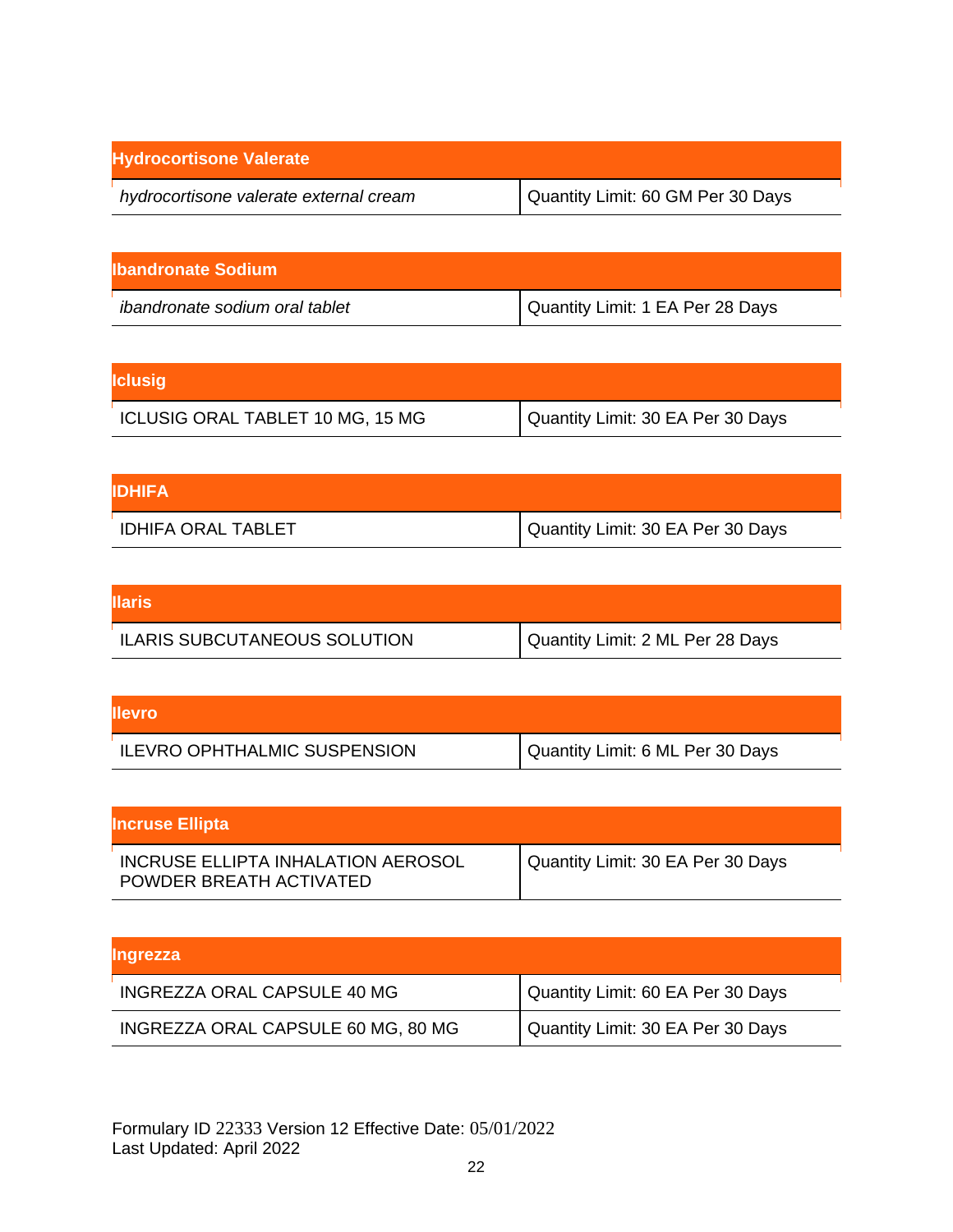| <b>Insulin Pen Needles</b>                                                                       |  |
|--------------------------------------------------------------------------------------------------|--|
| insulin pen needles 29g x 12mm, 32g x 4 mm, 32g   Quantity Limit: 200 EA Per 30 Days<br>$x 6$ mm |  |

| <b>Insulin Syringes</b>                                                                                 |  |
|---------------------------------------------------------------------------------------------------------|--|
| insulin syringes 28g x 1/2" 0.5 ml, 29g 0.3 ml, 29g x   Quantity Limit: 200 EA Per 30 Days<br>1/2" 1 ml |  |

| <b>Ipratropium Bromide</b>              |                                      |
|-----------------------------------------|--------------------------------------|
| ipratropium bromide inhalation solution | Quantity Limit: 312.5 ML Per 30 Days |

| <b>Ipratropium-Albuterol</b>              |                                    |
|-------------------------------------------|------------------------------------|
| ipratropium-albuterol inhalation solution | Quantity Limit: 540 ML Per 30 Days |

| lJakafi                  |                                     |
|--------------------------|-------------------------------------|
| JAKAFI ORAL TABLET 10 MG | I Quantity Limit: 60 EA Per 30 Days |

| <b>Juluca</b>             |                                   |
|---------------------------|-----------------------------------|
| <b>JULUCA ORAL TABLET</b> | Quantity Limit: 30 EA Per 30 Days |

| <b>Juxtapid</b>                                                                        |                                   |
|----------------------------------------------------------------------------------------|-----------------------------------|
| JUXTAPID ORAL CAPSULE 10 MG, 40 MG, 5 MG,   Quantity Limit: 30 EA Per 30 Days<br>60 MG |                                   |
| JUXTAPID ORAL CAPSULE 20 MG, 30 MG                                                     | Quantity Limit: 60 EA Per 30 Days |

| Kesimpta                                                                                     |  |
|----------------------------------------------------------------------------------------------|--|
| KESIMPTA SUBCUTANEOUS SOLUTION AUTO-   Quantity Limit: 0.4 ML Per 28 Days<br><b>INJECTOR</b> |  |
| Formulary ID 22333 Version 12 Effective Date: 05/01/2022                                     |  |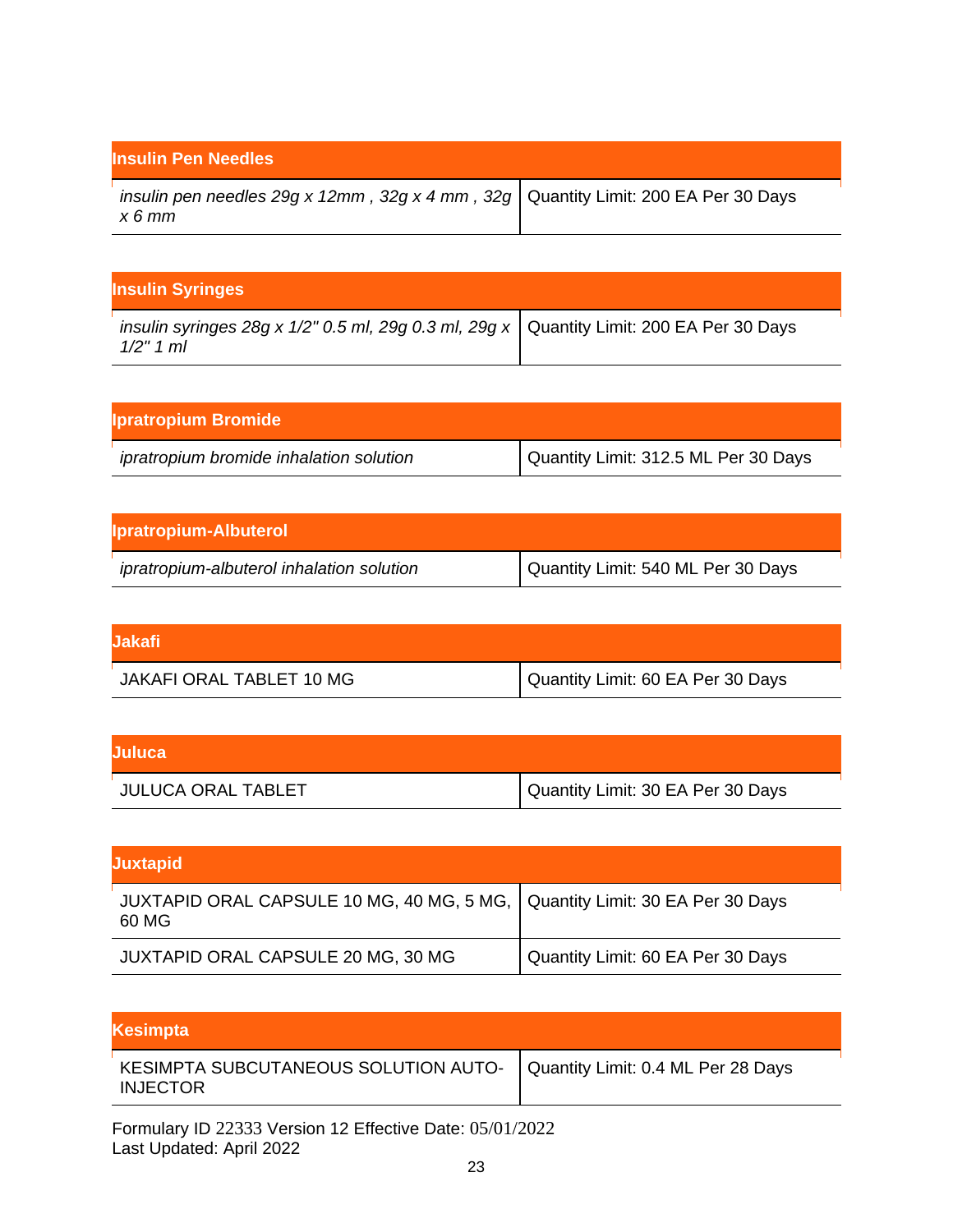| <b>Ketorolac Tromethamine</b>      |                                   |
|------------------------------------|-----------------------------------|
| ketorolac tromethamine oral tablet | Quantity Limit: 20 EA Per 30 Days |

| <b>Korlym</b>      |                                    |
|--------------------|------------------------------------|
| KORLYM ORAL TABLET | Quantity Limit: 120 EA Per 30 Days |

| Kynmobi                        |                                    |
|--------------------------------|------------------------------------|
| <b>KYNMOBI SUBLINGUAL FILM</b> | Quantity Limit: 150 EA Per 30 Days |

| <b>Kynmobi Titration Kit</b>         |                                    |
|--------------------------------------|------------------------------------|
| KYNMOBI TITRATION KIT SUBLINGUAL KIT | Quantity Limit: 20 EA Per 365 Days |

| lamiVUDine-Zidovudine             |                                   |
|-----------------------------------|-----------------------------------|
| lamivudine-zidovudine oral tablet | Quantity Limit: 60 EA Per 30 Days |

| Lansoprazole                              |                                   |
|-------------------------------------------|-----------------------------------|
| lansoprazole oral capsule delayed release | Quantity Limit: 60 EA Per 30 Days |

| ILatuda                                           |                                   |
|---------------------------------------------------|-----------------------------------|
| LATUDA ORAL TABLET 120 MG, 20 MG, 40 MG,<br>60 MG | Quantity Limit: 30 EA Per 30 Days |
| LATUDA ORAL TABLET 80 MG                          | Quantity Limit: 60 EA Per 30 Days |

| <b>Levalbuterol HCI</b>                                                                                            |  |
|--------------------------------------------------------------------------------------------------------------------|--|
| levalbuterol hcl inhalation nebulization solution 0.31   Quantity Limit: 540 ML Per 30 Days<br>mg/3ml, 0.63 mg/3ml |  |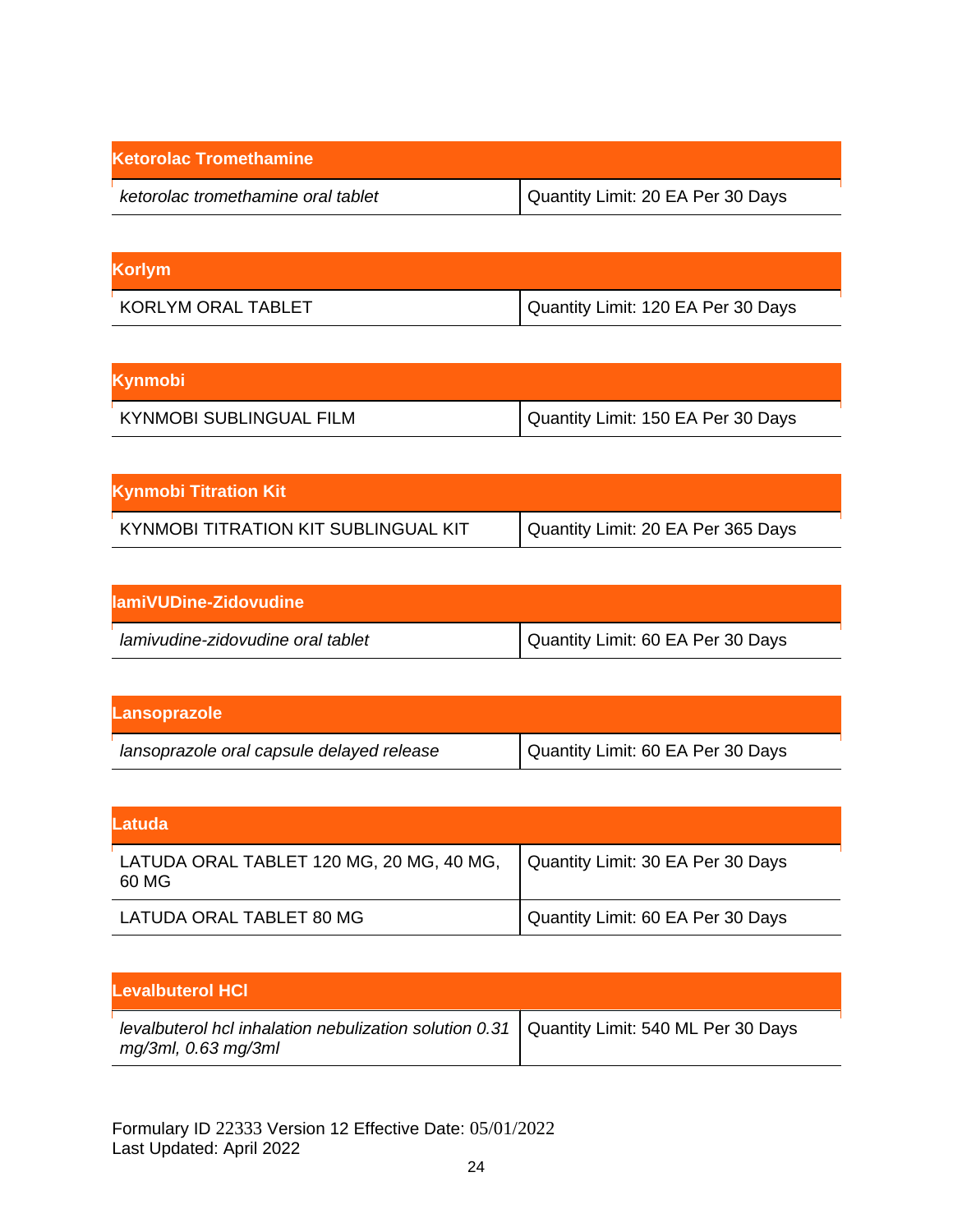| <b>Levalbuterol HCI</b>                                                                                |  |
|--------------------------------------------------------------------------------------------------------|--|
| levalbuterol hcl inhalation nebulization solution 1.25   Quantity Limit: 90 EA Per 30 Days<br>mg/0.5ml |  |
| levalbuterol hcl inhalation nebulization solution 1.25   Quantity Limit: 270 ML Per 30 Days<br>mq/3ml  |  |

| ILEVALBUTEROL HFA                              |                                   |
|------------------------------------------------|-----------------------------------|
| levalbuterol hfa inhalation aerosol 45 mcg/act | Quantity Limit: 30 GM Per 30 Days |

| Lidocaine                       |                                      |
|---------------------------------|--------------------------------------|
| lidocaine external ointment 5 % | I Quantity Limit: 150 GM Per 30 Days |

| Lidocaine HCI Urethral/Mucosal                               |                                   |
|--------------------------------------------------------------|-----------------------------------|
| lidocaine hcl urethral/mucosal external prefilled<br>syringe | Quantity Limit: 30 ML Per 30 Days |

| Lidocaine-Prilocaine                |                                   |
|-------------------------------------|-----------------------------------|
| lidocaine-prilocaine external cream | Quantity Limit: 30 GM Per 30 Days |

| <b>ILinezolid</b>                       |                                     |
|-----------------------------------------|-------------------------------------|
| linezolid oral suspension reconstituted | Quantity Limit: 1800 ML Per 28 Days |
| linezolid oral tablet                   | Quantity Limit: 56 EA Per 28 Days   |

| <b>Linzess</b>       |                                   |
|----------------------|-----------------------------------|
| LINZESS ORAL CAPSULE | Quantity Limit: 30 EA Per 30 Days |

| lLivmarli l            |                                   |
|------------------------|-----------------------------------|
| LIVMARLI ORAL SOLUTION | Quantity Limit: 90 ML Per 30 Days |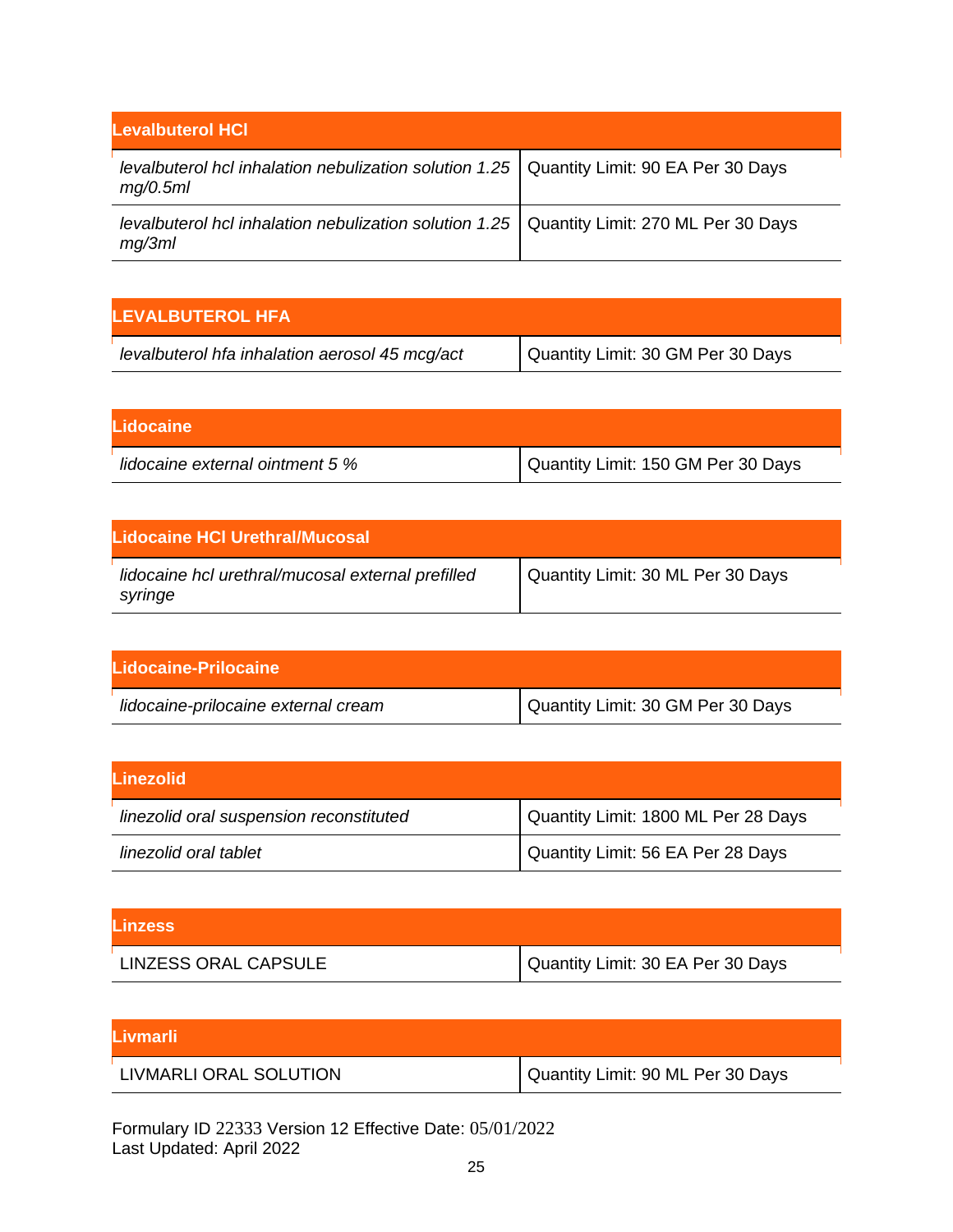| Lonhala Magnair Refill Kit                        |                                   |
|---------------------------------------------------|-----------------------------------|
| LONHALA MAGNAIR REFILL KIT INHALATION<br>SOLUTION | Quantity Limit: 60 ML Per 30 Days |

| <b>LORazepam</b>                   |                                    |
|------------------------------------|------------------------------------|
| lorazepam oral tablet 0.5 mg, 1 mg | Quantity Limit: 90 EA Per 30 Days  |
| lorazepam oral tablet 2 mg         | Quantity Limit: 150 EA Per 30 Days |

| Lotemax SM                |                                    |
|---------------------------|------------------------------------|
| LOTEMAX SM OPHTHALMIC GEL | Quantity Limit: 20 GM Per 365 Days |

| <b>Loteprednol Etabonate</b>         |                                    |
|--------------------------------------|------------------------------------|
| loteprednol etabonate ophthalmic gel | Quantity Limit: 20 GM Per 365 Days |

| Lubiprostone              |                                   |
|---------------------------|-----------------------------------|
| lubiprostone oral capsule | Quantity Limit: 60 EA Per 30 Days |

| Lumigan                     |                                    |
|-----------------------------|------------------------------------|
| LUMIGAN OPHTHALMIC SOLUTION | Quantity Limit: 2.5 ML Per 25 Days |

| <b>Lupron Depot (1-Month)</b>                                                  |  |
|--------------------------------------------------------------------------------|--|
| LUPRON DEPOT (1-MONTH) INTRAMUSCULAR   Quantity Limit: 1 EA Per 28 Days<br>KIT |  |

| <b>Lupron Depot (3-Month)</b>                                                  |  |
|--------------------------------------------------------------------------------|--|
| LUPRON DEPOT (3-MONTH) INTRAMUSCULAR   Quantity Limit: 1 EA Per 84 Days<br>KIT |  |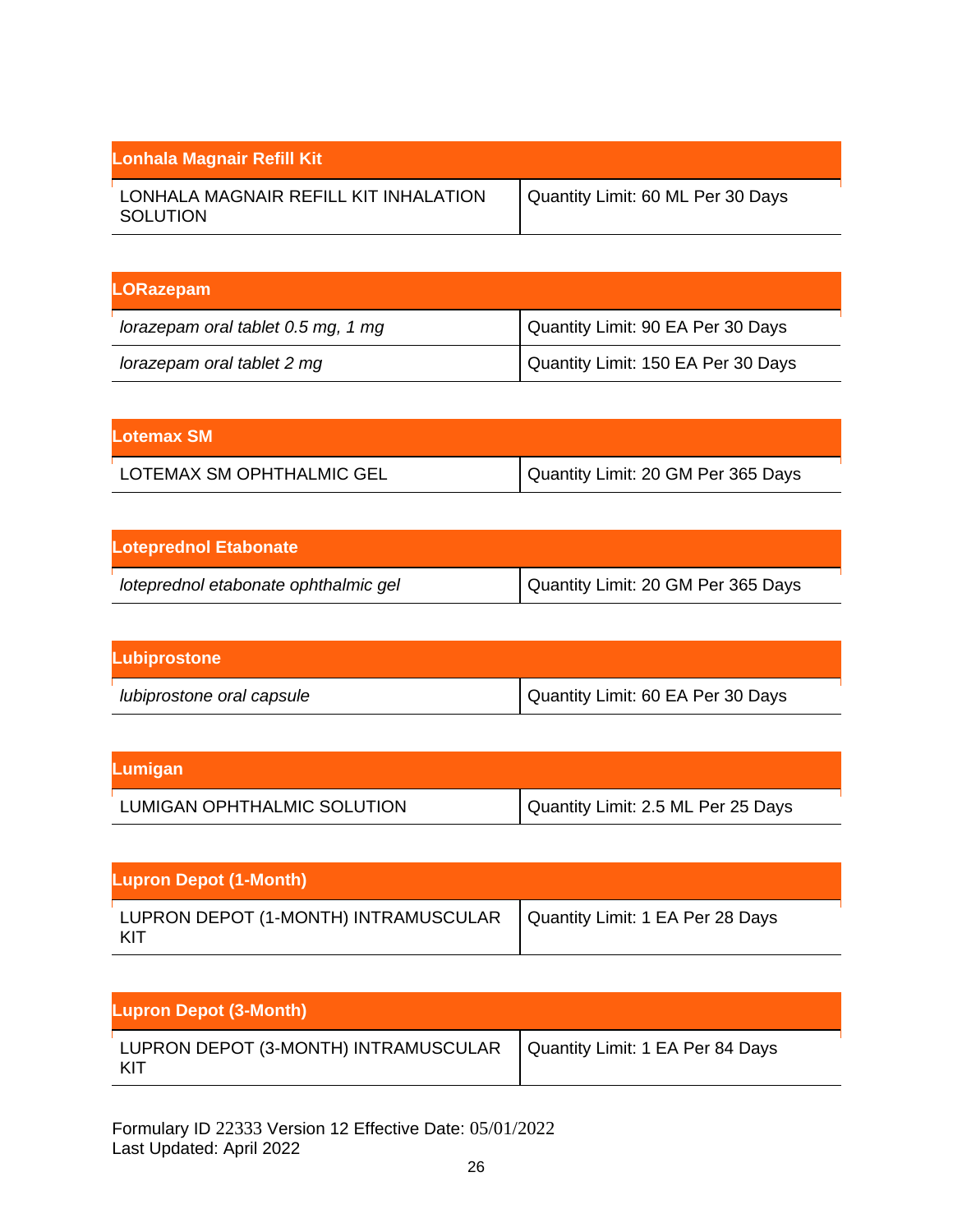| <b>LUPRON DEPOT (4-MONTH) INTRAMUSCULAR</b><br><b>IKIT 30MG</b>    |                                   |
|--------------------------------------------------------------------|-----------------------------------|
| LUPRON DEPOT (4-MONTH) INTRAMUSCULAR<br>KIT 30MG INTRAMUSCULAR KIT | Quantity Limit: 1 EA Per 112 Days |

| <b>LUPRON DEPOT (6-MONTH) INTRAMUSCULAR</b><br><b>IKIT 45MG</b>    |                                   |
|--------------------------------------------------------------------|-----------------------------------|
| LUPRON DEPOT (6-MONTH) INTRAMUSCULAR<br>KIT 45MG INTRAMUSCULAR KIT | Quantity Limit: 1 EA Per 168 Days |

| <b>Lupron Depot-Ped (1-Month)</b>                      |                                  |
|--------------------------------------------------------|----------------------------------|
| LUPRON DEPOT-PED (1-MONTH)<br><b>INTRAMUSCULAR KIT</b> | Quantity Limit: 1 EA Per 28 Days |

| Lupron Depot-Ped (3-Month)                             |                                  |
|--------------------------------------------------------|----------------------------------|
| LUPRON DEPOT-PED (3-MONTH)<br><b>INTRAMUSCULAR KIT</b> | Quantity Limit: 1 EA Per 84 Days |

| Lybalvi             |                                   |
|---------------------|-----------------------------------|
| LYBALVI ORAL TABLET | Quantity Limit: 30 EA Per 30 Days |

| <b>Mavyret</b>      |                                     |
|---------------------|-------------------------------------|
| MAVYRET ORAL PACKET | Quantity Limit: 560 EA Per 365 Days |
| MAVYRET ORAL TABLET | Quantity Limit: 336 EA Per 365 Days |

| <b>Mayzent</b>                  |                                    |
|---------------------------------|------------------------------------|
| MAYZENT ORAL TABLET 0.25 MG     | Quantity Limit: 120 EA Per 30 Days |
| <b>MAYZENT ORAL TABLET 1 MG</b> | Quantity Limit: 30 EA Per 30 Days  |
| MAYZENT ORAL TABLET 2 MG        | Quantity Limit: 30 EA Per 30 Days  |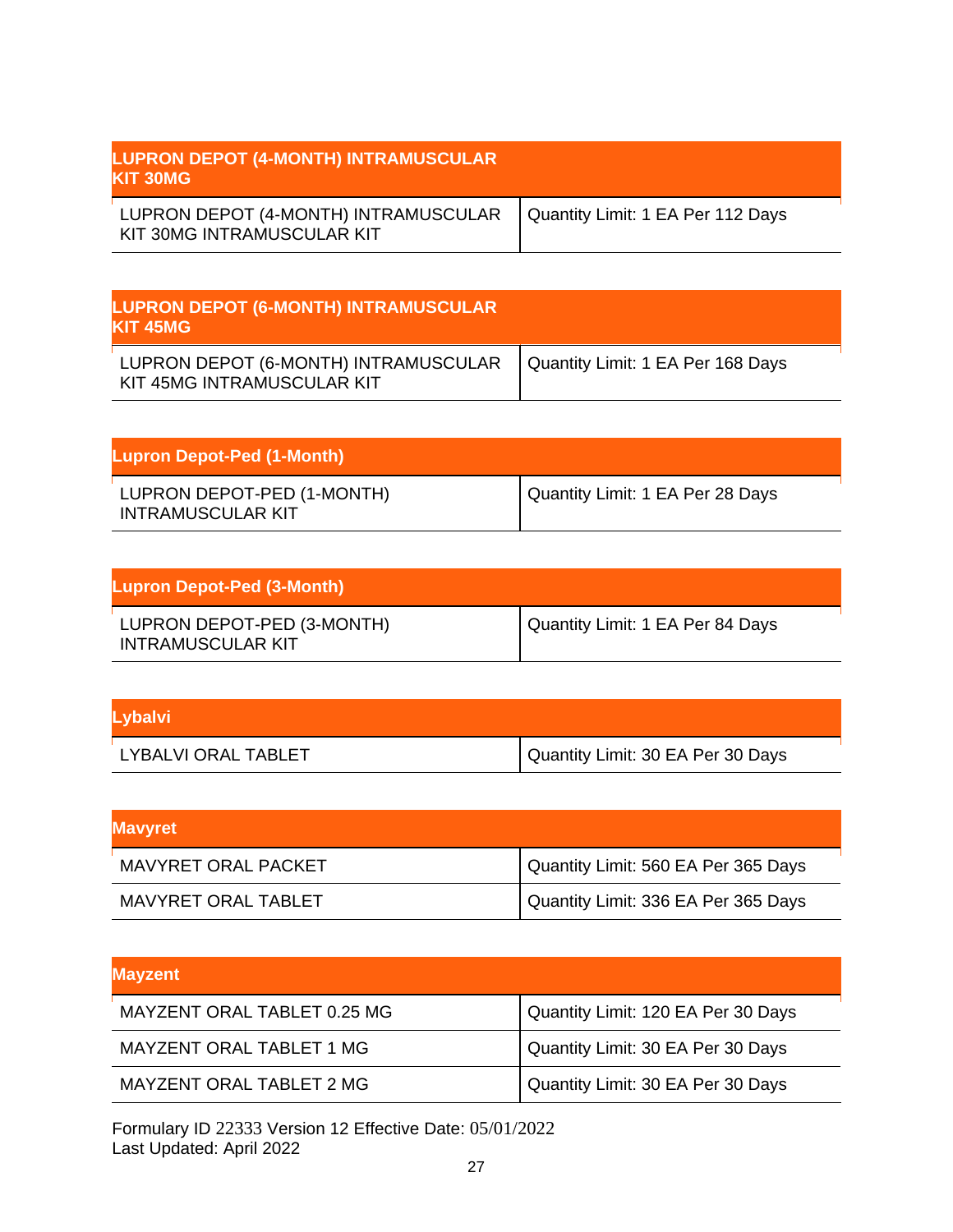| <b>Mayzent Starter Pack</b>                                   |                                    |
|---------------------------------------------------------------|------------------------------------|
| MAYZENT STARTER PACK ORAL TABLET<br>THERAPY PACK 0.25 MG      | Quantity Limit: 14 EA Per 365 Days |
| MAYZENT STARTER PACK ORAL TABLET<br>THERAPY PACK 12 X 0.25 MG | Quantity Limit: 24 EA Per 365 Days |

| medroxyPROGESTERone Acetate                             |                                  |
|---------------------------------------------------------|----------------------------------|
| medroxyprogesterone acetate intramuscular<br>suspension | Quantity Limit: 1 ML Per 90 Days |

| <b>MedroxyPROGESTERone Acetate</b>                                        |                                  |
|---------------------------------------------------------------------------|----------------------------------|
| medroxyprogesterone acetate intramuscular<br>suspension prefilled syringe | Quantity Limit: 1 ML Per 90 Days |

| <b>Memantine HCI ER</b>                                                                         |  |
|-------------------------------------------------------------------------------------------------|--|
| memantine hcl er oral capsule extended release $24$   Quantity Limit: 30 EA Per 30 Days<br>hour |  |

| <b>Methylphenidate HCI ER</b>                                                     |                                   |
|-----------------------------------------------------------------------------------|-----------------------------------|
| methylphenidate hcl er oral tablet extended release<br>18 mg, 27 mg, 54 mg, 72 mg | Quantity Limit: 30 EA Per 30 Days |
| methylphenidate hcl er oral tablet extended release<br>36 mg                      | Quantity Limit: 60 EA Per 30 Days |

| <b>Methylphenidate HCI</b>      |                                   |
|---------------------------------|-----------------------------------|
| methylphenidate hcl oral tablet | Quantity Limit: 90 EA Per 30 Days |

| <b>IModafinil</b>     |                                   |
|-----------------------|-----------------------------------|
| modafinil oral tablet | Quantity Limit: 30 EA Per 30 Days |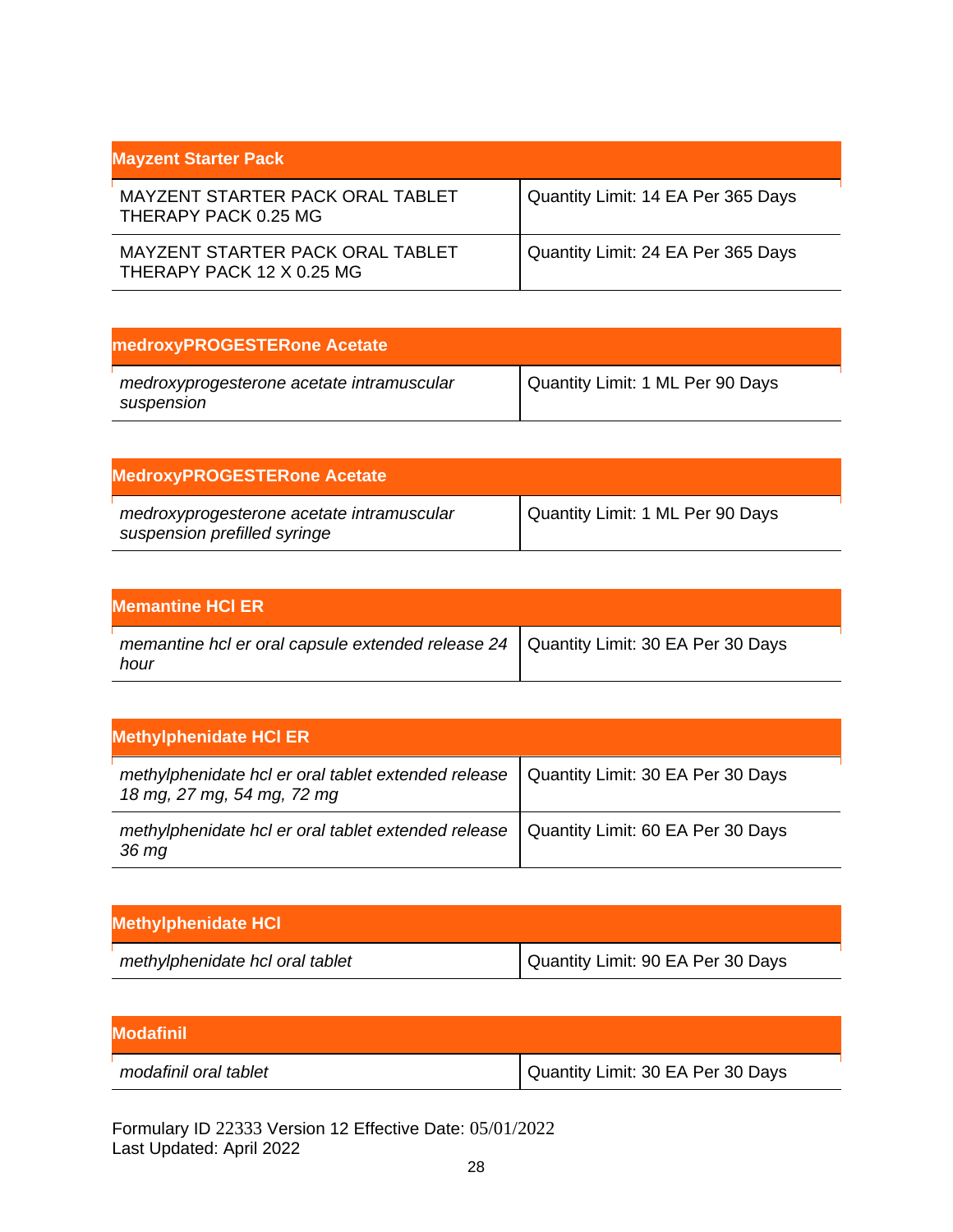| <b>Molnupiravir</b>       |                                    |
|---------------------------|------------------------------------|
| MOLNUPIRAVIR ORAL CAPSULE | Quantity Limit: 80 EA Per 365 Days |

| <b>Mometasone Furoate</b>           |                                   |
|-------------------------------------|-----------------------------------|
| mometasone furoate nasal suspension | Quantity Limit: 34 GM Per 30 Days |

| <b>Motegrity</b>             |                                   |
|------------------------------|-----------------------------------|
| <b>MOTEGRITY ORAL TABLET</b> | Quantity Limit: 30 EA Per 30 Days |

| <b>Myfembree</b>             |                                   |
|------------------------------|-----------------------------------|
| <b>MYFEMBREE ORAL TABLET</b> | Quantity Limit: 30 EA Per 30 Days |

| lNamzaric                                         |                                    |
|---------------------------------------------------|------------------------------------|
| NAMZARIC ORAL CAPSULE ER 24 HOUR<br>THERAPY PACK  | Quantity Limit: 56 EA Per 365 Days |
| NAMZARIC ORAL CAPSULE EXTENDED<br>RELEASE 24 HOUR | Quantity Limit: 30 EA Per 30 Days  |

| <b>Naratriptan HCI</b>      |                                  |
|-----------------------------|----------------------------------|
| naratriptan hcl oral tablet | Quantity Limit: 9 EA Per 30 Days |

| <b>Natpara</b>                 |                                  |
|--------------------------------|----------------------------------|
| NATPARA SUBCUTANEOUS CARTRIDGE | Quantity Limit: 2 EA Per 28 Days |

| <b>Nayzilam</b>         |                                   |
|-------------------------|-----------------------------------|
| NAYZILAM NASAL SOLUTION | Quantity Limit: 10 EA Per 30 Days |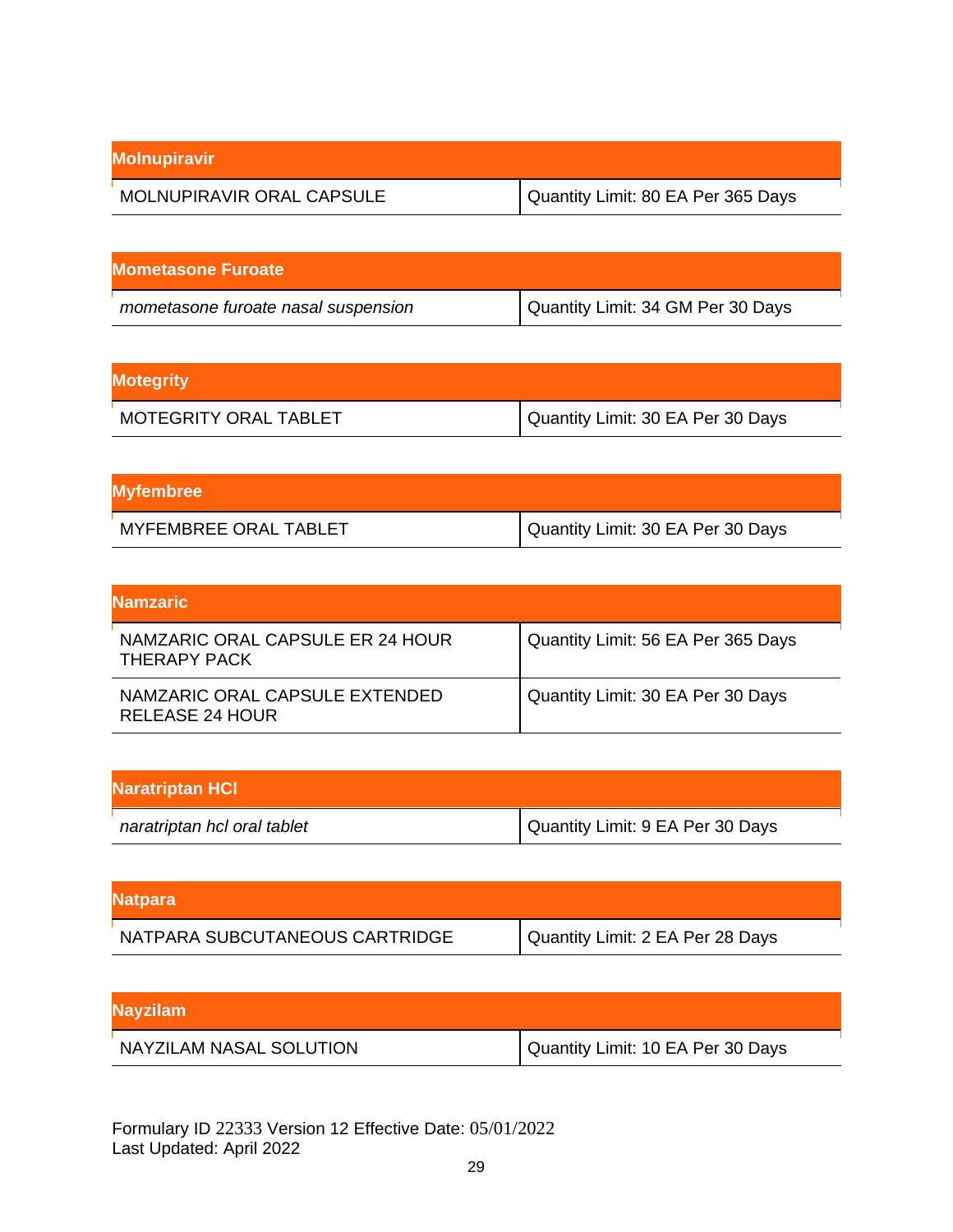| <b>Nerlynx</b>      |                                    |
|---------------------|------------------------------------|
| NERLYNX ORAL TABLET | Quantity Limit: 180 EA Per 30 Days |

| <b>Nexletol</b>      |                                     |
|----------------------|-------------------------------------|
| NEXLETOL ORAL TABLET | I Quantity Limit: 30 EA Per 30 Days |

| <b>Nexlizet</b>      |                                   |
|----------------------|-----------------------------------|
| NEXLIZET ORAL TABLET | Quantity Limit: 30 EA Per 30 Days |

| <b>Nicotrol NS</b>         |                                       |
|----------------------------|---------------------------------------|
| NICOTROL NS NASAL SOLUTION | I Quantity Limit: 360 ML Per 365 Days |

| <b>Nucala</b>                                            |                                  |
|----------------------------------------------------------|----------------------------------|
| NUCALA SUBCUTANEOUS SOLUTION AUTO-<br><b>INJECTOR</b>    | Quantity Limit: 3 ML Per 28 Days |
| NUCALA SUBCUTANEOUS SOLUTION<br><b>PREFILLED SYRINGE</b> | Quantity Limit: 3 ML Per 28 Days |
| NUCALA SUBCUTANEOUS SOLUTION<br><b>RECONSTITUTED</b>     | Quantity Limit: 3 EA Per 28 Days |

| <b>Ocrevus</b>               |                                    |
|------------------------------|------------------------------------|
| OCREVUS INTRAVENOUS SOLUTION | Quantity Limit: 40 ML Per 365 Days |

| <b>Odefsey</b>             |                                   |
|----------------------------|-----------------------------------|
| <b>ODEFSEY ORAL TABLET</b> | Quantity Limit: 30 EA Per 30 Days |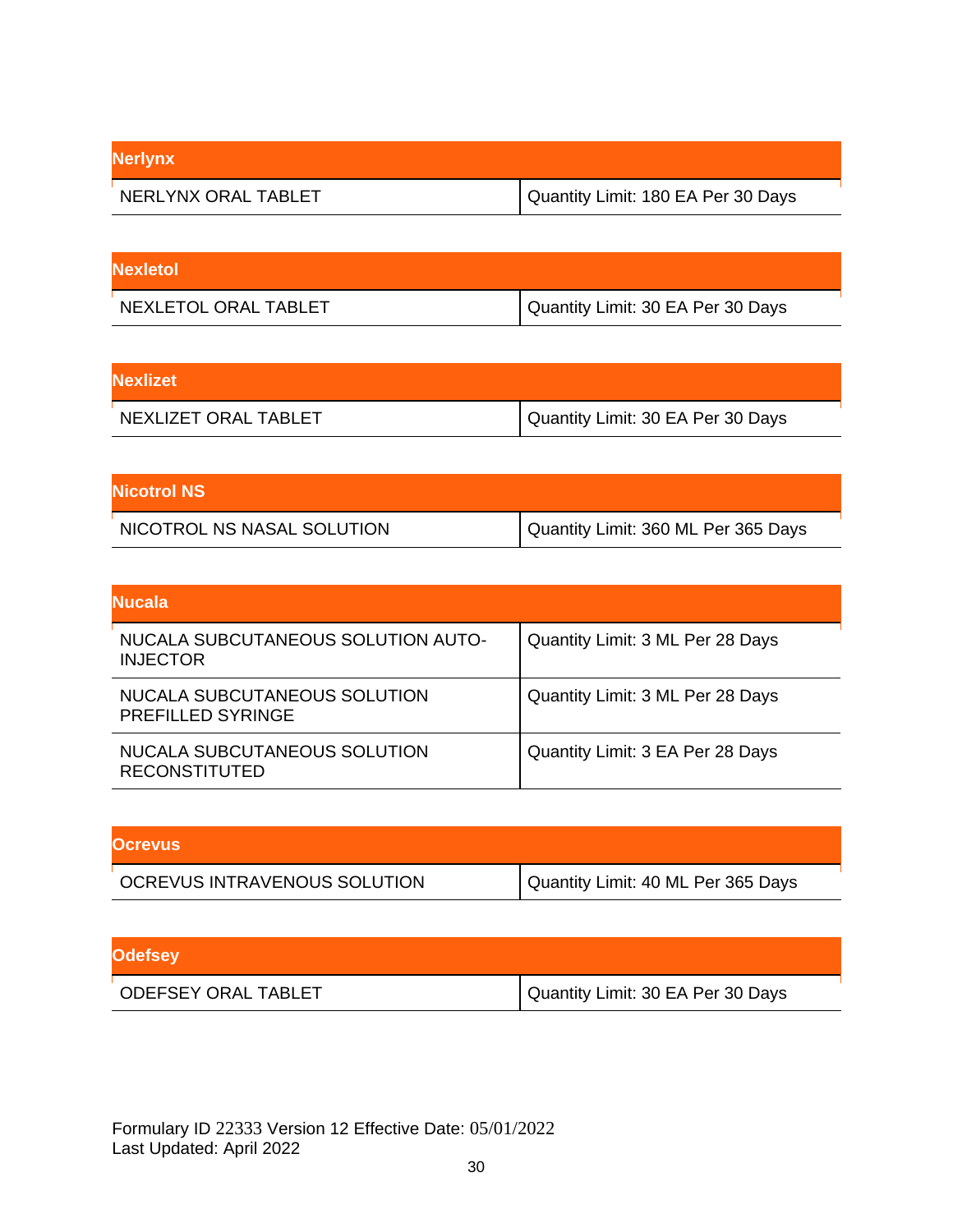| <b>OLANZapine</b>                  |                                   |
|------------------------------------|-----------------------------------|
| olanzapine oral tablet             | Quantity Limit: 30 EA Per 30 Days |
| olanzapine oral tablet dispersible | Quantity Limit: 30 EA Per 30 Days |

| <b>Omeprazole</b>                       |                                   |
|-----------------------------------------|-----------------------------------|
| omeprazole oral capsule delayed release | Quantity Limit: 60 EA Per 30 Days |

| <b>Omnipod 5 G6 Intro (Gen 5)</b> |                                   |
|-----------------------------------|-----------------------------------|
| OMNIPOD 5 G6 INTRO (GEN 5) KIT    | Quantity Limit: 1 EA Per 365 Days |

| Omnipod 5 G6 Pod (Gen 5) |                                   |
|--------------------------|-----------------------------------|
| OMNIPOD 5 G6 POD (GEN 5) | Quantity Limit: 30 EA Per 30 Days |

| <b>Omnipod Classic PDM (Gen 3)</b>     |                                   |
|----------------------------------------|-----------------------------------|
| <b>OMNIPOD CLASSIC PDM (GEN 3) KIT</b> | Quantity Limit: 1 EA Per 365 Days |

| <b>Omnipod Classic Pods (Gen 3)</b> |                                   |
|-------------------------------------|-----------------------------------|
| <b>OMNIPOD CLASSIC PODS (GEN 3)</b> | Quantity Limit: 30 EA Per 30 Days |

| <b>Omnipod DASH Intro (Gen 4)</b> |                                   |
|-----------------------------------|-----------------------------------|
| OMNIPOD DASH INTRO (GEN 4) KIT    | Quantity Limit: 1 EA Per 365 Days |

| <b>Omnipod DASH PDM (Gen 4)</b>     |                                   |
|-------------------------------------|-----------------------------------|
| <b>OMNIPOD DASH PDM (GEN 4) KIT</b> | Quantity Limit: 1 EA Per 365 Days |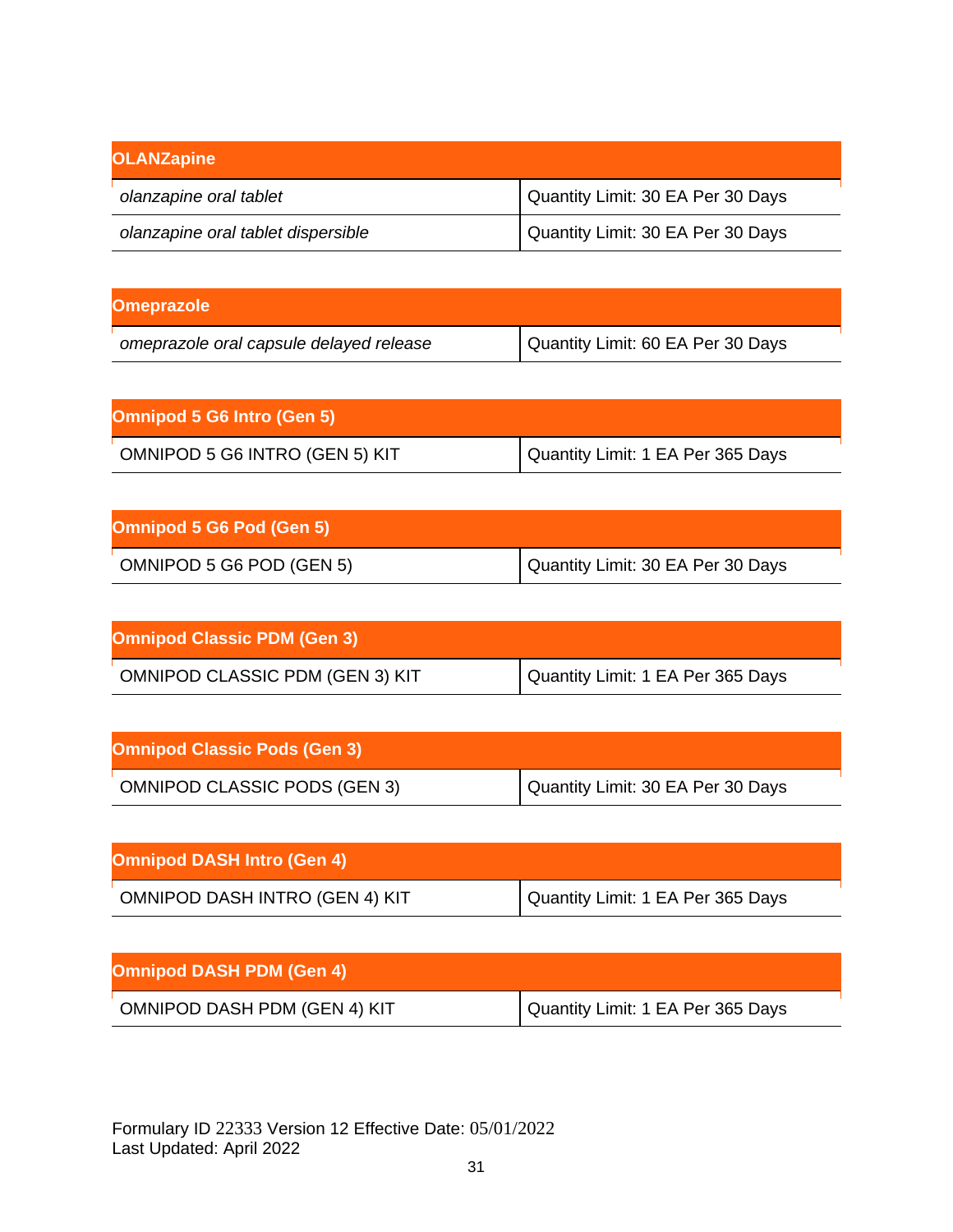| <b>Omnipod DASH Pods (Gen 4)</b> |                                   |
|----------------------------------|-----------------------------------|
| <b>OMNIPOD DASH PODS (GEN 4)</b> | Quantity Limit: 30 EA Per 30 Days |

| <b>Ondansetron HCI</b>        |                                    |
|-------------------------------|------------------------------------|
| ondansetron hcl oral solution | Quantity Limit: 450 ML Per 30 Days |

| <b>Opsumit</b>             |                                   |
|----------------------------|-----------------------------------|
| <b>OPSUMIT ORAL TABLET</b> | Quantity Limit: 30 EA Per 30 Days |

| <b>Opzelura</b>         |                                    |
|-------------------------|------------------------------------|
| OPZELURA EXTERNAL CREAM | Quantity Limit: 240 GM Per 30 Days |

| <b>Orencia ClickJect</b>                                 |                                  |
|----------------------------------------------------------|----------------------------------|
| ORENCIA CLICKJECT SUBCUTANEOUS<br>SOLUTION AUTO-INJECTOR | Quantity Limit: 4 ML Per 28 Days |

| <b>IOrilissa</b>            |                                   |
|-----------------------------|-----------------------------------|
| ORILISSA ORAL TABLET 150 MG | Quantity Limit: 30 EA Per 30 Days |
| ORILISSA ORAL TABLET 200 MG | Quantity Limit: 60 EA Per 30 Days |

| lOrkambi            |                                    |
|---------------------|------------------------------------|
| ORKAMBI ORAL PACKET | Quantity Limit: 56 EA Per 28 Days  |
| ORKAMBI ORAL TABLET | Quantity Limit: 112 EA Per 28 Days |

| <b>Oseltamivir Phosphate</b>             |                                     |
|------------------------------------------|-------------------------------------|
| oseltamivir phosphate oral capsule 30 mg | Quantity Limit: 168 EA Per 365 Days |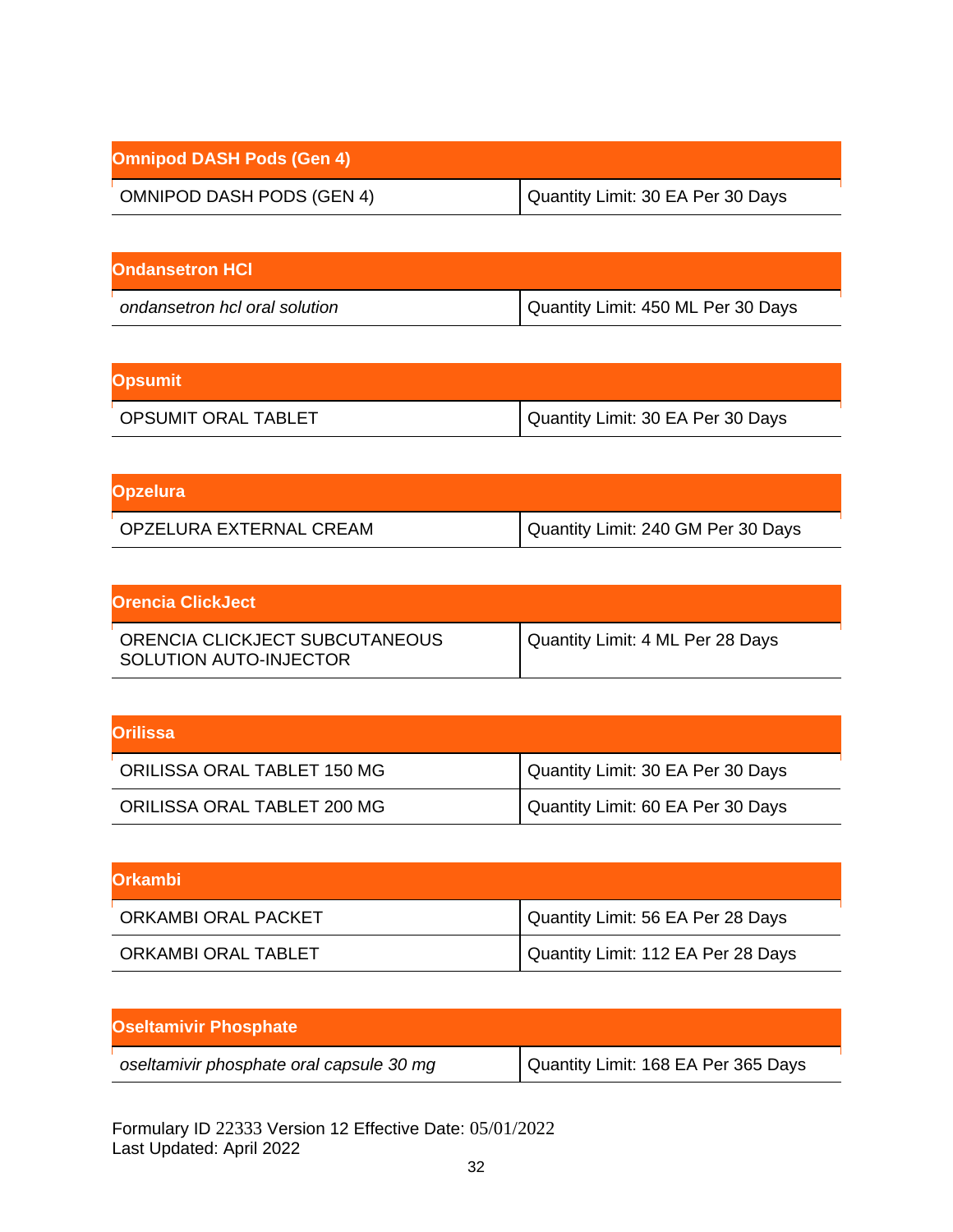| <b>Oseltamivir Phosphate</b>                           |                                      |
|--------------------------------------------------------|--------------------------------------|
| oseltamivir phosphate oral capsule 45 mg               | Quantity Limit: 84 EA Per 365 Days   |
| oseltamivir phosphate oral capsule 75 mg               | Quantity Limit: 110 EA Per 365 Days  |
| oseltamivir phosphate oral suspension<br>reconstituted | Quantity Limit: 1080 ML Per 365 Days |

| Osphena                    |                                   |
|----------------------------|-----------------------------------|
| <b>OSPHENA ORAL TABLET</b> | Quantity Limit: 30 EA Per 30 Days |

| <b>Oxandrolone</b>             |                                    |
|--------------------------------|------------------------------------|
| oxandrolone oral tablet 10 mg  | Quantity Limit: 60 EA Per 30 Days  |
| oxandrolone oral tablet 2.5 mg | Quantity Limit: 240 EA Per 30 Days |

| <b>Oxbryta</b>              |                                    |
|-----------------------------|------------------------------------|
| OXBRYTA ORAL TABLET SOLUBLE | Quantity Limit: 240 EA Per 30 Days |

| <b>Ozempic</b>                                                      |                                    |
|---------------------------------------------------------------------|------------------------------------|
| <b>OZEMPIC SUBCUTANEOUS SOLUTION PEN-</b><br>INJECTOR 2 MG/1.5ML    | Quantity Limit: 1.5 ML Per 28 Days |
| OZEMPIC SUBCUTANEOUS SOLUTION PEN-<br>INJECTOR 2 MG/1.5ML, 4 MG/3ML | Quantity Limit: 3 ML Per 28 Days   |

| <b>Paliperidone ER</b>                                                                                         |  |
|----------------------------------------------------------------------------------------------------------------|--|
| paliperidone er oral tablet extended release 24 hour   Quantity Limit: 30 EA Per 30 Days<br>1.5 mg, 3 mg, 9 mg |  |
| paliperidone er oral tablet extended release 24 hour   Quantity Limit: 60 EA Per 30 Days<br>6 mg               |  |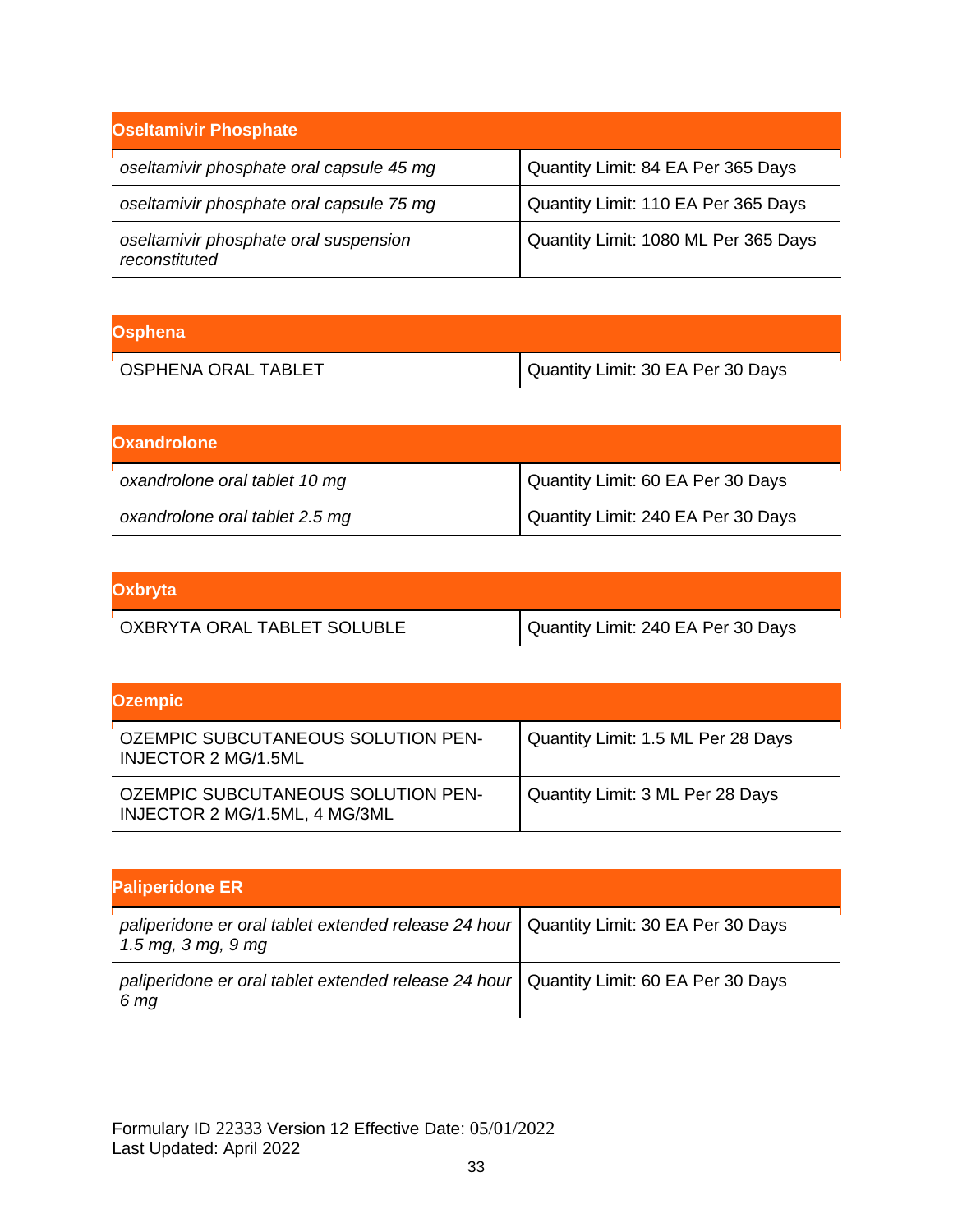| <b>Pantoprazole Sodium</b>                      |                                   |
|-------------------------------------------------|-----------------------------------|
| pantoprazole sodium oral tablet delayed release | Quantity Limit: 60 EA Per 30 Days |

| <b>Paxlovid</b>                   |                                    |
|-----------------------------------|------------------------------------|
| PAXLOVID ORAL TABLET THERAPY PACK | Quantity Limit: 60 EA Per 365 Days |

| <b>Pemazyre</b>      |                                   |
|----------------------|-----------------------------------|
| PEMAZYRE ORAL TABLET | Quantity Limit: 30 EA Per 30 Days |

| <b>Perforomist</b>                              |                                    |
|-------------------------------------------------|------------------------------------|
| PERFOROMIST INHALATION NEBULIZATION<br>SOLUTION | Quantity Limit: 120 ML Per 30 Days |

| <b>Plegridy</b>                                             |                                  |
|-------------------------------------------------------------|----------------------------------|
| PLEGRIDY INTRAMUSCULAR SOLUTION<br><b>PREFILLED SYRINGE</b> | Quantity Limit: 1 ML Per 28 Days |
| PLEGRIDY SUBCUTANEOUS SOLUTION PEN-<br><b>INJECTOR</b>      | Quantity Limit: 1 ML Per 28 Days |
| PLEGRIDY SUBCUTANEOUS SOLUTION<br><b>PREFILLED SYRINGE</b>  | Quantity Limit: 1 ML Per 28 Days |

| <b>Plegridy Starter Pack</b>                                            |                                   |
|-------------------------------------------------------------------------|-----------------------------------|
| PLEGRIDY STARTER PACK SUBCUTANEOUS<br><b>SOLUTION PEN-INJECTOR</b>      | Quantity Limit: 2 ML Per 365 Days |
| PLEGRIDY STARTER PACK SUBCUTANEOUS<br><b>SOLUTION PREFILLED SYRINGE</b> | Quantity Limit: 4 ML Per 365 Days |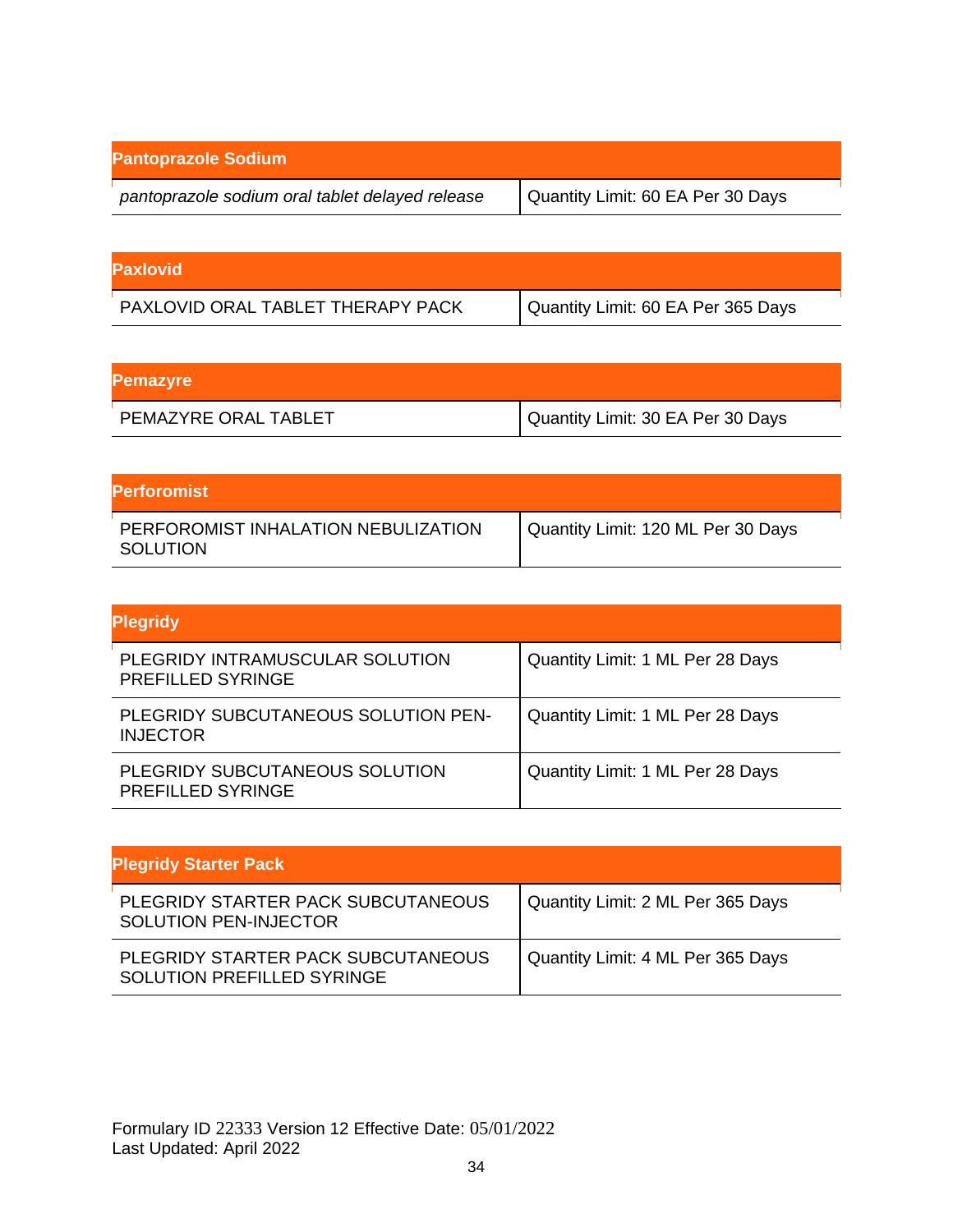| <b>Pregabalin</b>                                                              |                                    |
|--------------------------------------------------------------------------------|------------------------------------|
| pregabalin oral capsule 100 mg, 150 mg, 200 mg,<br>225 mg, 25 mg, 50 mg, 75 mg | Quantity Limit: 90 EA Per 30 Days  |
| pregabalin oral capsule 300 mg                                                 | Quantity Limit: 60 EA Per 30 Days  |
| pregabalin oral solution                                                       | Quantity Limit: 900 ML Per 30 Days |

| <b>Premium Lidocaine</b>            |                                    |
|-------------------------------------|------------------------------------|
| premium lidocaine external ointment | Quantity Limit: 150 GM Per 30 Days |

| <b>Prezcobix</b>      |                                                |
|-----------------------|------------------------------------------------|
| PREZCOBIX ORAL TABLET | <sup>1</sup> Quantity Limit: 30 EA Per 30 Days |

| <b>ProAir HFA</b>                                                          |  |
|----------------------------------------------------------------------------|--|
| PROAIR HFA INHALATION AEROSOL SOLUTION   Quantity Limit: 17 GM Per 30 Days |  |

| <b>ProAir RespiClick</b>                                        |                                  |
|-----------------------------------------------------------------|----------------------------------|
| PROAIR RESPICLICK INHALATION AEROSOL<br>POWDER BREATH ACTIVATED | Quantity Limit: 2 EA Per 30 Days |

| <b>IProlensa</b>             |                                    |
|------------------------------|------------------------------------|
| PROLENSA OPHTHALMIC SOLUTION | Quantity Limit: 12 ML Per 365 Days |

| IProlia.                                                        |                                   |
|-----------------------------------------------------------------|-----------------------------------|
| <b>PROLIA SUBCUTANEOUS SOLUTION</b><br><b>PREFILLED SYRINGE</b> | Quantity Limit: 2 ML Per 365 Days |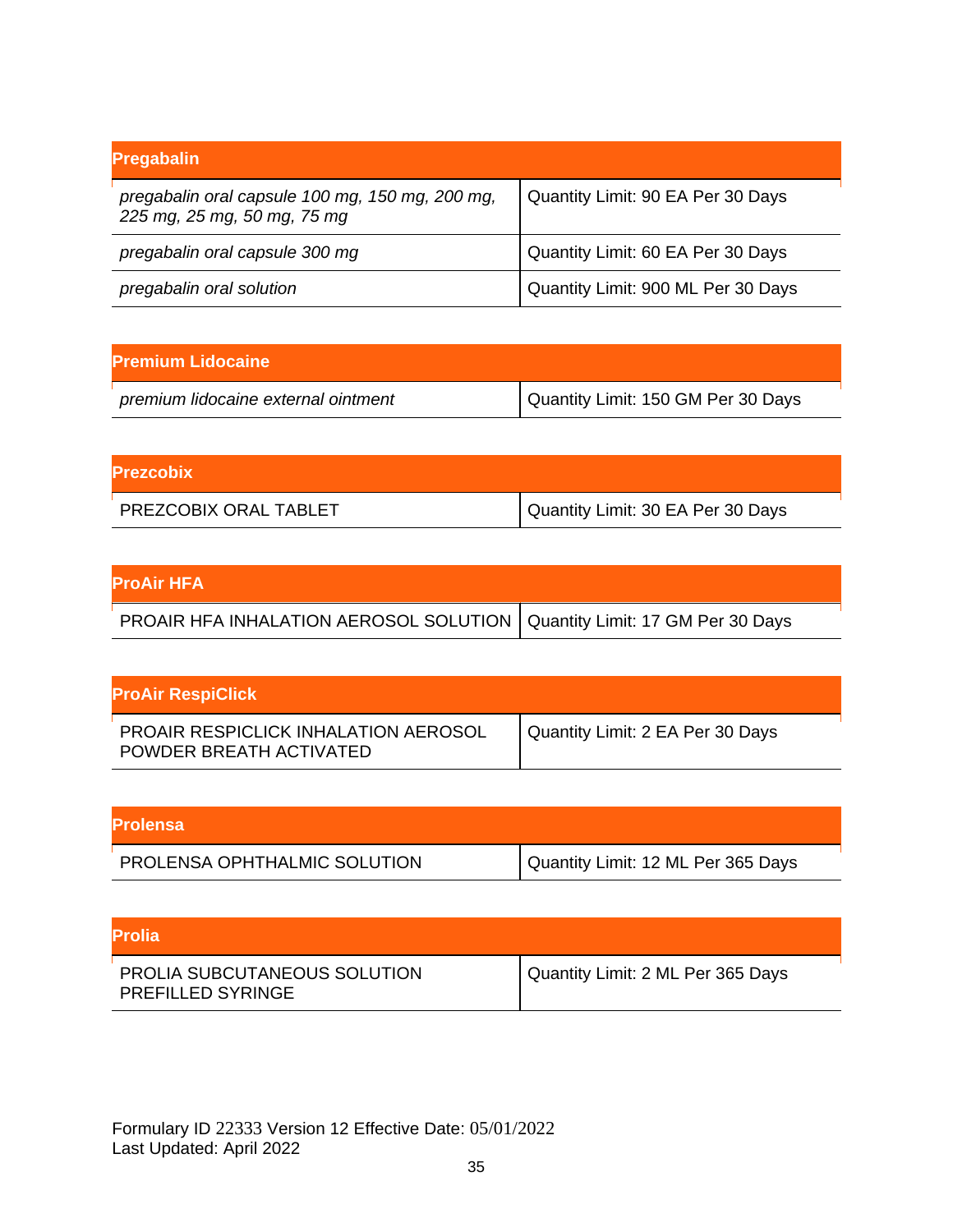| Pyrukynd                         |                                      |
|----------------------------------|--------------------------------------|
| PYRUKYND ORAL TABLET 20 MG, 5 MG | Quantity Limit: 60 EA Per 30 Days    |
| PYRUKYND ORAL TABLET 50 MG       | I Quantity Limit: 120 EA Per 30 Days |

| <b>Pyrukynd Taper Pack</b>                      |                                   |
|-------------------------------------------------|-----------------------------------|
| PYRUKYND TAPER PACK ORAL TABLET<br>THERAPY PACK | Quantity Limit: 30 EA Per 30 Days |

| <b>QUEtiapine Fumarate ER</b>                                                                |                                   |
|----------------------------------------------------------------------------------------------|-----------------------------------|
| quetiapine fumarate er oral tablet extended release<br>24 hour 150 mg, 300 mg, 400 mg, 50 mg | Quantity Limit: 60 EA Per 30 Days |
| quetiapine fumarate er oral tablet extended release<br>24 hour 200 mg                        | Quantity Limit: 90 EA Per 30 Days |

| <b>QUEtiapine Fumarate</b>                                        |                                   |
|-------------------------------------------------------------------|-----------------------------------|
| quetiapine fumarate oral tablet 100 mg, 200 mg, 25  <br>mg, 50 mg | Quantity Limit: 90 EA Per 30 Days |
| quetiapine fumarate oral tablet 300 mg, 400 mg                    | Quantity Limit: 60 EA Per 30 Days |

| lQvar RediHaler                                                     |                                     |
|---------------------------------------------------------------------|-------------------------------------|
| <b>QVAR REDIHALER INHALATION AEROSOL</b><br><b>BREATH ACTIVATED</b> | Quantity Limit: 21.2 GM Per 30 Days |

| <b>RABEprazole Sodium</b>                      |                                   |
|------------------------------------------------|-----------------------------------|
| rabeprazole sodium oral tablet delayed release | Quantity Limit: 60 EA Per 30 Days |

| <b>IRamelteon</b>     |                                   |
|-----------------------|-----------------------------------|
| ramelteon oral tablet | Quantity Limit: 30 EA Per 30 Days |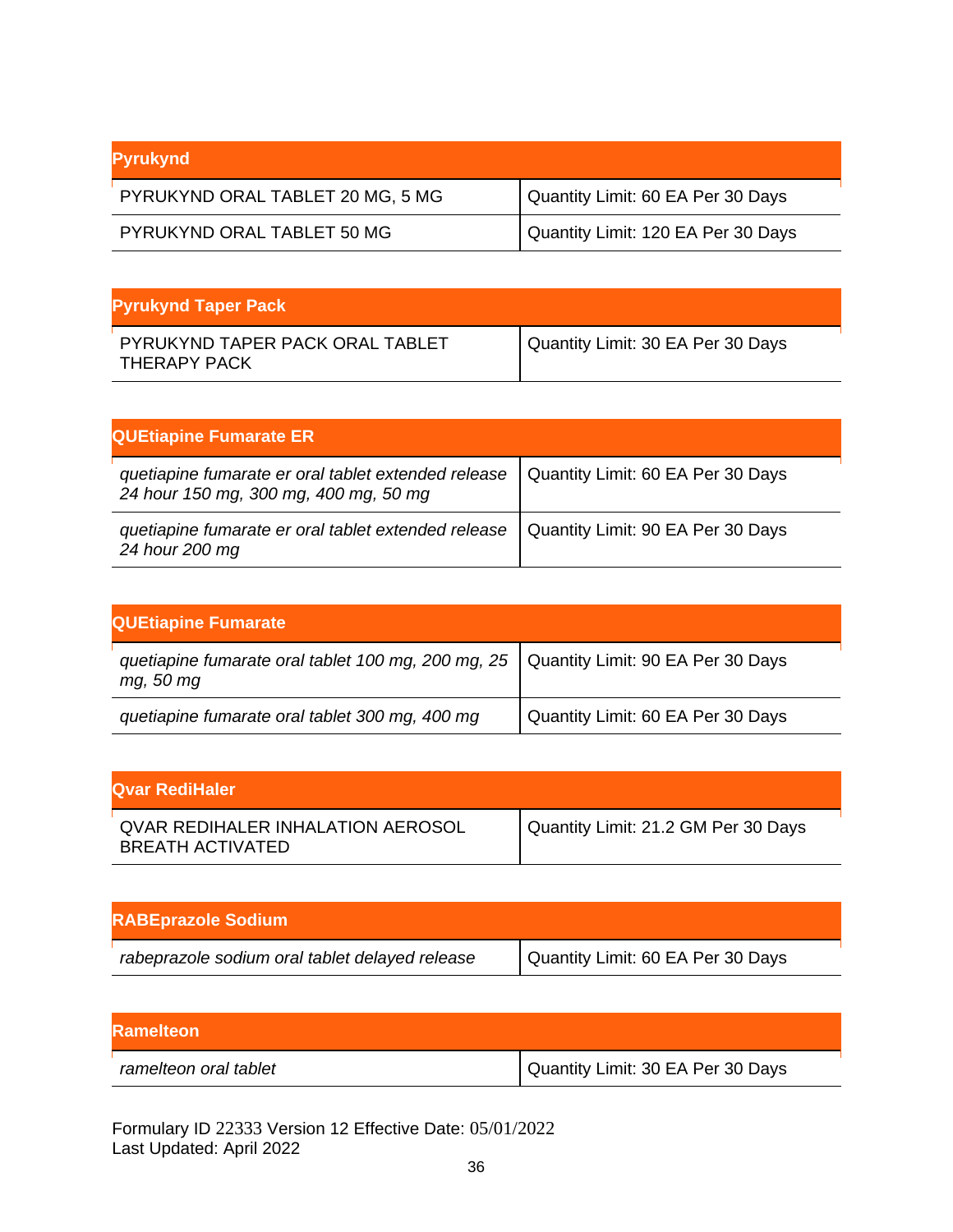| <b>Rebif Rebidose</b>                                                                    |  |
|------------------------------------------------------------------------------------------|--|
| REBIF REBIDOSE SUBCUTANEOUS SOLUTION   Quantity Limit: 6 ML Per 28 Days<br>AUTO-INJECTOR |  |

| <b>Rebif Rebidose Titration Pack</b>                                 |                                     |
|----------------------------------------------------------------------|-------------------------------------|
| REBIF REBIDOSE TITRATION PACK<br>SUBCUTANEOUS SOLUTION AUTO-INJECTOR | Quantity Limit: 8.4 ML Per 365 Days |

| Rebif                                                                               |  |
|-------------------------------------------------------------------------------------|--|
| REBIF SUBCUTANEOUS SOLUTION PREFILLED   Quantity Limit: 6 ML Per 28 Days<br>SYRINGE |  |

| <b>Rebif Titration Pack</b>                                     |                                     |
|-----------------------------------------------------------------|-------------------------------------|
| REBIF TITRATION PACK SUBCUTANEOUS<br>SOLUTION PREFILLED SYRINGE | Quantity Limit: 8.4 ML Per 365 Days |

| <b>Recorley</b>      |                                    |
|----------------------|------------------------------------|
| RECORLEV ORAL TABLET | Quantity Limit: 240 EA Per 30 Days |

| lRelenza Diskhaler i                                            |                                     |
|-----------------------------------------------------------------|-------------------------------------|
| RELENZA DISKHALER INHALATION AEROSOL<br>POWDER BREATH ACTIVATED | Quantity Limit: 240 EA Per 365 Days |

| <b>Relistor</b>                                                            |                                   |
|----------------------------------------------------------------------------|-----------------------------------|
| <b>RELISTOR ORAL TABLET</b>                                                | Quantity Limit: 90 EA Per 30 Days |
| RELISTOR SUBCUTANEOUS SOLUTION 12<br>MG/0.6ML, 12 MG/0.6ML (0.6ML SYRINGE) | Quantity Limit: 18 ML Per 30 Days |
| <b>RELISTOR SUBCUTANEOUS SOLUTION 8</b><br><b>MG/0.4ML</b>                 | Quantity Limit: 12 ML Per 30 Days |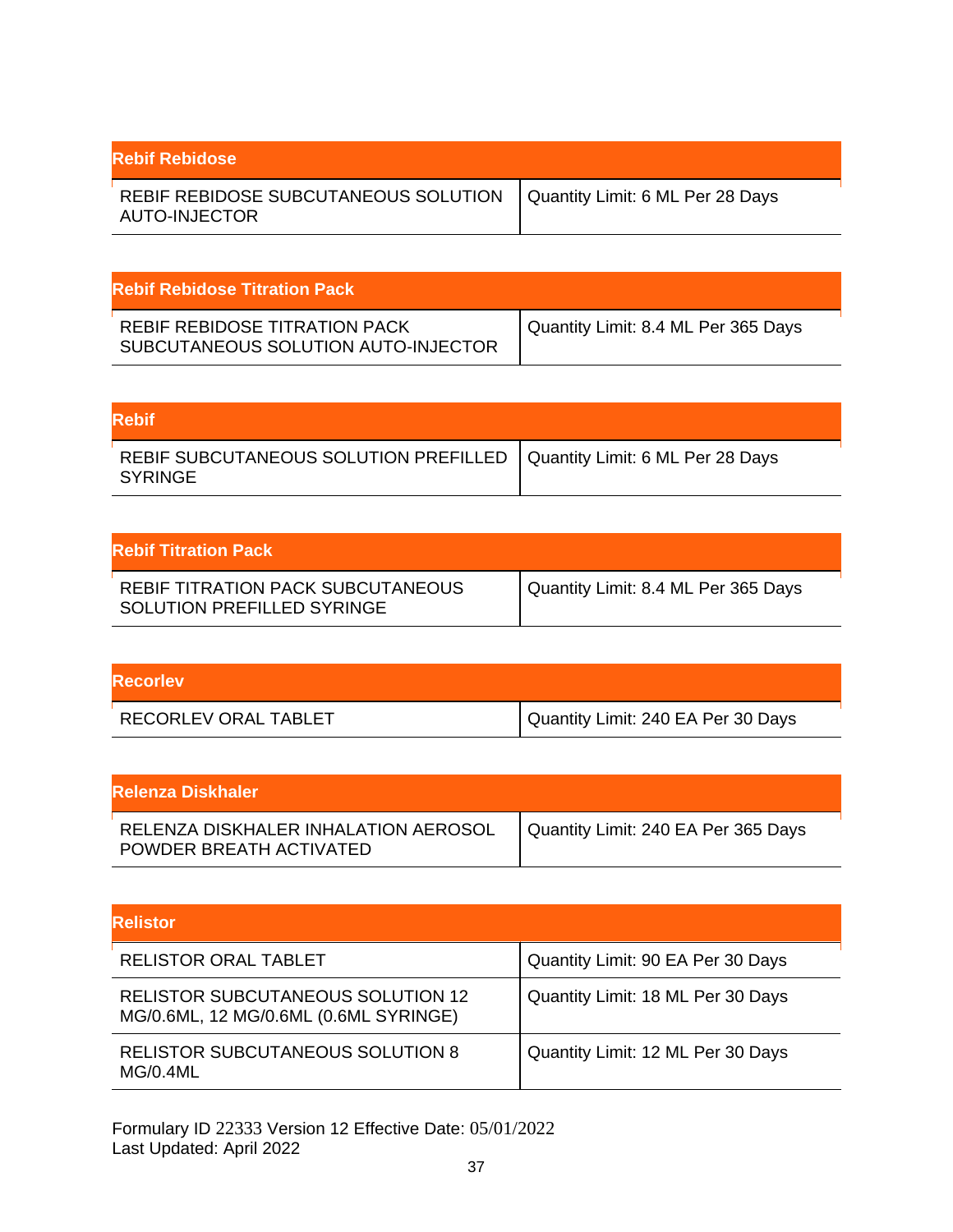| <b>Repatha Pushtronex System</b>                             |                                  |
|--------------------------------------------------------------|----------------------------------|
| REPATHA PUSHTRONEX SYSTEM<br>SUBCUTANEOUS SOLUTION CARTRIDGE | Quantity Limit: 7 ML Per 28 Days |

| <b>Repatha</b>                                            |                                  |
|-----------------------------------------------------------|----------------------------------|
| REPATHA SUBCUTANEOUS SOLUTION<br><b>PREFILLED SYRINGE</b> | Quantity Limit: 3 ML Per 28 Days |

| Repatha SureClick                                        |                                  |
|----------------------------------------------------------|----------------------------------|
| REPATHA SURECLICK SUBCUTANEOUS<br>SOLUTION AUTO-INJECTOR | Quantity Limit: 3 ML Per 28 Days |

| <b>Rexulti</b>      |                                   |
|---------------------|-----------------------------------|
| REXULTI ORAL TABLET | Quantity Limit: 30 EA Per 30 Days |

| <b>Rezurock</b>      |                                   |
|----------------------|-----------------------------------|
| REZUROCK ORAL TABLET | Quantity Limit: 60 EA Per 30 Days |

| <b>Rhopressa</b>              |                                    |
|-------------------------------|------------------------------------|
| RHOPRESSA OPHTHALMIC SOLUTION | Quantity Limit: 2.5 ML Per 25 Days |

| <b>Rinvog</b>                                               |                                   |
|-------------------------------------------------------------|-----------------------------------|
| RINVOQ ORAL TABLET EXTENDED RELEASE<br>24 HOUR 30 MG, 45 MG | Quantity Limit: 30 EA Per 30 Days |

| <b>Risedronate Sodium</b>             |                                  |
|---------------------------------------|----------------------------------|
| risedronate sodium oral tablet 150 mg | Quantity Limit: 1 EA Per 28 Days |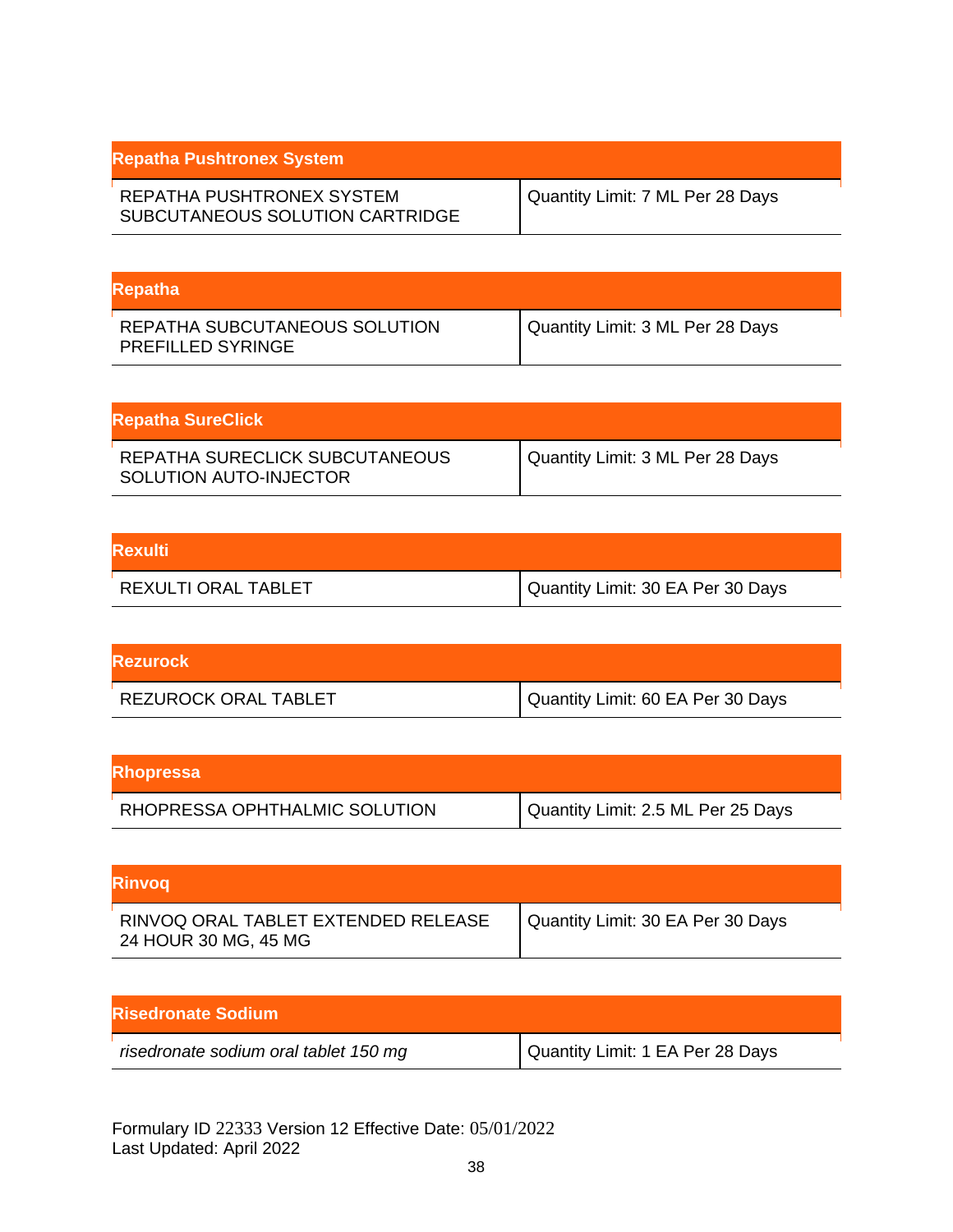| <b>Risedronate Sodium</b>                                                   |                                  |
|-----------------------------------------------------------------------------|----------------------------------|
| risedronate sodium oral tablet 35 mg, 35 mg (12)<br>pack), 35 mg $(4$ pack) | Quantity Limit: 4 EA Per 28 Days |
| risedronate sodium oral tablet delayed release                              | Quantity Limit: 4 EA Per 28 Days |

| <b>risperiDONE</b>        |                                    |
|---------------------------|------------------------------------|
| risperidone oral solution | Quantity Limit: 240 ML Per 30 Days |
| risperidone oral tablet   | Quantity Limit: 60 EA Per 30 Days  |

| <b>RisperiDONE</b>                  |                                   |
|-------------------------------------|-----------------------------------|
| risperidone oral tablet dispersible | Quantity Limit: 60 EA Per 30 Days |

| <b>Rizatriptan Benzoate</b>                  |                                   |
|----------------------------------------------|-----------------------------------|
| rizatriptan benzoate oral tablet             | Quantity Limit: 18 EA Per 30 Days |
| rizatriptan benzoate oral tablet dispersible | Quantity Limit: 18 EA Per 30 Days |

| <b>rocklatan</b>              |                                    |
|-------------------------------|------------------------------------|
| ROCKLATAN OPHTHALMIC SOLUTION | Quantity Limit: 2.5 ML Per 25 Days |

| <b>Rybelsus</b>                  |                                    |
|----------------------------------|------------------------------------|
| RYBELSUS ORAL TABLET 14 MG, 7 MG | Quantity Limit: 30 EA Per 30 Days  |
| RYBELSUS ORAL TABLET 3 MG        | Quantity Limit: 60 EA Per 365 Days |

| <b>Savella</b>      |                                   |
|---------------------|-----------------------------------|
| SAVELLA ORAL TABLET | Quantity Limit: 60 EA Per 30 Days |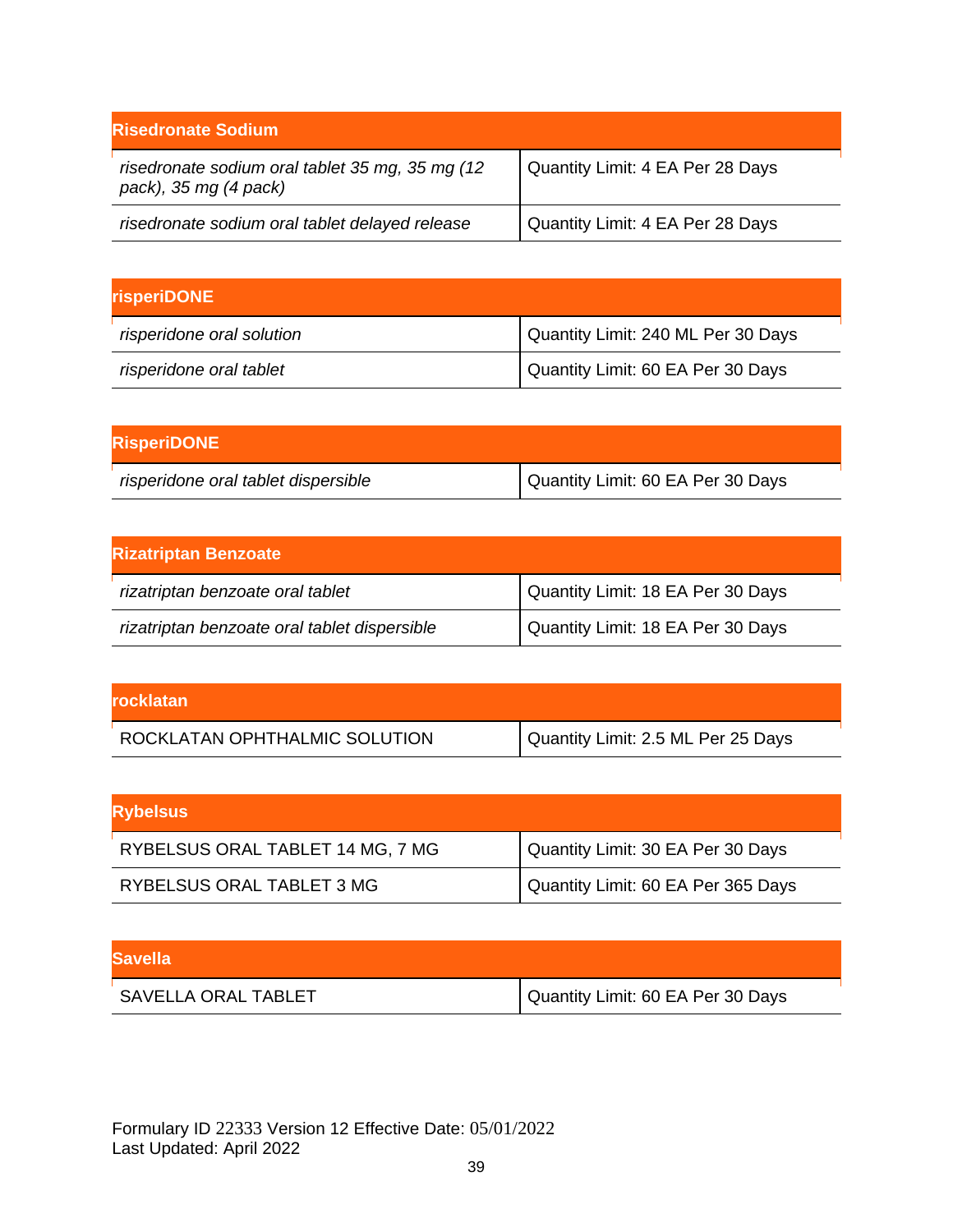| <b>Savella Titration Pack</b> |                                     |
|-------------------------------|-------------------------------------|
| SAVELLA TITRATION PACK ORAL   | Quantity Limit: 110 EA Per 365 Days |

| <b>Scemblix</b>            |                                   |
|----------------------------|-----------------------------------|
| SCEMBLIX ORAL TABLET 20 MG | Quantity Limit: 60 EA Per 30 Days |

| <b>Secuado</b>                    |                                   |
|-----------------------------------|-----------------------------------|
| SECUADO TRANSDERMAL PATCH 24 HOUR | Quantity Limit: 30 EA Per 30 Days |

| <b>Serevent Diskus</b>                                        |                                   |
|---------------------------------------------------------------|-----------------------------------|
| SEREVENT DISKUS INHALATION AEROSOL<br>POWDER BREATH ACTIVATED | Quantity Limit: 60 EA Per 30 Days |

| <b>Signifor LAR</b>                                                                                 |  |
|-----------------------------------------------------------------------------------------------------|--|
| SIGNIFOR LAR INTRAMUSCULAR SUSPENSION   Quantity Limit: 1 EA Per 28 Days<br><b>RECONSTITUTED ER</b> |  |

| <b>Signifor</b>                |                                   |
|--------------------------------|-----------------------------------|
| SIGNIFOR SUBCUTANEOUS SOLUTION | Quantity Limit: 60 ML Per 30 Days |

| <b>Sildenafil Citrate</b>            |                                   |
|--------------------------------------|-----------------------------------|
| sildenafil citrate oral tablet 20 mg | Quantity Limit: 90 EA Per 30 Days |

| Sofosbuvir-Velpatasvir             |                                    |
|------------------------------------|------------------------------------|
| sofosbuvir-velpatasvir oral tablet | Quantity Limit: 84 EA Per 365 Days |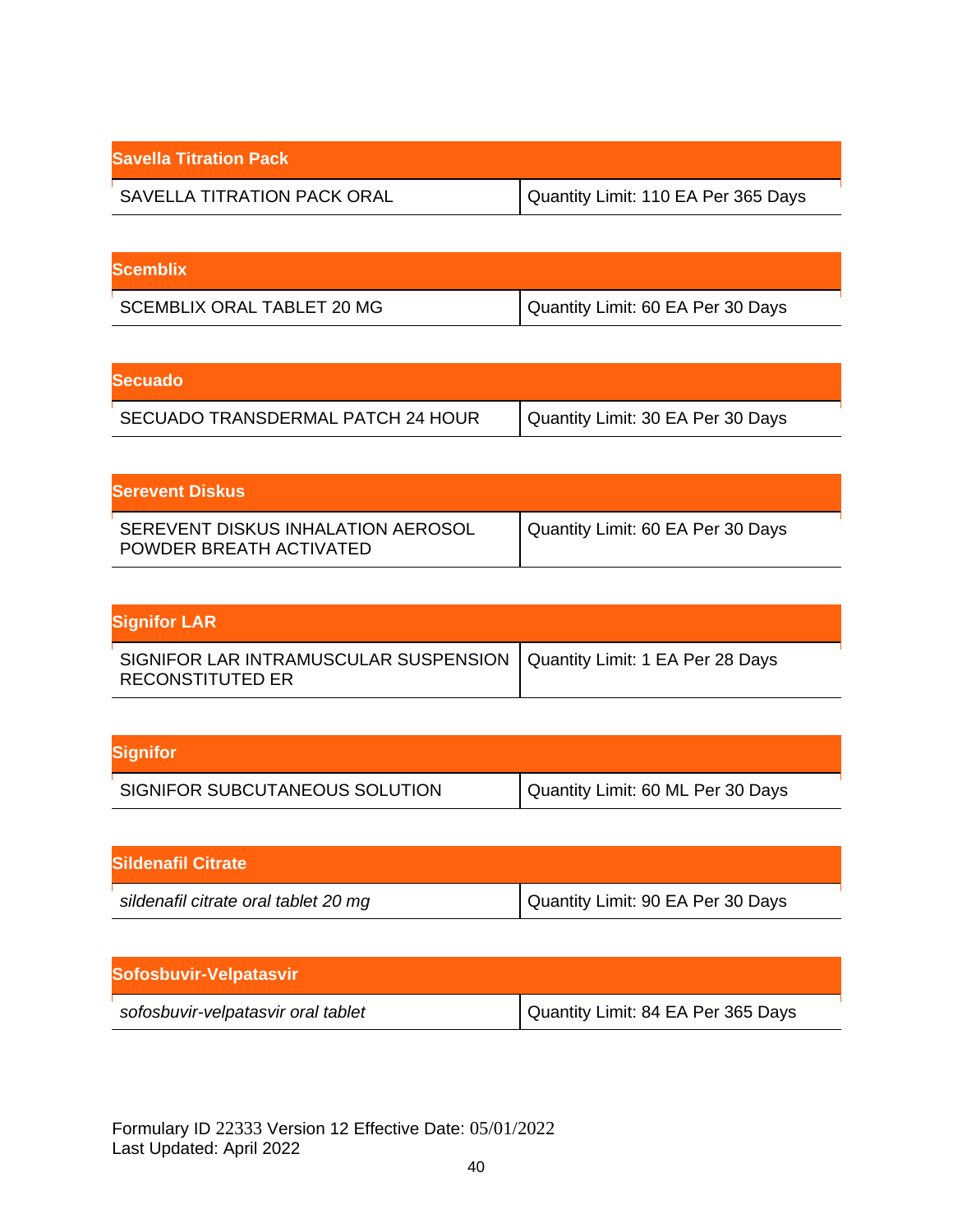| <b>Spiriva HandiHaler</b>             |                                   |
|---------------------------------------|-----------------------------------|
| SPIRIVA HANDIHALER INHALATION CAPSULE | Quantity Limit: 30 EA Per 30 Days |

| <b>Spiriva Respimat</b>                                      |                                  |
|--------------------------------------------------------------|----------------------------------|
| SPIRIVA RESPIMAT INHALATION AEROSOL<br>SOLUTION 1.25 MCG/ACT | Quantity Limit: 8 GM Per 30 Days |

| <b>Stiolto Respimat</b>                                |                                   |
|--------------------------------------------------------|-----------------------------------|
| STIOLTO RESPIMAT INHALATION AEROSOL<br><b>SOLUTION</b> | Quantity Limit: 24 GM Per 30 Days |

| <b>Stribild</b>      |                                     |
|----------------------|-------------------------------------|
| STRIBILD ORAL TABLET | I Quantity Limit: 30 EA Per 30 Days |

| <b>SUMAtriptan</b>         |                                   |
|----------------------------|-----------------------------------|
| sumatriptan nasal solution | Quantity Limit: 12 EA Per 30 Days |

| <b>SUMAtriptan Succinate</b>                                                |                                  |
|-----------------------------------------------------------------------------|----------------------------------|
| sumatriptan succinate oral tablet                                           | Quantity Limit: 9 EA Per 30 Days |
| sumatriptan succinate subcutaneous solution                                 | Quantity Limit: 5 ML Per 30 Days |
| sumatriptan succinate subcutaneous solution auto-<br>injector               | Quantity Limit: 5 ML Per 30 Days |
| sumatriptan succinate subcutaneous solution<br>prefilled syringe 6 mg/0.5ml | Quantity Limit: 5 ML Per 30 Days |

| <b>Sumatriptan Succinate Refill Subcutaneous</b><br><b>Solution Cartridge</b>                   |                                  |
|-------------------------------------------------------------------------------------------------|----------------------------------|
| sumatriptan succinate refill subcutaneous solution<br>cartridge subcutaneous solution cartridge | Quantity Limit: 5 ML Per 30 Days |
| Formulary ID 22333 Version 12 Effective Date: 05/01/2022                                        |                                  |

Last Updated: April 2022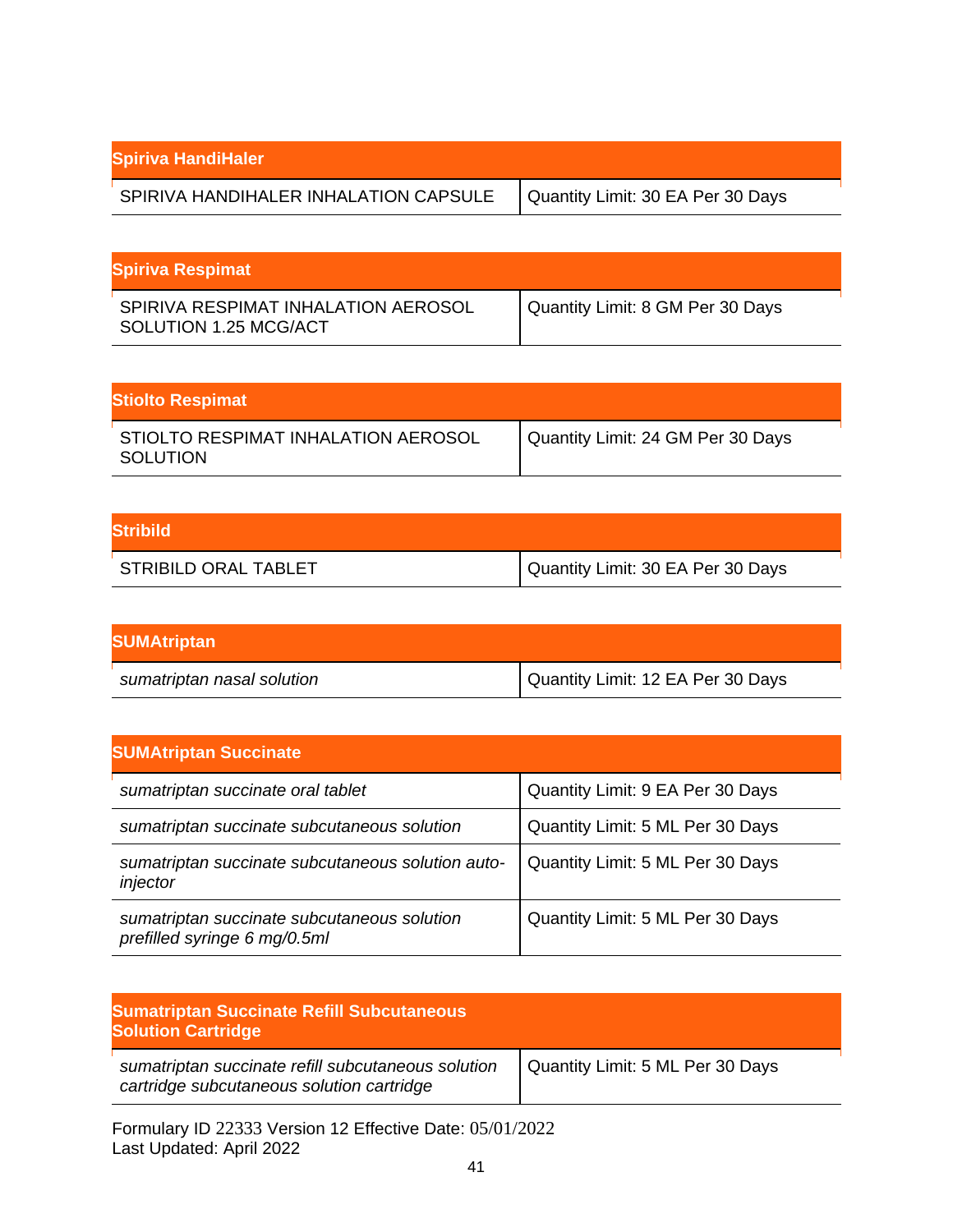| <b>Supprelin LA</b>           |                                   |
|-------------------------------|-----------------------------------|
| SUPPRELIN LA SUBCUTANEOUS KIT | Quantity Limit: 1 EA Per 365 Days |

| <b>Symbicort</b>                                |                                     |
|-------------------------------------------------|-------------------------------------|
| SYMBICORT INHALATION AEROSOL 160-4.5<br>MCG/ACT | Quantity Limit: 12 GM Per 30 Days   |
| SYMBICORT INHALATION AEROSOL 80-4.5<br>MCG/ACT  | Quantity Limit: 13.8 GM Per 30 Days |

| <b>Symdeko</b>                                                                        |                                   |
|---------------------------------------------------------------------------------------|-----------------------------------|
| SYMDEKO ORAL TABLET THERAPY PACK 100-<br>150 & 150 MG                                 | Quantity Limit: 56 EA Per 28 Days |
| SYMDEKO ORAL TABLET THERAPY PACK 50-75   Quantity Limit: 60 EA Per 30 Days<br>& 75 MG |                                   |

| <b>Symtuza</b>      |                                   |
|---------------------|-----------------------------------|
| SYMTUZA ORAL TABLET | Quantity Limit: 30 EA Per 30 Days |

| <b>Syndros</b>        |                                    |
|-----------------------|------------------------------------|
| SYNDROS ORAL SOLUTION | Quantity Limit: 120 ML Per 30 Days |

| <b>Tabrecta</b>      |                                    |
|----------------------|------------------------------------|
| TABRECTA ORAL TABLET | Quantity Limit: 120 EA Per 30 Days |

| <b>Tadalafil (PAH)</b>      |                                   |
|-----------------------------|-----------------------------------|
| tadalafil (pah) oral tablet | Quantity Limit: 60 EA Per 30 Days |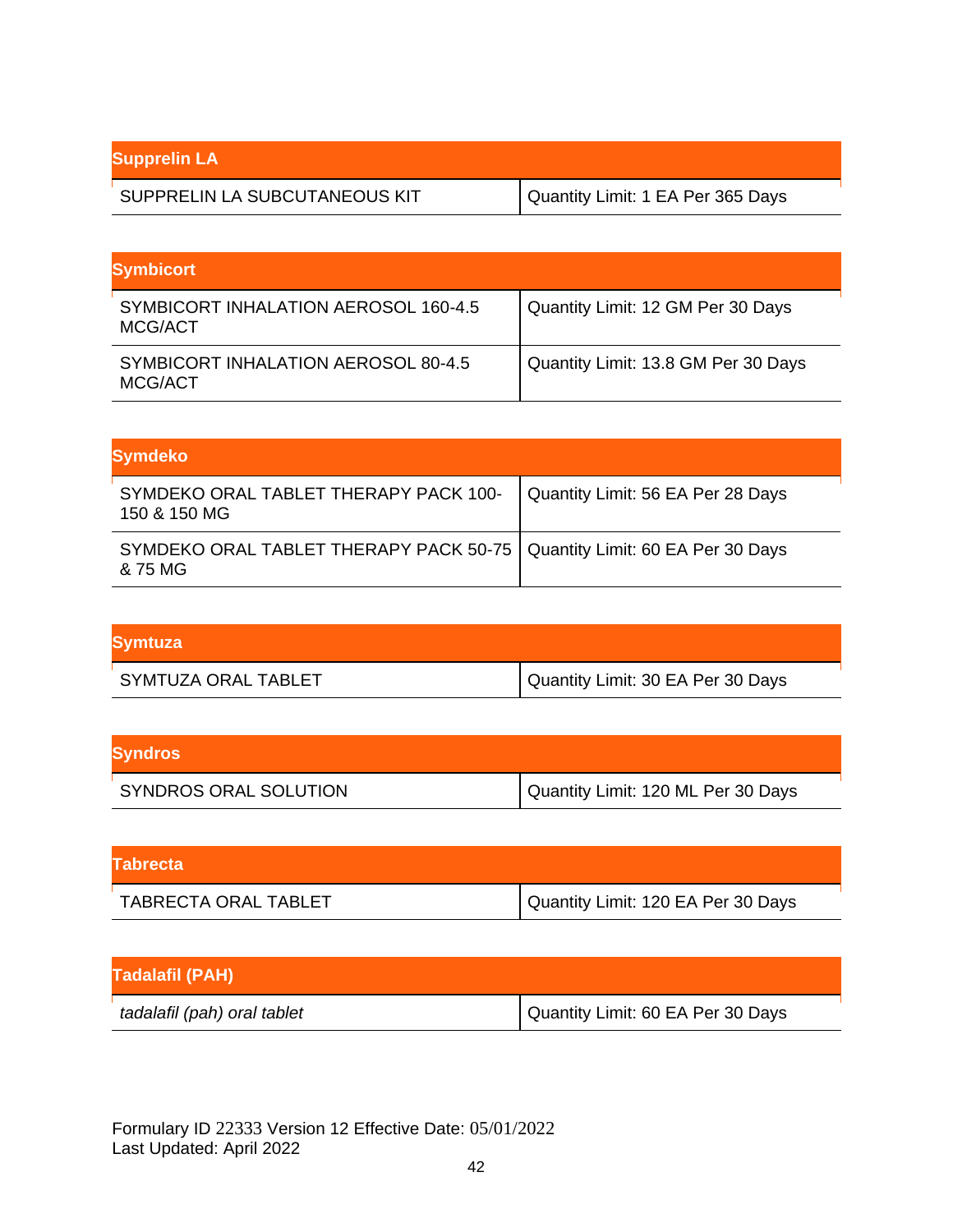| <b>Tadalafil</b>                   |                                   |
|------------------------------------|-----------------------------------|
| tadalafil oral tablet 2.5 mg, 5 mg | Quantity Limit: 30 EA Per 30 Days |

| <b>Tagrisso</b>            |                                   |
|----------------------------|-----------------------------------|
| TAGRISSO ORAL TABLET 40 MG | Quantity Limit: 30 EA Per 30 Days |

| <b>Tarpeyo</b>                                                            |  |
|---------------------------------------------------------------------------|--|
| TARPEYO ORAL CAPSULE DELAYED RELEASE   Quantity Limit: 120 EA Per 30 Days |  |

| <b>Tavneos</b>              |                                    |
|-----------------------------|------------------------------------|
| <b>TAVNEOS ORAL CAPSULE</b> | Quantity Limit: 180 EA Per 30 Days |

| <b>Temazepam</b>                    |                                   |
|-------------------------------------|-----------------------------------|
| temazepam oral capsule 15 mg, 30 mg | Quantity Limit: 30 EA Per 30 Days |

| <b>Temixys</b>             |                                   |
|----------------------------|-----------------------------------|
| <b>TEMIXYS ORAL TABLET</b> | Quantity Limit: 30 EA Per 30 Days |

| <b>Terbinafine HCI</b>      |                                    |
|-----------------------------|------------------------------------|
| terbinafine hcl oral tablet | Quantity Limit: 84 EA Per 180 Days |

| <b>Tezspire</b>                                                   |                                     |
|-------------------------------------------------------------------|-------------------------------------|
| <b>TEZSPIRE SUBCUTANEOUS SOLUTION</b><br><b>PREFILLED SYRINGE</b> | Quantity Limit: 1.91 ML Per 28 Days |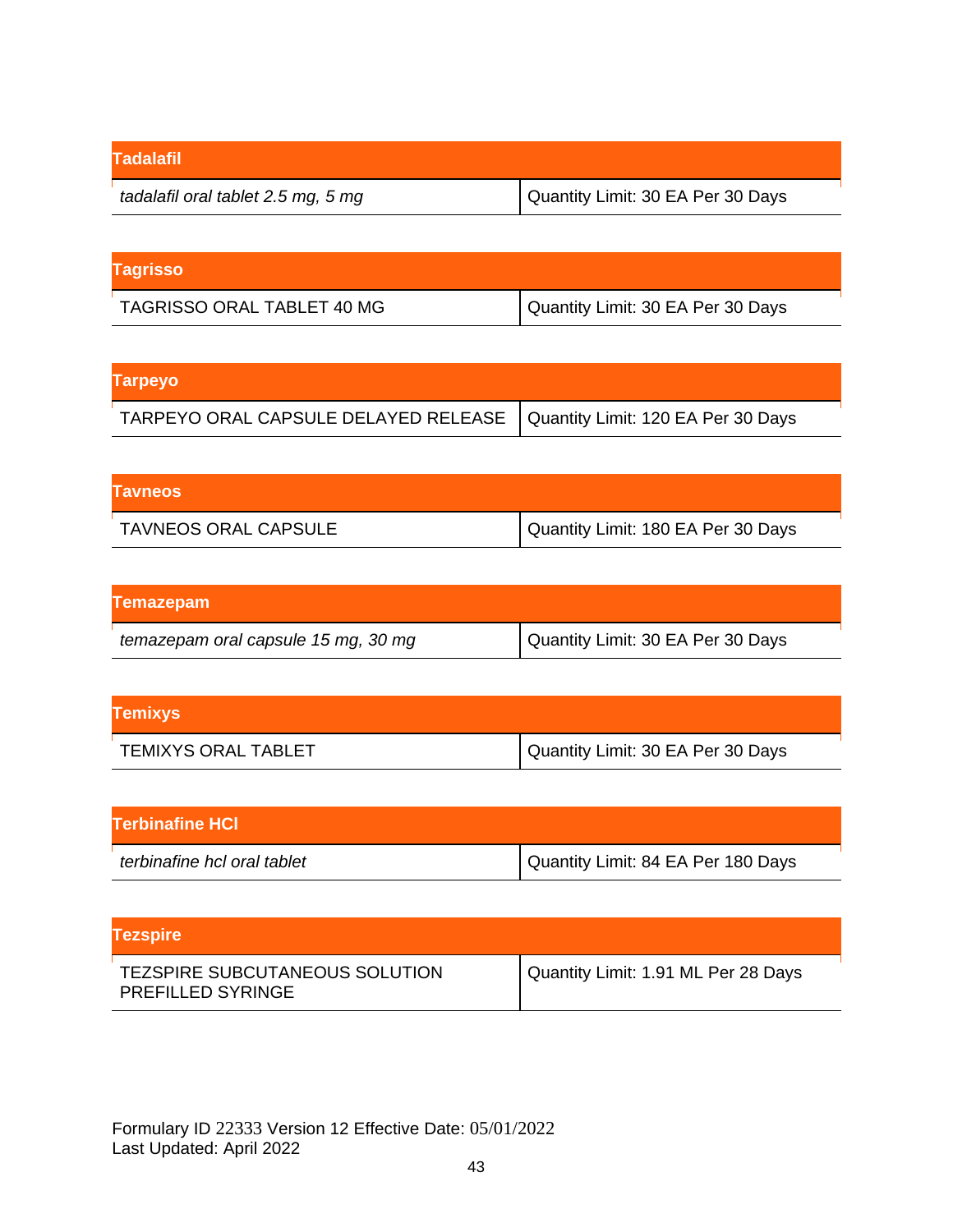| Tobi Podhaler                    |                                    |
|----------------------------------|------------------------------------|
| TOBI PODHALER INHALATION CAPSULE | Quantity Limit: 224 EA Per 56 Days |

| <b>Trelegy Ellipta</b>                                        |                                   |
|---------------------------------------------------------------|-----------------------------------|
| TRELEGY ELLIPTA INHALATION AEROSOL<br>POWDER BREATH ACTIVATED | Quantity Limit: 60 EA Per 30 Days |

| <b>Trelstar Mixject</b>                                             |                                   |
|---------------------------------------------------------------------|-----------------------------------|
| TRELSTAR MIXJECT INTRAMUSCULAR<br>SUSPENSION RECONSTITUTED 11.25 MG | Quantity Limit: 1 EA Per 84 Days  |
| TRELSTAR MIXJECT INTRAMUSCULAR<br>SUSPENSION RECONSTITUTED 22.5 MG  | Quantity Limit: 1 EA Per 168 Days |

| <b>Trikafta</b>                   |                                   |
|-----------------------------------|-----------------------------------|
| TRIKAFTA ORAL TABLET THERAPY PACK | Quantity Limit: 84 EA Per 28 Days |

| <b>Trintellix</b>      |                                   |
|------------------------|-----------------------------------|
| TRINTELLIX ORAL TABLET | Quantity Limit: 30 EA Per 30 Days |

| Triptodur                                              |                                   |
|--------------------------------------------------------|-----------------------------------|
| TRIPTODUR INTRAMUSCULAR SUSPENSION<br>RECONSTITUTED ER | Quantity Limit: 1 EA Per 168 Days |

| <b>Triumeg</b>             |                                     |
|----------------------------|-------------------------------------|
| <b>TRIUMEQ ORAL TABLET</b> | I Quantity Limit: 30 EA Per 30 Days |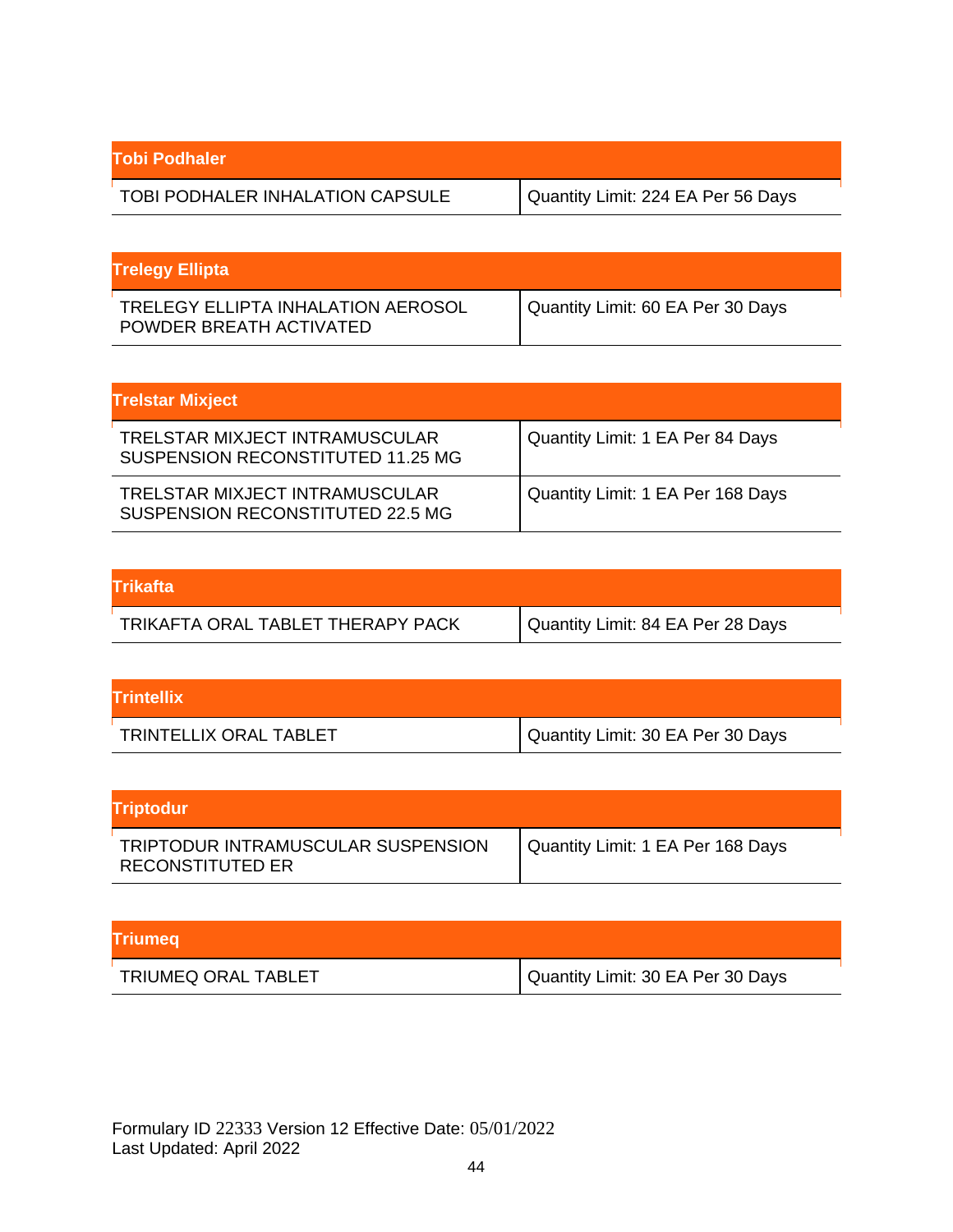| <b>Trulicity</b>                                        |                                  |
|---------------------------------------------------------|----------------------------------|
| TRULICITY SUBCUTANEOUS SOLUTION PEN-<br><b>INJECTOR</b> | Quantity Limit: 2 ML Per 28 Days |

| <b>Ubrelvy</b>      |                                   |
|---------------------|-----------------------------------|
| UBRELVY ORAL TABLET | Quantity Limit: 16 EA Per 30 Days |

| <b>valACYclovir HCI</b>      |                                    |
|------------------------------|------------------------------------|
| valacyclovir hcl oral tablet | Quantity Limit: 120 EA Per 30 Days |

| Valtoco                           |                                   |
|-----------------------------------|-----------------------------------|
| <b>VALTOCO NASAL LIQUID</b>       | Quantity Limit: 10 EA Per 30 Days |
| VALTOCO NASAL LIQUID THERAPY PACK | Quantity Limit: 10 EA Per 30 Days |

| <b>Vancomycin HCI</b>              |                                    |
|------------------------------------|------------------------------------|
| vancomycin hcl oral capsule 125 mg | Quantity Limit: 120 EA Per 30 Days |
| vancomycin hcl oral capsule 250 mg | Quantity Limit: 240 EA Per 30 Days |

| <b>Varenicline Tartrate</b>      |                                     |
|----------------------------------|-------------------------------------|
| varenicline tartrate oral tablet | Quantity Limit: 504 EA Per 365 Days |

| <b>Ventavis</b>                     |                                    |
|-------------------------------------|------------------------------------|
| <b>VENTAVIS INHALATION SOLUTION</b> | Quantity Limit: 270 ML Per 30 Days |

| <b>IVersacioz</b>                |                                    |
|----------------------------------|------------------------------------|
| <b>VERSACLOZ ORAL SUSPENSION</b> | Quantity Limit: 540 ML Per 30 Days |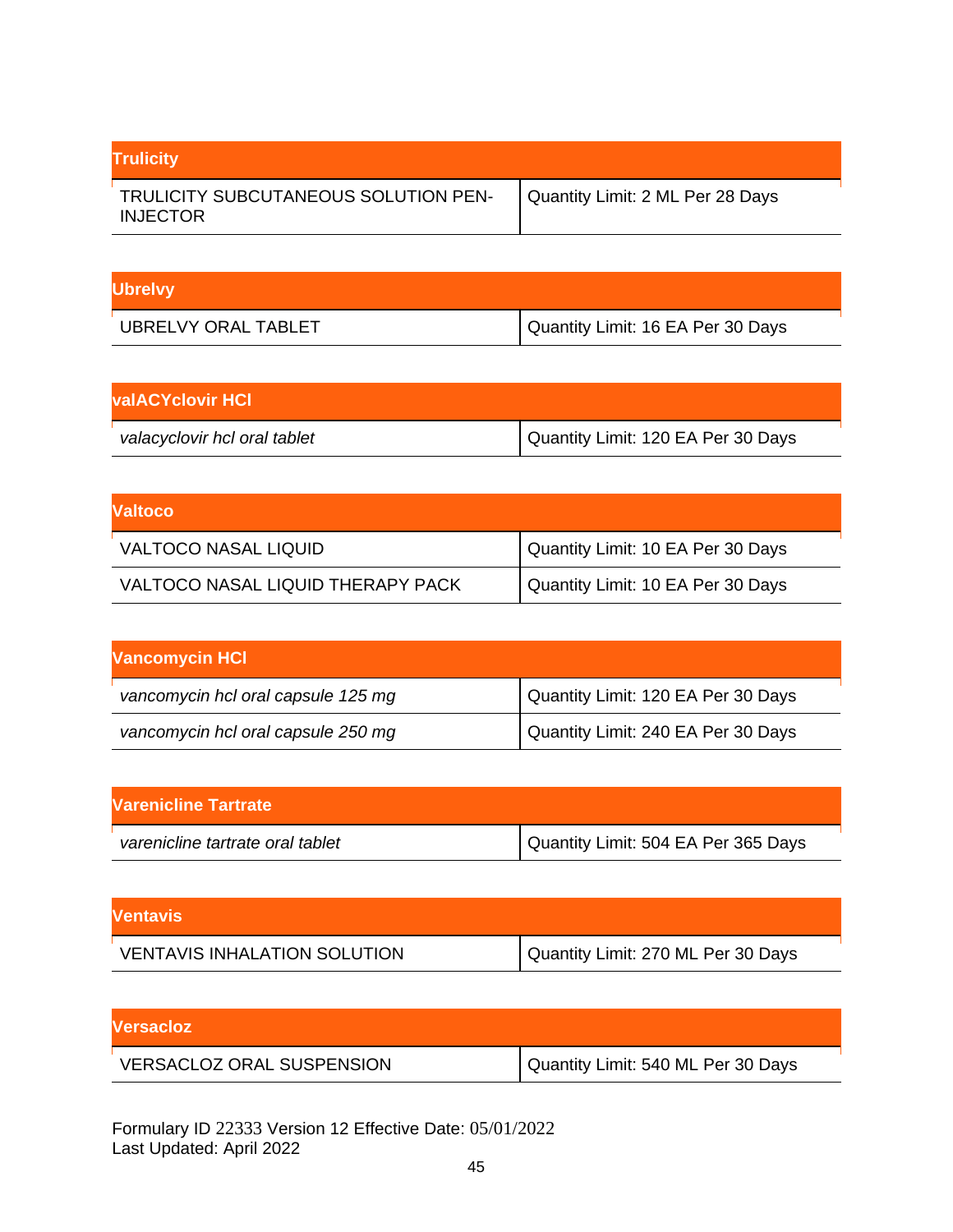| <b>Victoza</b> |                                  |
|----------------|----------------------------------|
| VICTOZA        | Quantity Limit: 9 ML Per 30 Days |

| Viibryd                    |                                   |
|----------------------------|-----------------------------------|
| <b>VIIBRYD ORAL TABLET</b> | Quantity Limit: 30 EA Per 30 Days |

| <b>Viibryd Starter Pack</b>   |                                    |
|-------------------------------|------------------------------------|
| VIIBRYD STARTER PACK ORAL KIT | Quantity Limit: 60 EA Per 365 Days |

| Vonjo                     |                                    |
|---------------------------|------------------------------------|
| <b>VONJO ORAL CAPSULE</b> | Quantity Limit: 120 EA Per 30 Days |

| <b>Vosevi</b>             |                                    |
|---------------------------|------------------------------------|
| <b>VOSEVI ORAL TABLET</b> | Quantity Limit: 84 EA Per 365 Days |

| <b>Voxzogo</b>                                        |                                   |
|-------------------------------------------------------|-----------------------------------|
| <b>VOXZOGO SUBCUTANEOUS SOLUTION</b><br>RECONSTITUTED | Quantity Limit: 30 EA Per 30 Days |

| <b>Vraylar</b>                           |                                    |
|------------------------------------------|------------------------------------|
| <b>VRAYLAR ORAL CAPSULE</b>              | Quantity Limit: 30 EA Per 30 Days  |
| <b>VRAYLAR ORAL CAPSULE THERAPY PACK</b> | Quantity Limit: 14 EA Per 365 Days |

| <b>Vumerity (Starter)</b>                                        |                                     |
|------------------------------------------------------------------|-------------------------------------|
| <b>VUMERITY (STARTER) ORAL CAPSULE</b><br>DELAYED RELEASE 231 MG | Quantity Limit: 212 EA Per 365 Days |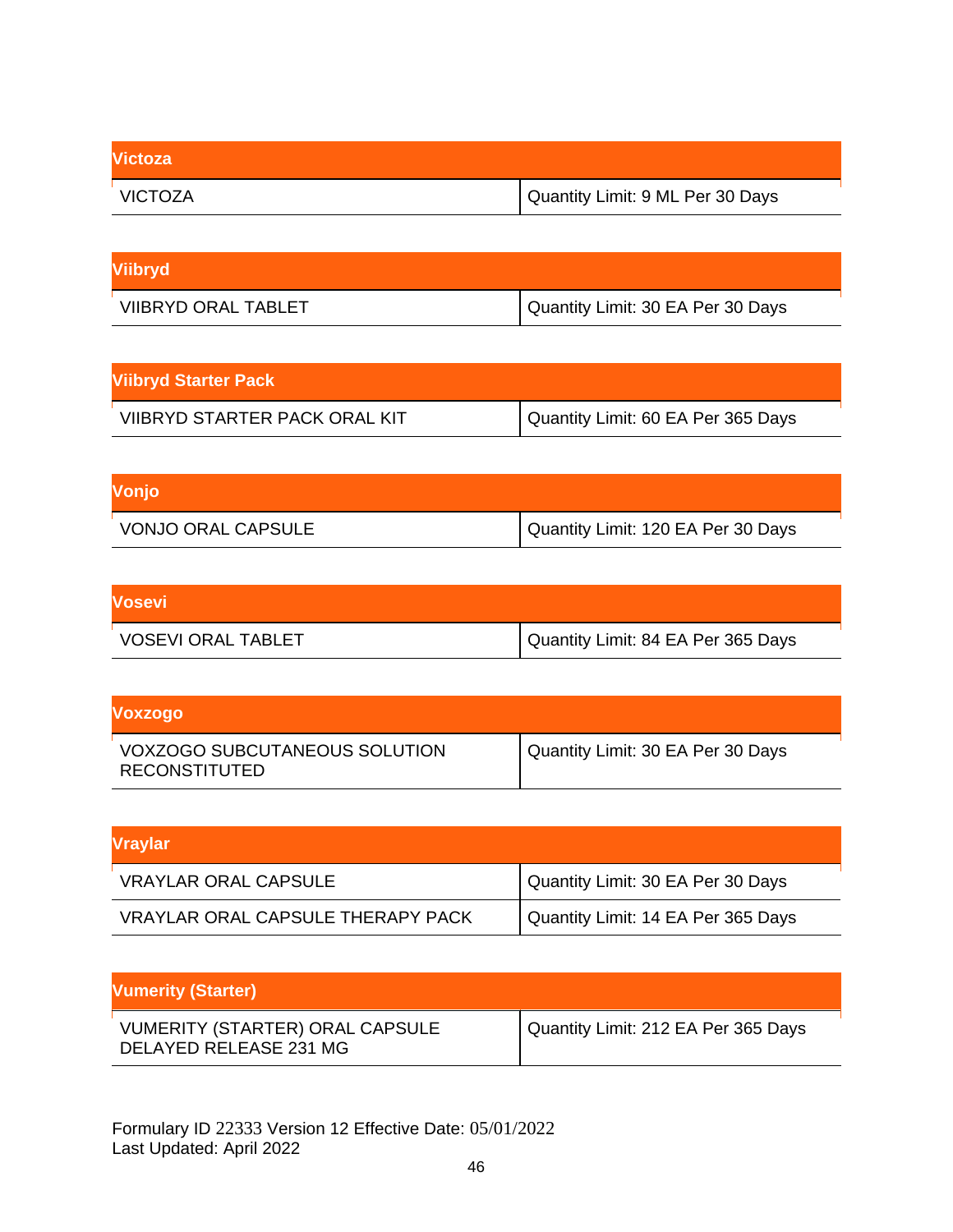| <b>Vumerity</b>                                 |                                    |
|-------------------------------------------------|------------------------------------|
| <b>VUMERITY ORAL CAPSULE DELAYED</b><br>RELEASE | Quantity Limit: 120 EA Per 30 Days |

| Vyndamax                     |                                   |
|------------------------------|-----------------------------------|
| <b>VYNDAMAX ORAL CAPSULE</b> | Quantity Limit: 30 EA Per 30 Days |

| Vyndagel                     |                                    |
|------------------------------|------------------------------------|
| <b>VYNDAQEL ORAL CAPSULE</b> | Quantity Limit: 120 EA Per 30 Days |

| <b>Vyzulta</b>              |                                  |
|-----------------------------|----------------------------------|
| VYZULTA OPHTHALMIC SOLUTION | Quantity Limit: 5 ML Per 25 Days |

| Wixela Inhub                                                                                                     |                                   |
|------------------------------------------------------------------------------------------------------------------|-----------------------------------|
| wixela inhub inhalation aerosol powder breath<br>activated 100-50 mcg/dose, 250-50 mcg/dose, 500-<br>50 mcg/dose | Quantity Limit: 60 EA Per 30 Days |

| <b>Xarelto</b>                    |                                   |
|-----------------------------------|-----------------------------------|
| XARELTO ORAL TABLET 10 MG, 20 MG  | Quantity Limit: 30 EA Per 30 Days |
| XARELTO ORAL TABLET 15 MG, 2.5 MG | Quantity Limit: 60 EA Per 30 Days |

| <b>Xarelto Starter Pack</b>                      |                                     |
|--------------------------------------------------|-------------------------------------|
| XARELTO STARTER PACK ORAL TABLET<br>THERAPY PACK | Quantity Limit: 102 EA Per 365 Days |

| <b>Xermelo</b>             |                                   |
|----------------------------|-----------------------------------|
| <b>XERMELO ORAL TABLET</b> | Quantity Limit: 90 EA Per 30 Days |
|                            |                                   |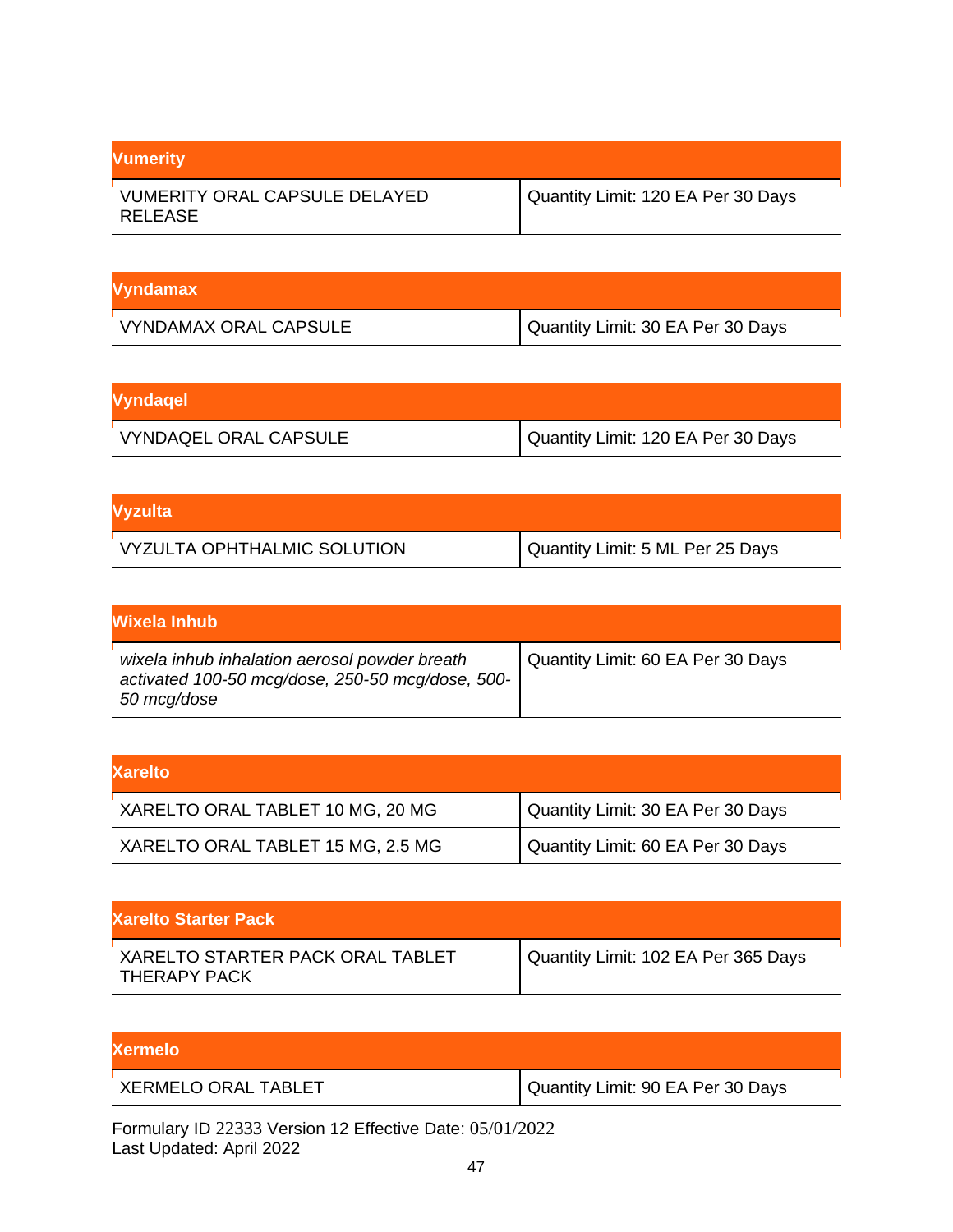| <b>Xiidra</b>              |                                   |
|----------------------------|-----------------------------------|
| XIIDRA OPHTHALMIC SOLUTION | Quantity Limit: 60 EA Per 30 Days |

| <b>Xofluza (40 MG Dose)</b>                      |                                   |
|--------------------------------------------------|-----------------------------------|
| XOFLUZA (40 MG DOSE) ORAL TABLET<br>THERAPY PACK | Quantity Limit: 4 EA Per 365 Days |

| Xofluza (80 MG Dose)                                       |                                   |
|------------------------------------------------------------|-----------------------------------|
| XOFLUZA (80 MG DOSE) ORAL TABLET<br>THERAPY PACK 1 X 80 MG | Quantity Limit: 2 EA Per 365 Days |
| XOFLUZA (80 MG DOSE) ORAL TABLET<br>THERAPY PACK 2 X 40 MG | Quantity Limit: 4 EA Per 365 Days |

| <b>Xyrem</b>               |                                    |
|----------------------------|------------------------------------|
| <b>XYREM ORAL SOLUTION</b> | Quantity Limit: 540 ML Per 30 Days |

| Yupelri                     |                                   |
|-----------------------------|-----------------------------------|
| YUPELRI INHALATION SOLUTION | Quantity Limit: 90 ML Per 30 Days |

| <b>Zaleplon</b>             |                                   |
|-----------------------------|-----------------------------------|
| zaleplon oral capsule 10 mg | Quantity Limit: 60 EA Per 30 Days |
| zaleplon oral capsule 5 mg  | Quantity Limit: 30 EA Per 30 Days |

| <b>Zeposia 7-Day Starter Pack</b>                       |                                    |
|---------------------------------------------------------|------------------------------------|
| ZEPOSIA 7-DAY STARTER PACK ORAL<br>CAPSULE THERAPY PACK | Quantity Limit: 14 EA Per 365 Days |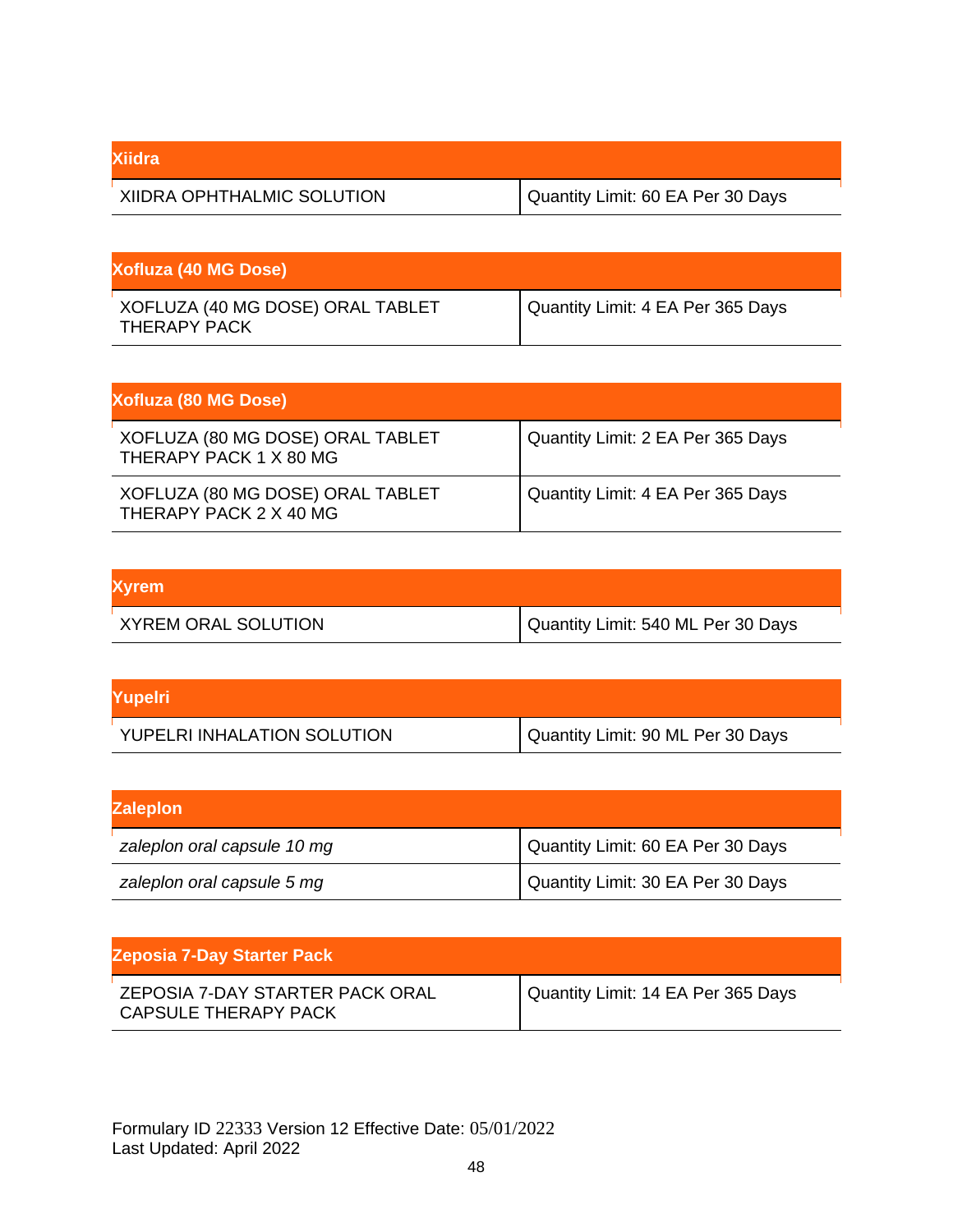| <b>Zeposia</b>              |                                   |
|-----------------------------|-----------------------------------|
| <b>ZEPOSIA ORAL CAPSULE</b> | Quantity Limit: 30 EA Per 30 Days |

| <b>Zeposia Starter Kit</b>                       |                                    |
|--------------------------------------------------|------------------------------------|
| ZEPOSIA STARTER KIT ORAL CAPSULE<br>THERAPY PACK | Quantity Limit: 74 EA Per 365 Days |

| <b>Ziprasidone HCI</b>       |                                   |
|------------------------------|-----------------------------------|
| ziprasidone hcl oral capsule | Quantity Limit: 60 EA Per 30 Days |

| <b>Ziprasidone Mesylate</b>                                  |                                   |
|--------------------------------------------------------------|-----------------------------------|
| ziprasidone mesylate intramuscular solution<br>reconstituted | Quantity Limit: 60 EA Per 30 Days |

| <b>Zokinvy</b>       |                                    |
|----------------------|------------------------------------|
| ZOKINVY ORAL CAPSULE | Quantity Limit: 120 EA Per 30 Days |

| <b>IZoladex</b>                      |                                  |
|--------------------------------------|----------------------------------|
| ZOLADEX SUBCUTANEOUS IMPLANT 10.8 MG | Quantity Limit: 1 EA Per 84 Days |
| ZOLADEX SUBCUTANEOUS IMPLANT 3.6 MG  | Quantity Limit: 1 EA Per 28 Days |

| <b>ZOLMitriptan</b>      |                                   |
|--------------------------|-----------------------------------|
| zolmitriptan oral tablet | Quantity Limit: 12 EA Per 30 Days |

| <b>Zolpidem Tartrate ER</b>                       |                                   |
|---------------------------------------------------|-----------------------------------|
| zolpidem tartrate er oral tablet extended release | Quantity Limit: 30 EA Per 30 Days |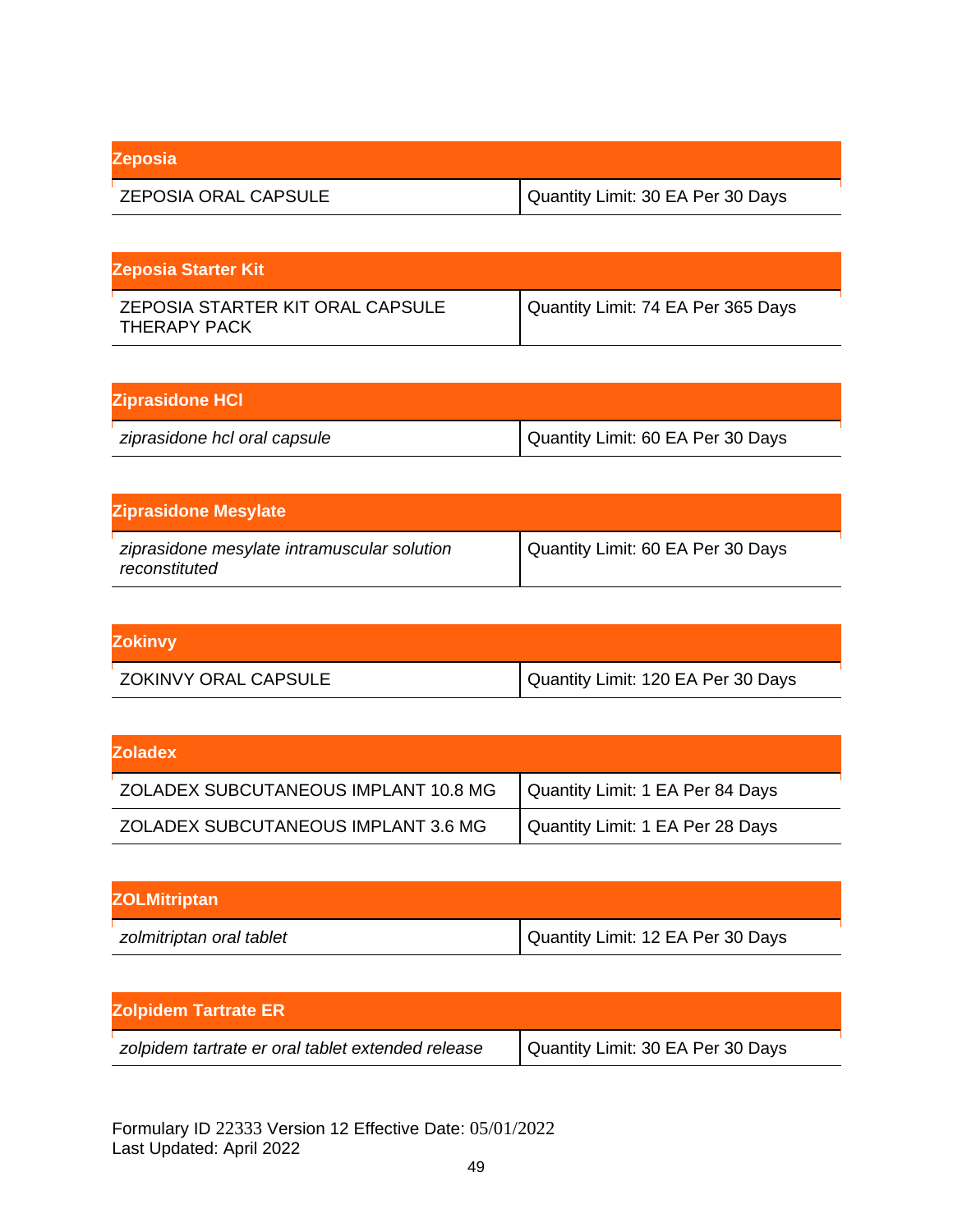| <b>Zolpidem Tartrate</b>      |                                   |
|-------------------------------|-----------------------------------|
| zolpidem tartrate oral tablet | Quantity Limit: 30 EA Per 30 Days |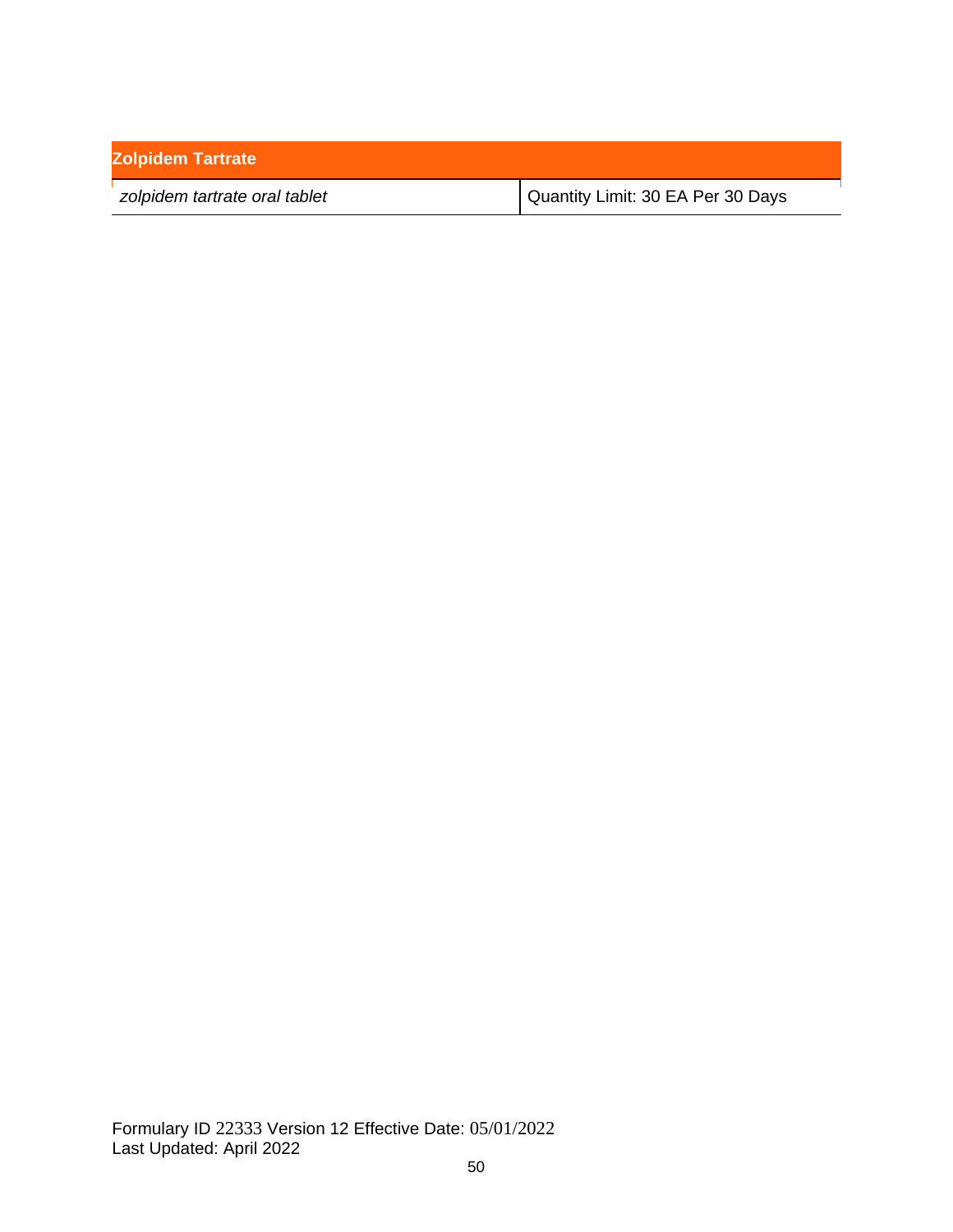## **Index of Drugs**

## $\mathbf{A}$

| Abacavir Sulfate-lamiVUDine 1       |
|-------------------------------------|
| Abacavir-Lamivudine-Zidovudine 1    |
|                                     |
|                                     |
|                                     |
|                                     |
|                                     |
|                                     |
|                                     |
|                                     |
|                                     |
| Albuterol Sulfate HFA  1, 2         |
|                                     |
|                                     |
|                                     |
|                                     |
|                                     |
|                                     |
| Amphetamine-Dextroamphetamine  3    |
|                                     |
| Amphetamine-Dextroamphetamine ER  3 |
|                                     |
|                                     |
|                                     |
|                                     |
|                                     |
|                                     |
|                                     |
|                                     |
| Asmanex (120 Metered Doses)  4      |
| Asmanex (14 Metered Doses)  4       |
| Asmanex (30 Metered Doses)  4       |
|                                     |
| Asmanex (60 Metered Doses)  4       |
| Asmanex (7 Metered Doses)  4        |
|                                     |
|                                     |
|                                     |
|                                     |
|                                     |
|                                     |
|                                     |
|                                     |
|                                     |
| AVONEX VIAL INTRAMUSCULAR KIT 6     |
|                                     |
|                                     |
|                                     |
| R                                   |
|                                     |
|                                     |
|                                     |
| BD ULTRA-FINE INSULIN SYRINGES  6   |
|                                     |
|                                     |
|                                     |
|                                     |
|                                     |
|                                     |
|                                     |
|                                     |
|                                     |

| Buprenorphine HCI-Naloxone HCI7    |  |
|------------------------------------|--|
| BuPROPion HCI ER (Smoking Det) 8   |  |
| buPROPion HCI ER (SR) 8            |  |
| buPROPion HCI ER (XL) 8            |  |
| C                                  |  |
|                                    |  |
|                                    |  |
|                                    |  |
|                                    |  |
|                                    |  |
|                                    |  |
|                                    |  |
| Chantix Continuing Month Pak 9     |  |
| Chantix Starting Month Pak9        |  |
| chlordiazePOXIDE HCl9              |  |
|                                    |  |
|                                    |  |
|                                    |  |
| Clorazepate Dipotassium  10        |  |
|                                    |  |
|                                    |  |
| Combivent Respimat  11             |  |
|                                    |  |
|                                    |  |
|                                    |  |
| D                                  |  |
|                                    |  |
|                                    |  |
|                                    |  |
| Depo-SubQ Provera 104 11           |  |
|                                    |  |
| Desvenlafaxine Succinate ER  12    |  |
|                                    |  |
|                                    |  |
| Dextroamphetamine Sulfate  12      |  |
| Dextroamphetamine Sulfate ER  12   |  |
|                                    |  |
|                                    |  |
|                                    |  |
| Dihydroergotamine Mesylate 13      |  |
|                                    |  |
| Dimethyl Fumarate Starter Pack  13 |  |
|                                    |  |
| Drizalma Sprinkle  13, 14          |  |
|                                    |  |
|                                    |  |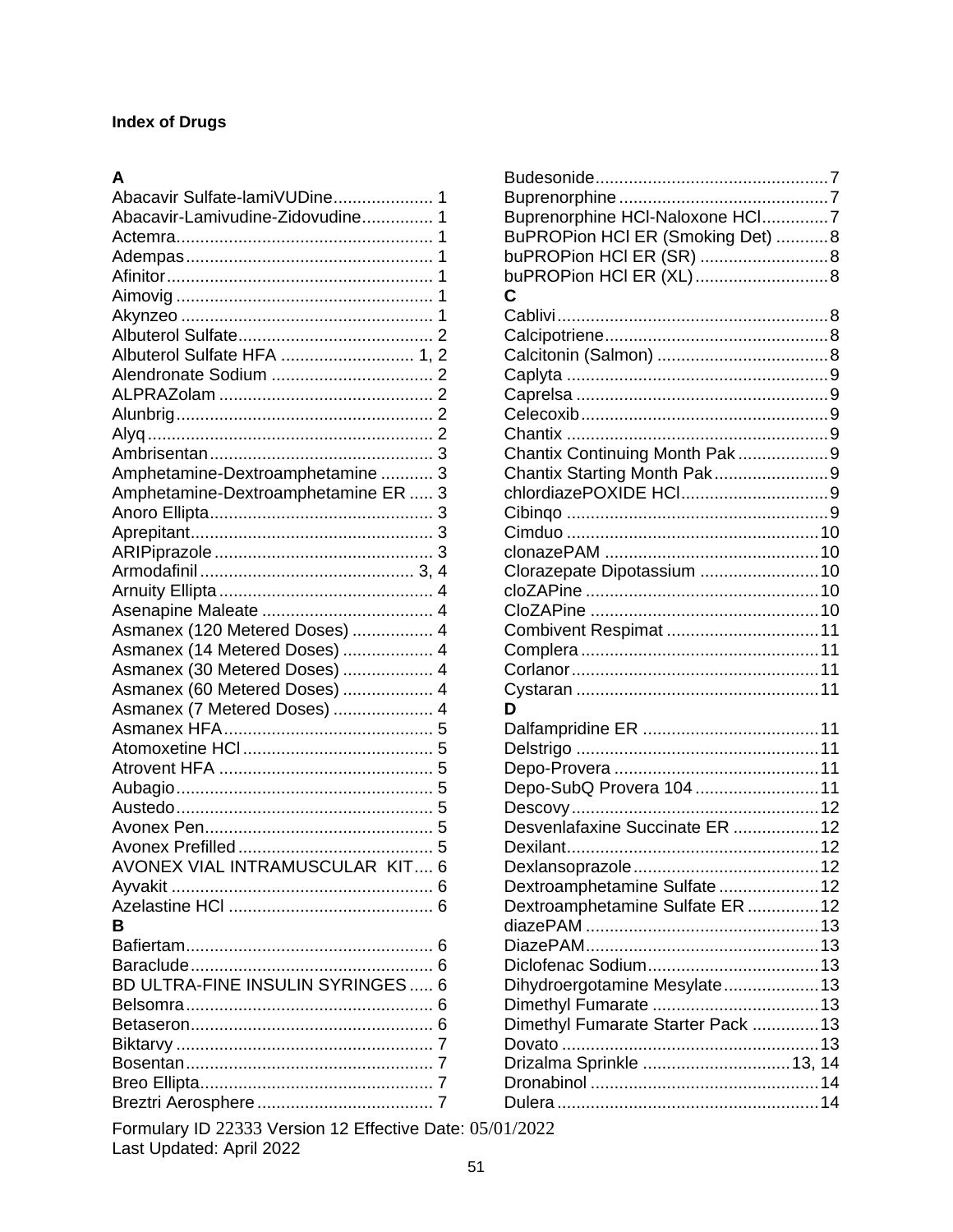| F                                             |
|-----------------------------------------------|
| Efavirenz-Emtricitab-Tenofovir 15             |
| Efavirenz-lamiVUDine-Tenofovir 15             |
| Eletriptan Hydrobromide  15                   |
|                                               |
|                                               |
| Eliquis DVT/PE Starter Pack 15                |
|                                               |
|                                               |
|                                               |
|                                               |
| Emtricitabine-Tenofovir DF  16                |
|                                               |
|                                               |
|                                               |
| Esomeprazole Magnesium  17                    |
|                                               |
|                                               |
|                                               |
|                                               |
|                                               |
|                                               |
|                                               |
| F                                             |
|                                               |
| Fanapt Titration Pack 18                      |
|                                               |
|                                               |
|                                               |
|                                               |
|                                               |
|                                               |
| Firmagon (240 MG Dose)  18                    |
|                                               |
|                                               |
|                                               |
|                                               |
| Fluticasone-Salmeterol  19                    |
| FluvoxaMINE Maleate ER 19                     |
|                                               |
|                                               |
| Formoterol Fumarate  20                       |
|                                               |
| G                                             |
|                                               |
|                                               |
|                                               |
|                                               |
|                                               |
|                                               |
|                                               |
| н                                             |
|                                               |
| Hydrocortisone Valerate  22                   |
| Formulary ID 22333 Version 12 Effective Date: |
| Last Undated: April 2022                      |

| ı                                 |  |
|-----------------------------------|--|
|                                   |  |
|                                   |  |
|                                   |  |
|                                   |  |
|                                   |  |
|                                   |  |
|                                   |  |
|                                   |  |
|                                   |  |
|                                   |  |
|                                   |  |
| J                                 |  |
|                                   |  |
|                                   |  |
|                                   |  |
| κ                                 |  |
|                                   |  |
| Ketorolac Tromethamine 24         |  |
|                                   |  |
|                                   |  |
|                                   |  |
| L                                 |  |
| lamiVUDine-Zidovudine24           |  |
|                                   |  |
|                                   |  |
| LEVALBUTEROL HFA 25               |  |
|                                   |  |
| Lidocaine HCI Urethral/Mucosal 25 |  |
|                                   |  |
|                                   |  |
|                                   |  |
|                                   |  |
| Lonhala Magnair Refill Kit26      |  |
|                                   |  |
|                                   |  |
| Loteprednol Etabonate 26          |  |
|                                   |  |
|                                   |  |
| Lupron Depot (1-Month) 26         |  |
| Lupron Depot (3-Month) 26         |  |
| LUPRON DEPOT (4-MONTH)            |  |
| INTRAMUSCULAR KIT 30MG 27         |  |
| LUPRON DEPOT (6-MONTH)            |  |
| INTRAMUSCULAR KIT 45MG 27         |  |
| Lupron Depot-Ped (1-Month)27      |  |
| Lupron Depot-Ped (3-Month)27      |  |
|                                   |  |
| М                                 |  |
|                                   |  |
| 05/01/2022                        |  |
|                                   |  |

Last Updated: April 2022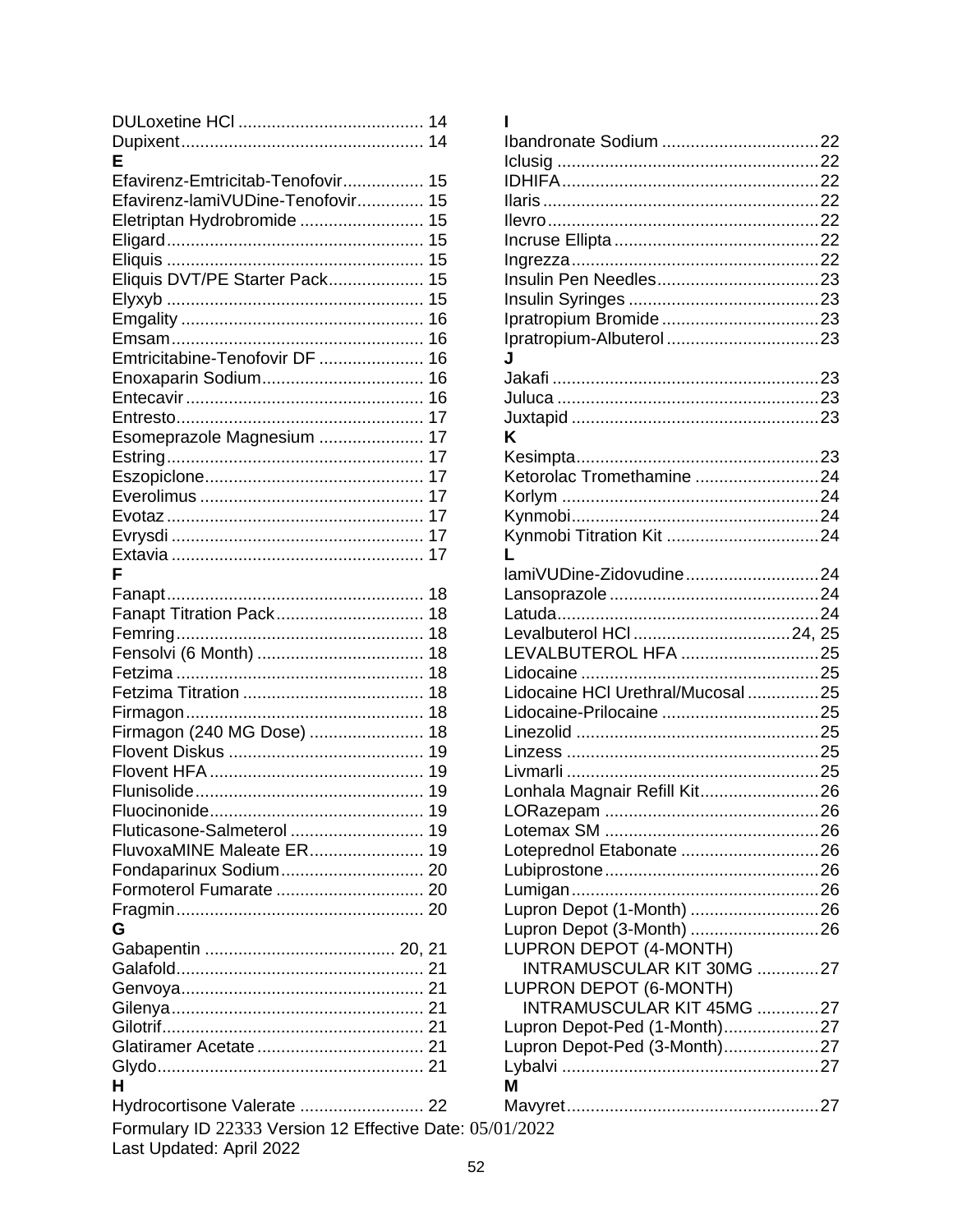| Mayzent Starter Pack 28                      |  |
|----------------------------------------------|--|
| medroxyPROGESTERone Acetate  28              |  |
| MedroxyPROGESTERone Acetate  28              |  |
|                                              |  |
| Methylphenidate HCl 28                       |  |
| Methylphenidate HCI ER 28                    |  |
|                                              |  |
|                                              |  |
| Mometasone Furoate 29                        |  |
|                                              |  |
|                                              |  |
|                                              |  |
| Ν                                            |  |
|                                              |  |
|                                              |  |
|                                              |  |
|                                              |  |
|                                              |  |
|                                              |  |
|                                              |  |
|                                              |  |
|                                              |  |
| O                                            |  |
|                                              |  |
|                                              |  |
|                                              |  |
|                                              |  |
| Omnipod 5 G6 Intro (Gen 5)  31               |  |
|                                              |  |
| Omnipod 5 G6 Pod (Gen 5)  31                 |  |
| Omnipod Classic PDM (Gen 3) 31               |  |
| Omnipod Classic Pods (Gen 3)  31             |  |
| Omnipod DASH Intro (Gen 4)  31               |  |
| Omnipod DASH PDM (Gen 4)  31                 |  |
| Omnipod DASH Pods (Gen 4)  32                |  |
|                                              |  |
|                                              |  |
|                                              |  |
|                                              |  |
|                                              |  |
|                                              |  |
| Oseltamivir Phosphate 32, 33                 |  |
|                                              |  |
|                                              |  |
|                                              |  |
|                                              |  |
| Р                                            |  |
|                                              |  |
|                                              |  |
| Pantoprazole Sodium 34                       |  |
|                                              |  |
|                                              |  |
|                                              |  |
| Formulary ID 22333 Version 12 Effective Date |  |
| Last Updated: April 2022                     |  |

| Plegridy Starter Pack34          |  |
|----------------------------------|--|
|                                  |  |
|                                  |  |
|                                  |  |
|                                  |  |
|                                  |  |
|                                  |  |
|                                  |  |
|                                  |  |
| Pyrukynd Taper Pack 36           |  |
| Q                                |  |
| QUEtiapine Fumarate36            |  |
| QUEtiapine Fumarate ER36         |  |
|                                  |  |
| R                                |  |
| RABEprazole Sodium36             |  |
|                                  |  |
|                                  |  |
|                                  |  |
| Rebif Rebidose Titration Pack 37 |  |
|                                  |  |
|                                  |  |
|                                  |  |
|                                  |  |
|                                  |  |
| Repatha Pushtronex System38      |  |
|                                  |  |
|                                  |  |
|                                  |  |
|                                  |  |
|                                  |  |
| Risedronate Sodium 38, 39        |  |
|                                  |  |
|                                  |  |
| Rizatriptan Benzoate 39          |  |
|                                  |  |
|                                  |  |
| S                                |  |
|                                  |  |
| Savella Titration Pack40         |  |
|                                  |  |
|                                  |  |
|                                  |  |
|                                  |  |
|                                  |  |
|                                  |  |
|                                  |  |
| Sofosbuvir-Velpatasvir40         |  |
|                                  |  |
|                                  |  |
|                                  |  |
| te: 05/01/2022                   |  |